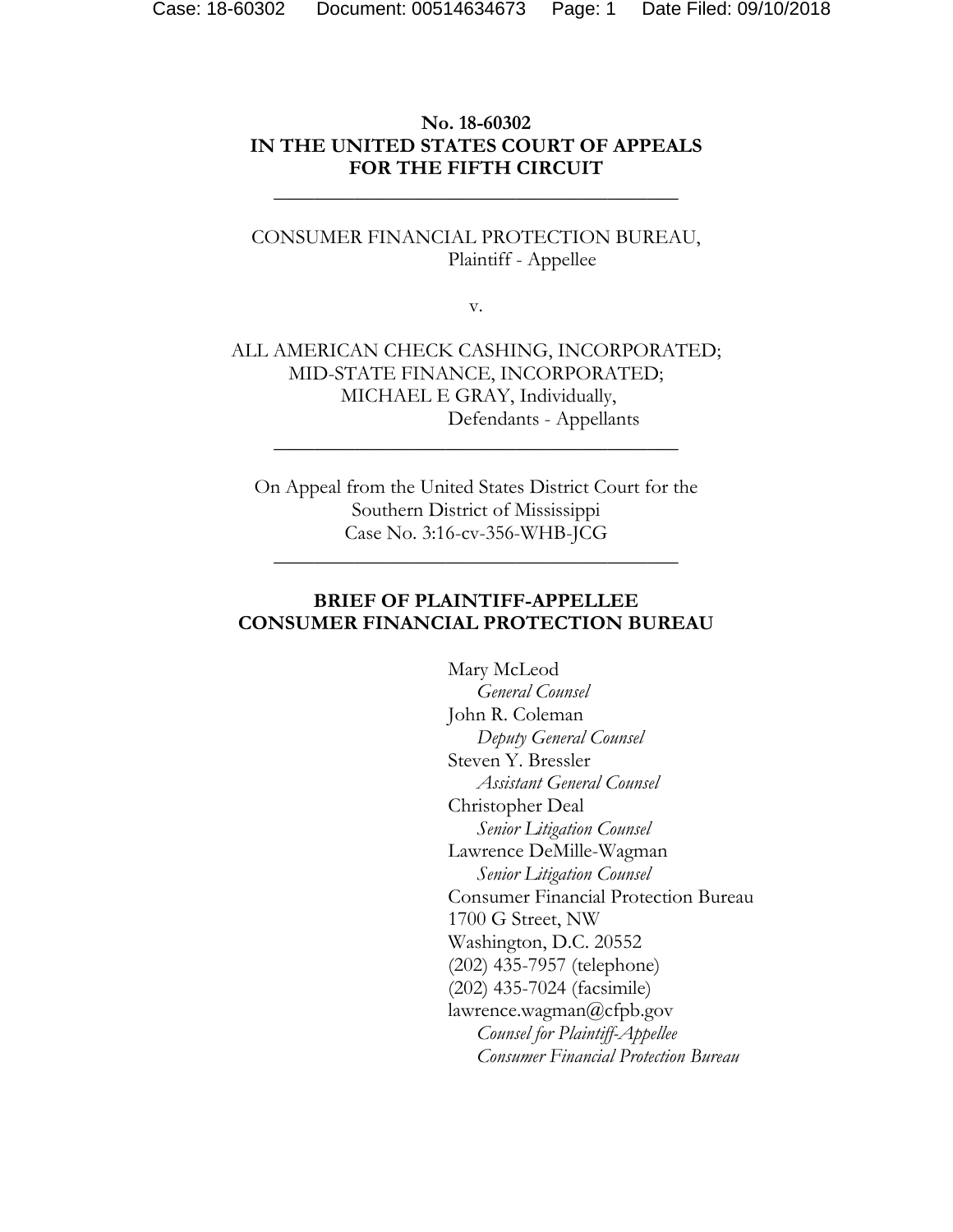Case: 18-60302 Document: 00514634673 Page: 2 Date Filed: 09/10/2018

# **STATEMENT REGARDING ORAL ARGUMENT**

The Bureau believes that oral argument would facilitate this Court's

consideration of the issues in this case.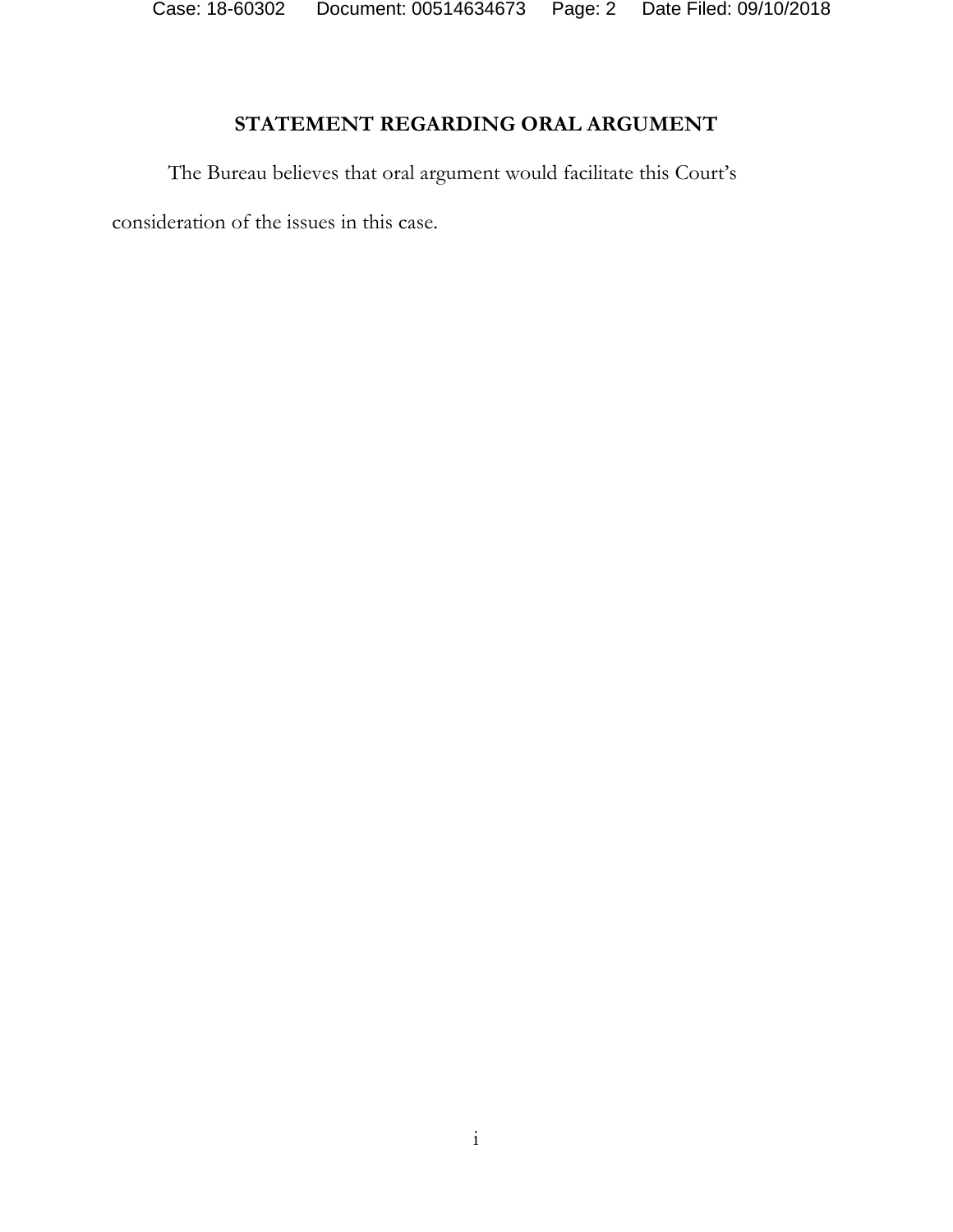# **TABLE OF CONTENTS**

# **PAGE**

| T. | DEFENDANTS ARE NOT ENTITLED TO JUDGMENT<br>ON THE PLEADINGS BECAUSE AN OFFICIAL WHO IS<br>A. Acting Director Mulvaney's ratification cured any<br>B. Ratification can cure defects from "structural"<br>C. The Bureau has sufficient authority to support |
|----|-----------------------------------------------------------------------------------------------------------------------------------------------------------------------------------------------------------------------------------------------------------|
|    |                                                                                                                                                                                                                                                           |
|    |                                                                                                                                                                                                                                                           |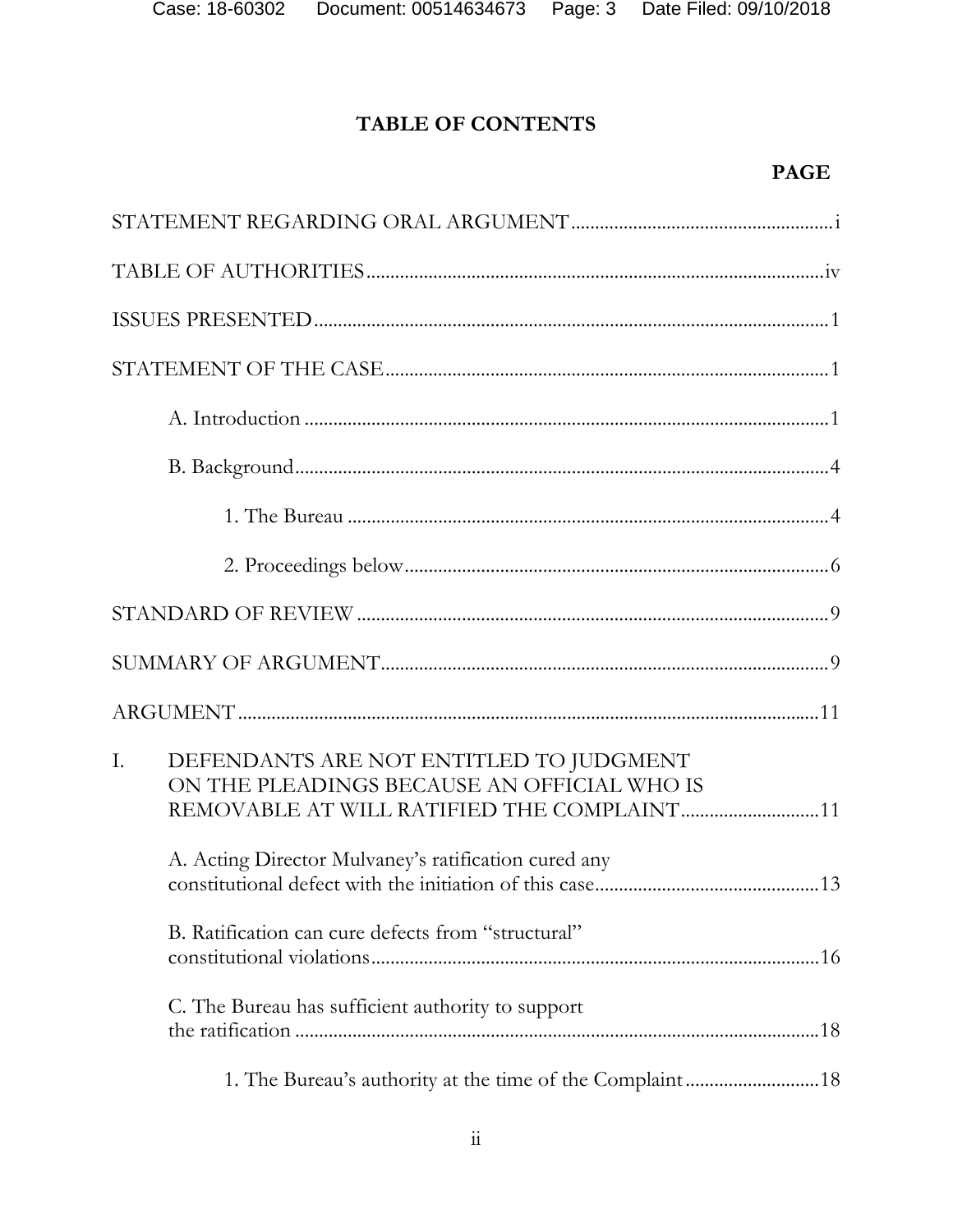| II.  | THE BUREAU'S STRUCTURE IS CONSTITUTIONAL                                                                           |  |
|------|--------------------------------------------------------------------------------------------------------------------|--|
|      | A. For-cause removal violates constitutional separation<br>of powers only if it impedes the President's ability to |  |
|      | B. This Court has determined that the Bureau's Director is<br>less insulated from the Executive Branch than the    |  |
|      |                                                                                                                    |  |
|      |                                                                                                                    |  |
|      |                                                                                                                    |  |
|      |                                                                                                                    |  |
|      |                                                                                                                    |  |
| III. | THE PROPER REMEDY FOR ANY CONSTITUTIONAL<br>VIOLATION WOULD BE SEVERANCE AND REMAND 43                             |  |
|      |                                                                                                                    |  |
|      | <b>CERTIFICATE OF SERVICE</b>                                                                                      |  |

CERTIFICATE OF COMPLIANCE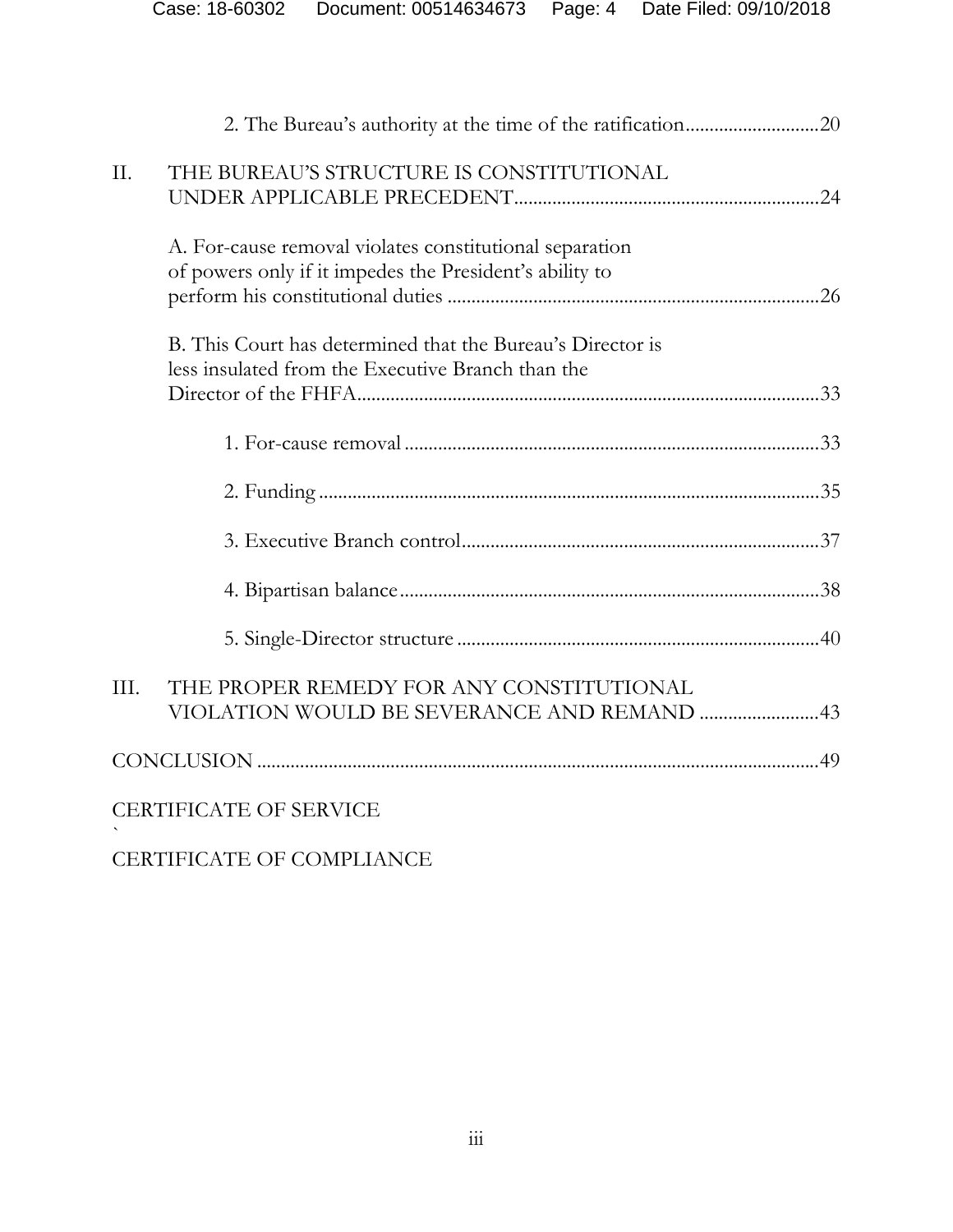# **TABLE OF AUTHORITIES**

| <b>CASES</b> | <b>PAGE</b> |
|--------------|-------------|
|              |             |

| Advanced Disposal Servs. East, Inc. v. NLRB,                                          |
|---------------------------------------------------------------------------------------|
| Alaska Airlines, Inc. v. Brock,                                                       |
| Am. Fed'n of Gov't Emps., AFL-CIO, Local 1647 v. FLRA,                                |
| Bosarge v. Miss. Bur. of Narcotics,                                                   |
| Bowsher v. Synar,                                                                     |
| Burnett v. N.Y. Cent. R.R. Co.,                                                       |
| California Pub. Employees' Ret. Sys. v. ANZ Sec., Inc.,                               |
| Clymore v. United States,                                                             |
| Collins v. Mnuchin,                                                                   |
| CFPB v. CashCall, Inc.,<br>No. CV 15-7522, 2016 WL 4820635 (C.D. Cal. Aug. 31, 2016), |
| CFPB v. D&D Mktg.,<br>No. 2:15-cv-09692, 2016 WL 8849698 (C.D. Cal. Nov. 17, 2016),   |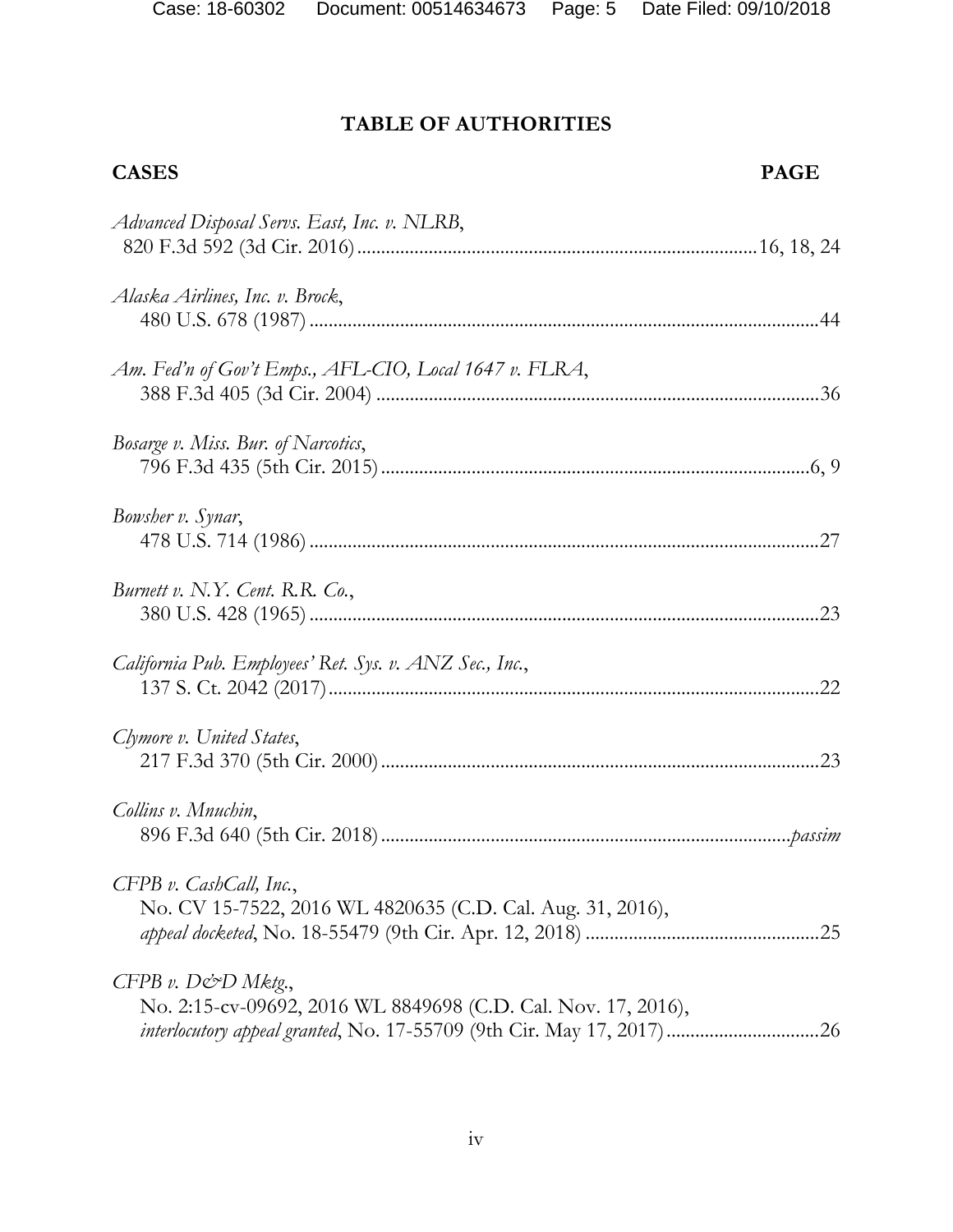| CFPB v. Future Income Payments, LLC,<br>252 F. Supp. 3d 961 (C.D. Cal. 2017),                           |
|---------------------------------------------------------------------------------------------------------|
| $CFPB$ v. Gordon,                                                                                       |
| CFPB v. ITT Educ. Servs., Inc.,                                                                         |
| CFPB v. Morgan Drexen, Inc.,                                                                            |
| CFPB v. Nationwide Biweekly Admin., Inc.,<br>No. 15-cv-2106, 2017 WL 3948396 (N.D. Cal. Sept. 8, 2017), |
| CFPB v. Navient Corp.,                                                                                  |
| CFPB v. RD Legal Funding, LLC,<br>No. 17-CV-890 (LAP), 2018 WL 3094916 (S.D.N.Y. June 21, 2018)  19, 26 |
| CFPB v. Seila Law, LLC,<br>No. 8:17-cv-01081, 2017 WL 6536586 (C.D. Cal. Aug. 25, 2017)                 |
| CFPB v. TCF Nat'l Bank,                                                                                 |
| CFPB v. Think Finance, LLC,<br>No. 17-cv-127-GF-BMM, 2018 WL 3707911 (Aug. 3, 2018 D. Mont.)25          |
| Doolin Security Savings Bank, F.S.B. v. Office of Thrift Supervision,                                   |
| Dresser-Rand Co. v. NLRB,                                                                               |
| Edmond v. United States,                                                                                |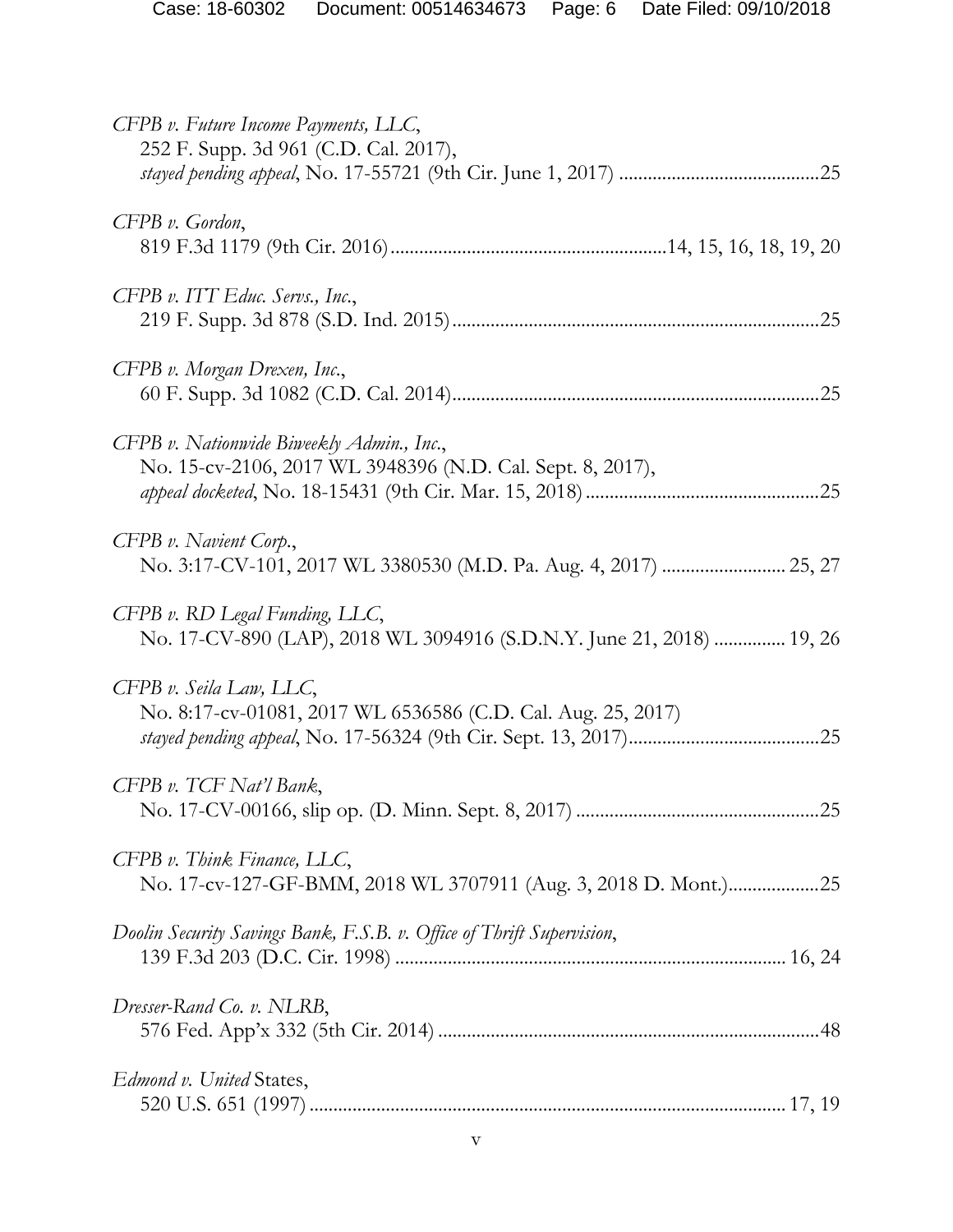| English v. Trump,                                           |
|-------------------------------------------------------------|
| Entergy Mississippi, Inc. v. NLRB,                          |
| FDIC v. Conner,                                             |
| FEC v. Legi-Tech, Inc.,                                     |
| FEC v. NRA Political Victory Fund,                          |
| FEC v. NRA Political Victory Fund,                          |
| Free Enterprise Fund v. Pub. Co. Accounting Oversight Bd.,  |
| Freytag v. Comm'r,                                          |
| Harris v. Boyd Tunica, Inc.,                                |
| Humphrey's Executor v. United States,                       |
| Intercollegiate Broad. Sys., Inc. v. Copyright Royalty Bd., |
| Irwin v. Dep't of Veterans Affairs,                         |
| Johnson v. United States,                                   |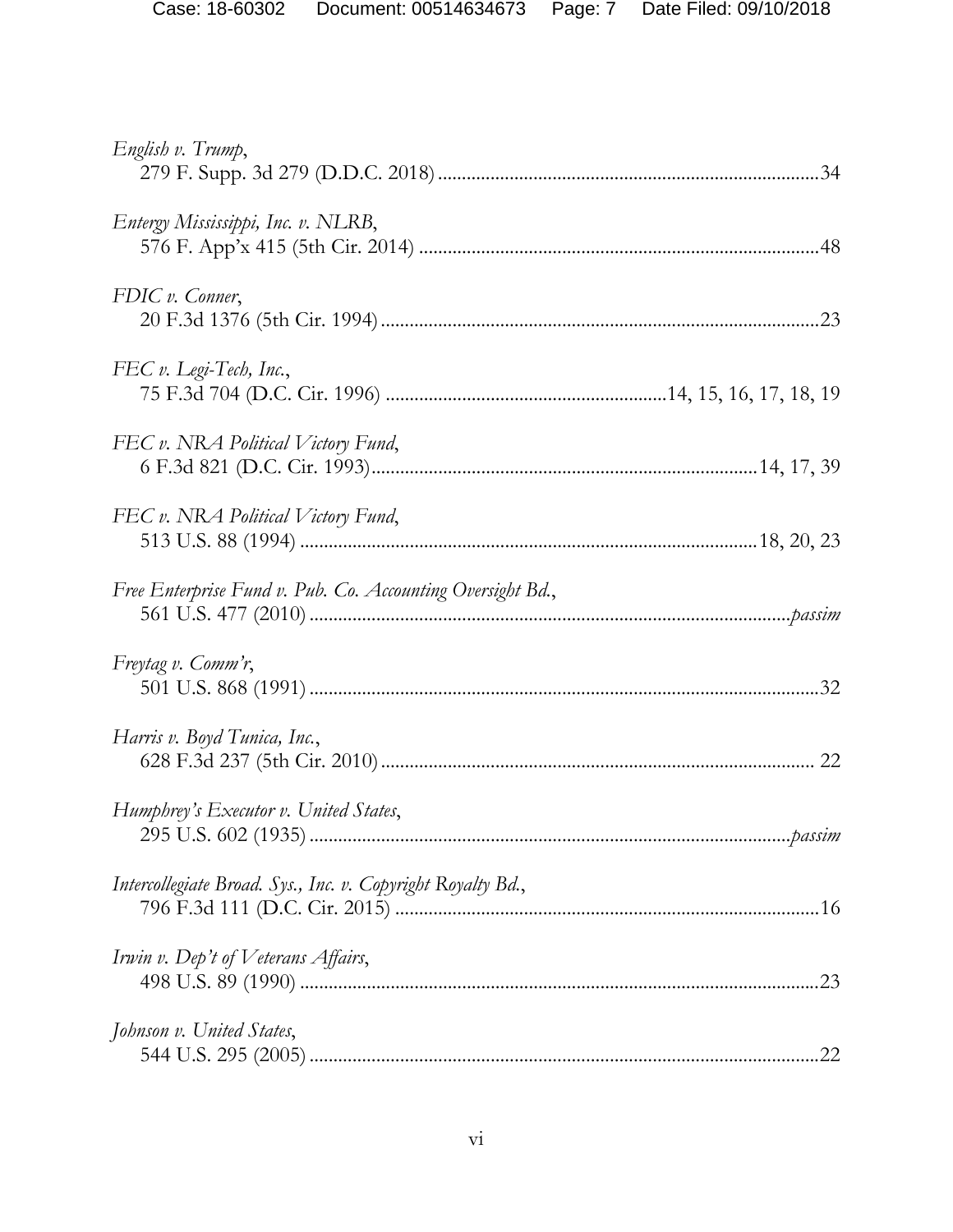| Koog v. United States,                                      |  |
|-------------------------------------------------------------|--|
| Lucia v. SEC,                                               |  |
| Marsh v. Fulton Cnty.,                                      |  |
| Masterpiece Cakeshop, Ltd. v. Colorado Civil Rights Comm'n, |  |
| Med. Ctr. Pharmacy v. Mukasey,                              |  |
| Morrison v. Olson,                                          |  |
| Myers v. United States,                                     |  |
| Plaut v. Spendthrift Farm, Inc.,                            |  |
| Nasewaupee v. Sturgeon Bay,                                 |  |
| $PHH v.$ CFPB,                                              |  |
| Ryder v. United States,                                     |  |
| Stern v. Marshall,                                          |  |
| Taylor v. Bailey Tool Mfg. Co.,                             |  |
| United States v. Heinszen $\mathcal{C}$ Co.,                |  |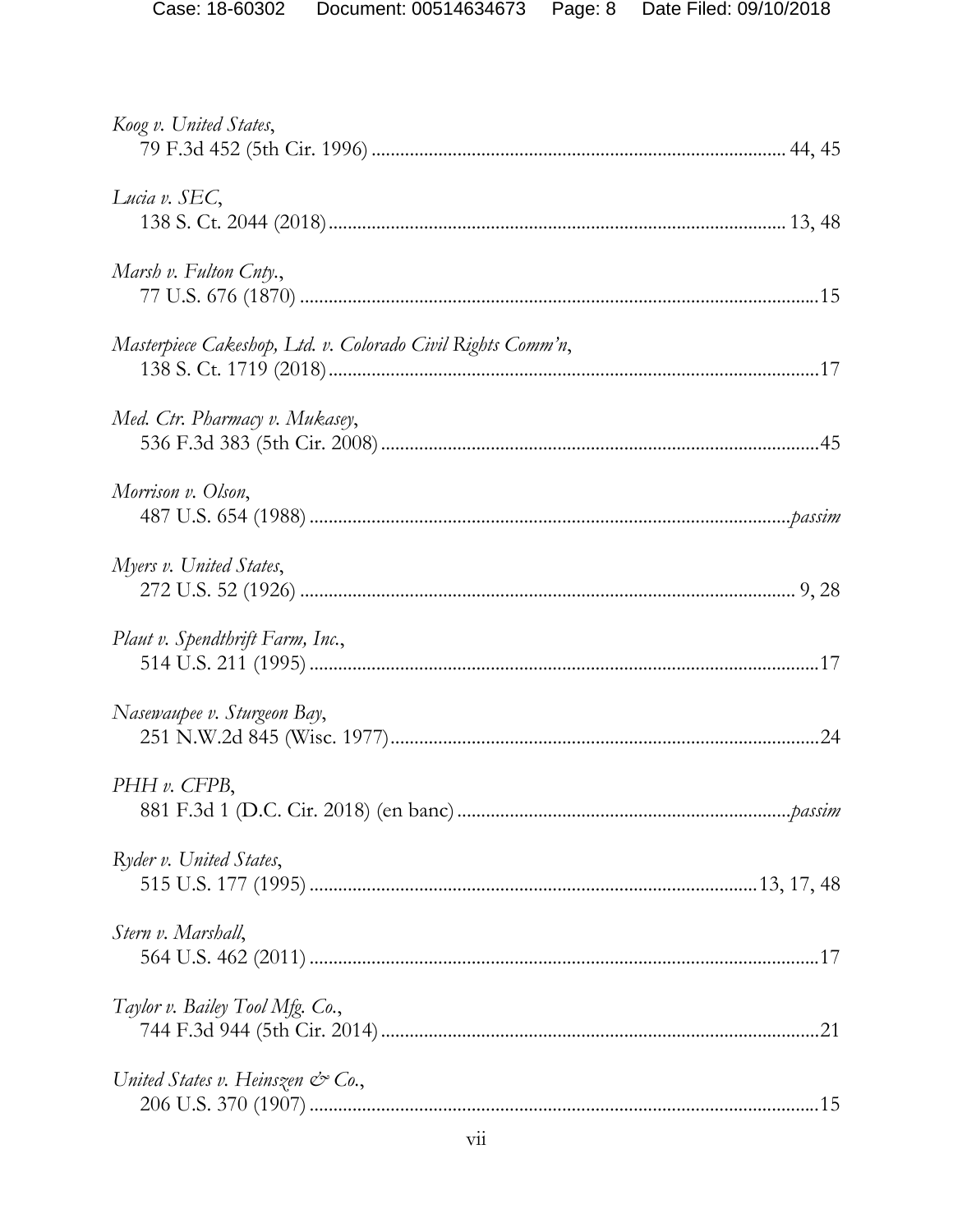| Wiener v. United States,                  |  |
|-------------------------------------------|--|
| Wilkes-Barre Hosp. Co., LLC v. NLRB,      |  |
| Zivotofsky ex rel. Zivotofsky v. Clinton, |  |
| <b>STATUTES</b>                           |  |
|                                           |  |
|                                           |  |
|                                           |  |
|                                           |  |
|                                           |  |
|                                           |  |
|                                           |  |
|                                           |  |
|                                           |  |
|                                           |  |
|                                           |  |
|                                           |  |
|                                           |  |
|                                           |  |
|                                           |  |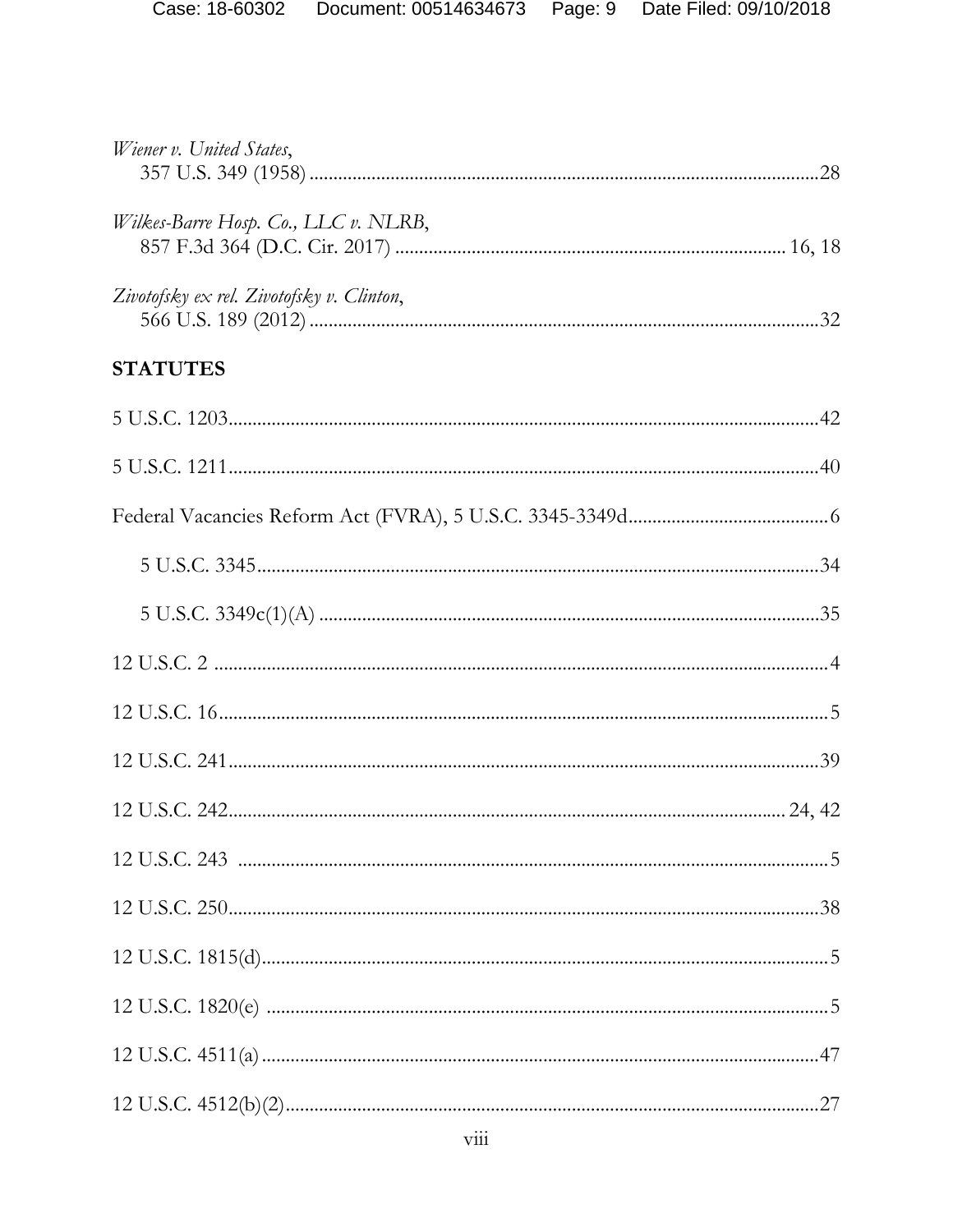| Dodd-Frank Wall Street Reform and Consumer Protection Act, |  |
|------------------------------------------------------------|--|
|                                                            |  |
|                                                            |  |
|                                                            |  |
|                                                            |  |
|                                                            |  |
|                                                            |  |
|                                                            |  |
|                                                            |  |
|                                                            |  |
|                                                            |  |
|                                                            |  |
|                                                            |  |
|                                                            |  |
|                                                            |  |
|                                                            |  |
|                                                            |  |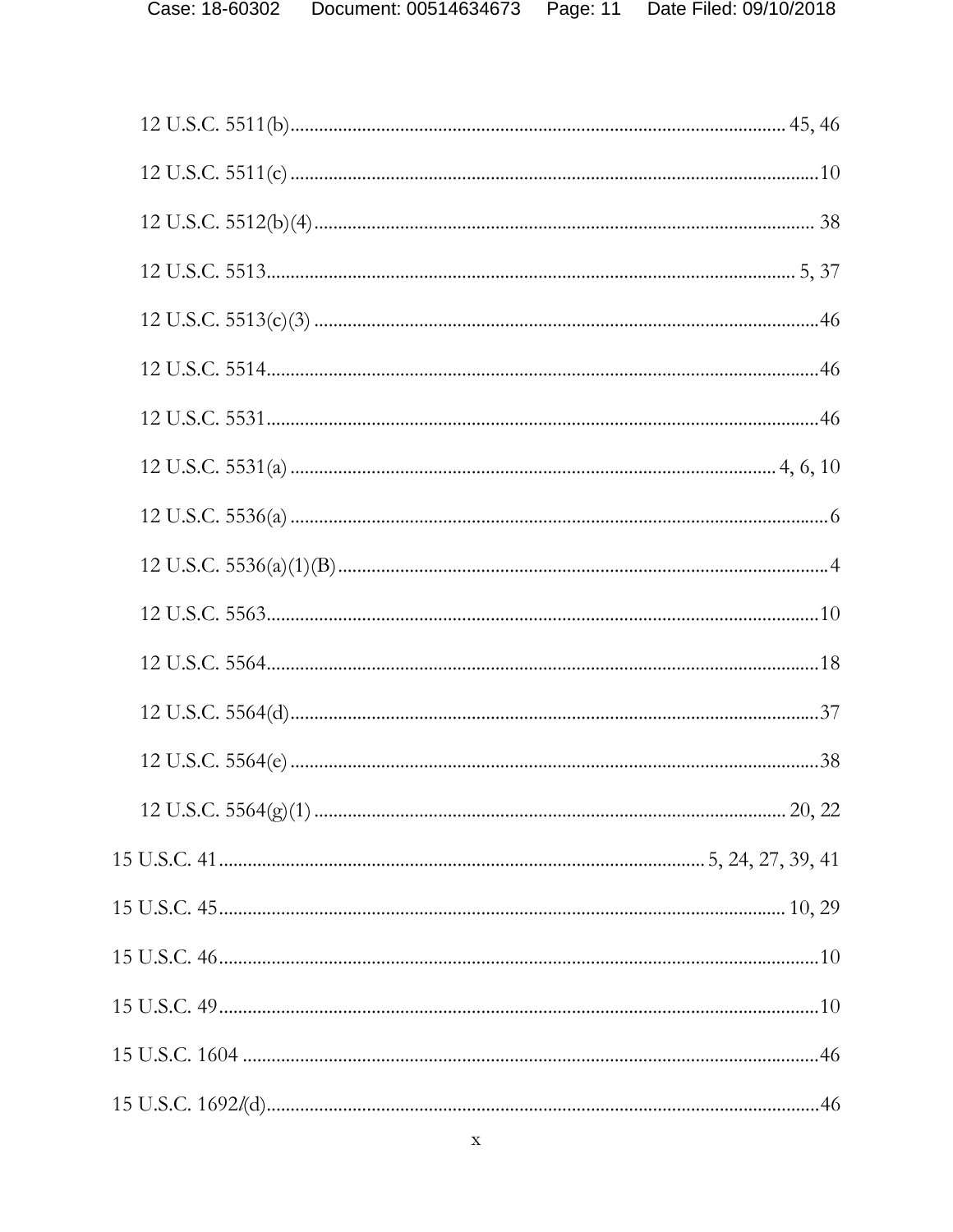# **MISCELLANEOUS**

| Designating an Acting Director of the Bureau of           |  |
|-----------------------------------------------------------|--|
| <i>Consumer Financial Protection</i> , 41 Op. O.L.C. ___, |  |
|                                                           |  |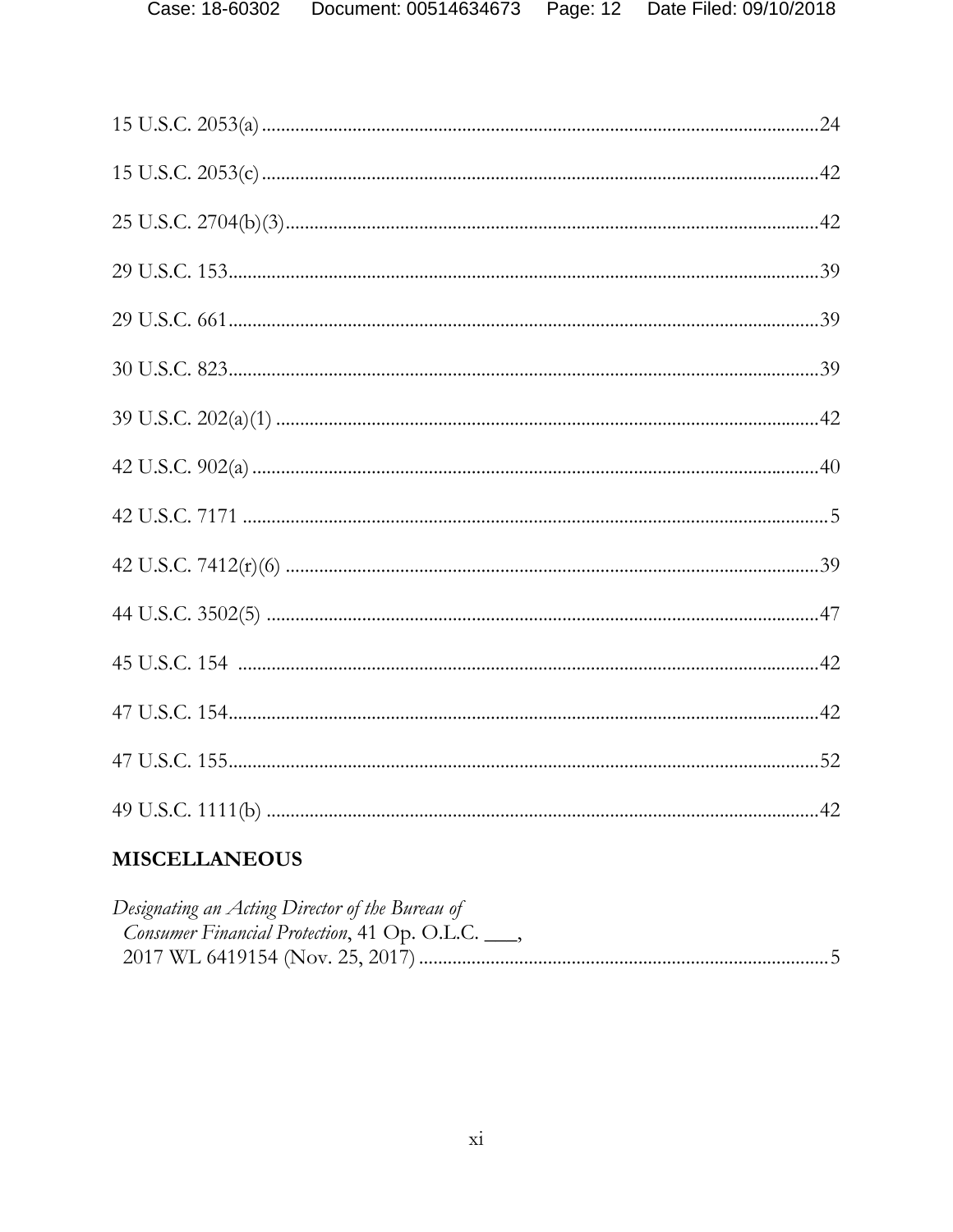| Case: 18-60302 | Document: 00514634673    Page: 13    Date Filed: 09/10/2018 |  |
|----------------|-------------------------------------------------------------|--|
|                |                                                             |  |

| The White House, Office of the Press Secretary,<br>Statement on President Donald J. Trump's Designation of<br>OMB Director Mick Mulvaney as Acting Director of the<br>Consumer Financial Protection Bureau (Nov. 24, 2017),<br>www.whitehouse.gov/the-press-office/2017/11/24/<br>statement-president-donald-j-trumps-designation- |  |  |  |
|------------------------------------------------------------------------------------------------------------------------------------------------------------------------------------------------------------------------------------------------------------------------------------------------------------------------------------|--|--|--|
| Seven Nominations Sent to the Senate Today,<br>www.whitehouse.gov/presidential-actions/seven-                                                                                                                                                                                                                                      |  |  |  |
| Budget of the U.S. Government, Fiscal Year 2019,<br>https://www.whitehouse.gov/wp-content/uploads/                                                                                                                                                                                                                                 |  |  |  |
| Henry B. Hogue, et al., Cong. Research Serv., R43391,<br>Independence of Federal Financial Regulators:                                                                                                                                                                                                                             |  |  |  |
|                                                                                                                                                                                                                                                                                                                                    |  |  |  |
|                                                                                                                                                                                                                                                                                                                                    |  |  |  |
|                                                                                                                                                                                                                                                                                                                                    |  |  |  |
| FTC.gov, Statutes Enforced or Administered by the Commission,                                                                                                                                                                                                                                                                      |  |  |  |
|                                                                                                                                                                                                                                                                                                                                    |  |  |  |
|                                                                                                                                                                                                                                                                                                                                    |  |  |  |
|                                                                                                                                                                                                                                                                                                                                    |  |  |  |
|                                                                                                                                                                                                                                                                                                                                    |  |  |  |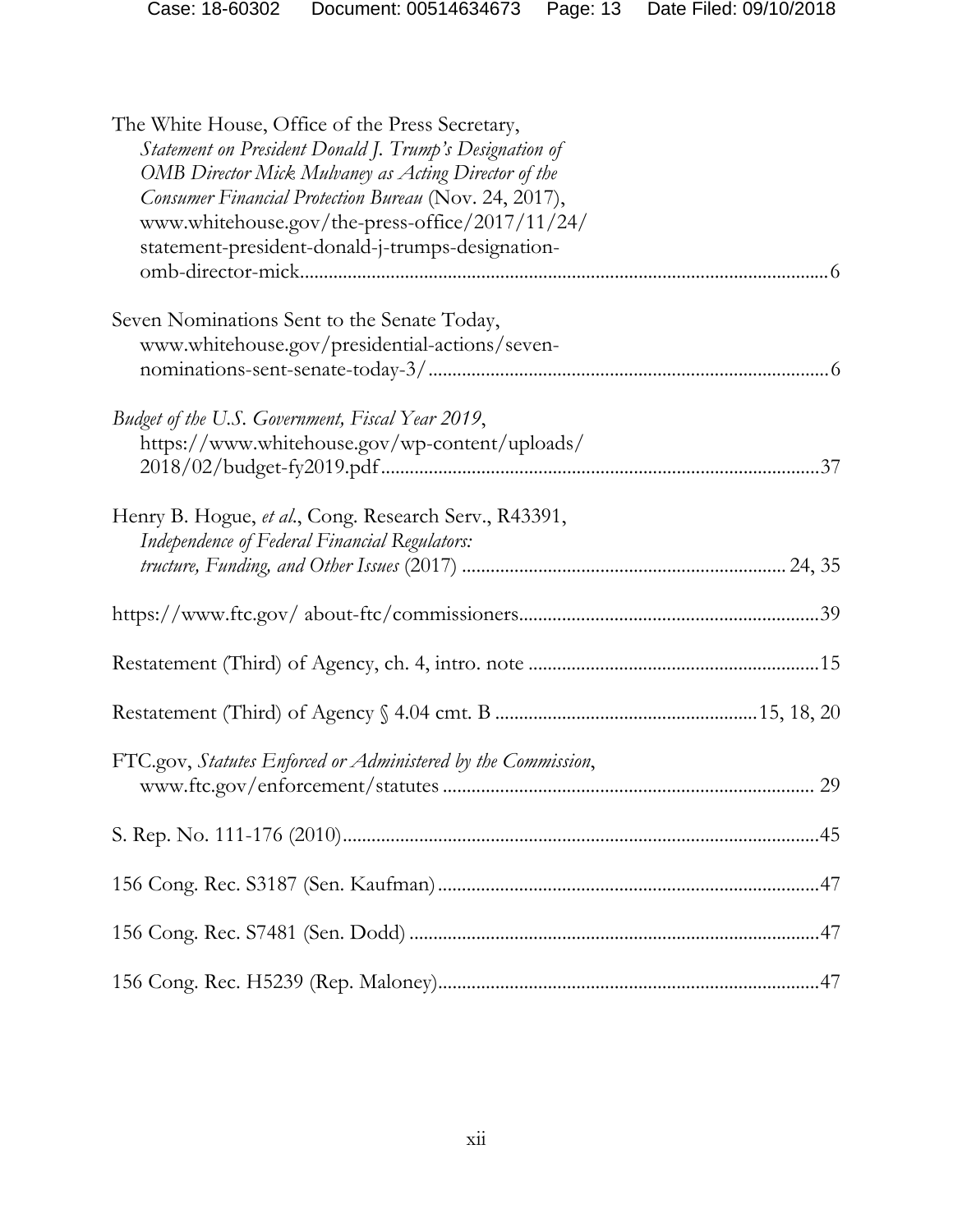#### **ISSUES PRESENTED**

 1) The for-cause removal provision that Defendants challenge does not apply to the Bureau's Acting Director, who has ratified this enforcement action. Does the existence of the for-cause removal provision nevertheless entitle Defendants to judgment on the pleadings?

2) This Court has determined that the Consumer Financial Protection Act (CFPA) structures the Bureau so that, even though its Director may be removed by the President only for inefficiency, neglect of duty, or malfeasance in office, the President can better control the Bureau than he can the FHFA. Does the Bureau's structure nonetheless violate the Constitution?

3) The Dodd-Frank Act includes an express severability clause that applies to the CFPA. If this Court holds that the Bureau's structure is unconstitutional, should it impose the same remedy that it imposed in *Collins* and sever the for-cause removal provision?

#### **STATEMENT OF THE CASE**

#### **A. Introduction**

The Bureau of Consumer Financial Protection ("Bureau") sued All American Check Cashing, Inc.; Mid-State Finance, Inc.; and Michael E. Gray ("Defendants") more than two years ago. The Bureau's Complaint alleged that, in connection with their check cashing and payday lending business, the Defendants engaged in a variety of unfair, deceptive, and abusive practices that injured consumers and violated the

1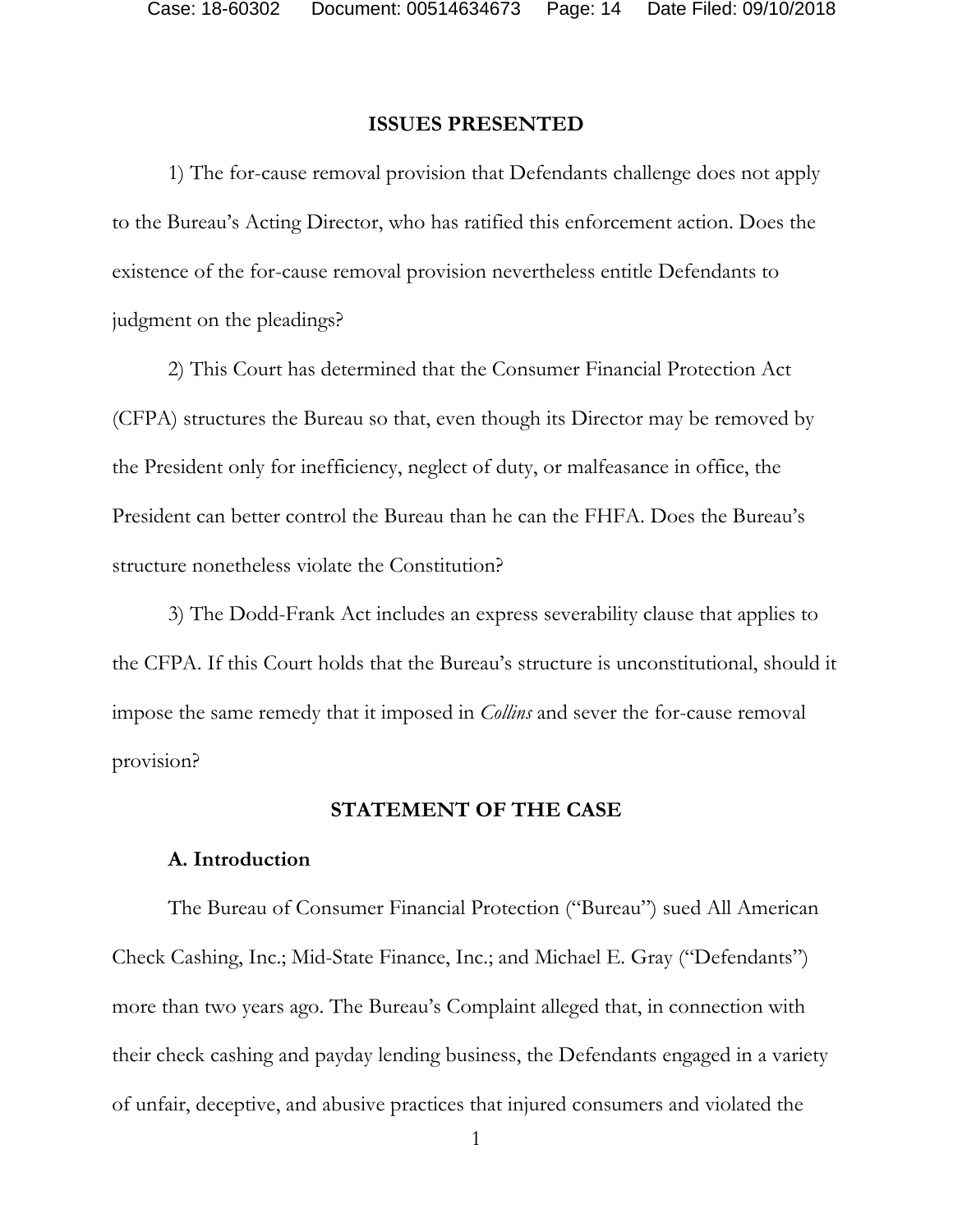Consumer Financial Protection Act (CFPA), 12 U.S.C. 5481-5603. Since then, the parties completed discovery, filed dispositive motions, and began trial preparation. During this pre-trial phase, Defendants filed, and the district court denied, a motion for judgment on the pleadings. In doing so, the court rejected, *inter alia*, Defendants' challenge to the constitutionality of the Bureau's structure. But shortly after denying that motion, and just three months short of the scheduled trial, the district court stayed all proceedings. The district court certified its denial of the motion for judgment on the pleadings so that Defendants could seek further review of the constitutional issue. This Court then granted Defendants' Petition for Permission to Appeal.

This Court should affirm the district court's denial of Defendants' motion for judgment on the pleadings and return this case to the district court so that it may be resolved on the merits. Defendants' appeal rests on the claim that the Bureau's statutory structure is unconstitutional because the Bureau is headed by a single Director who is removable by the President only for cause, not at will. But since last November, the Bureau has been headed by an Acting Director who can be removed by the President *at will*. And the Bureau's Acting Director has ratified the Bureau's decision to sue Defendants (and has approved the decision to defend this appeal). So any constitutional flaw that may have applied when the Bureau initiated this suit has been cured.

2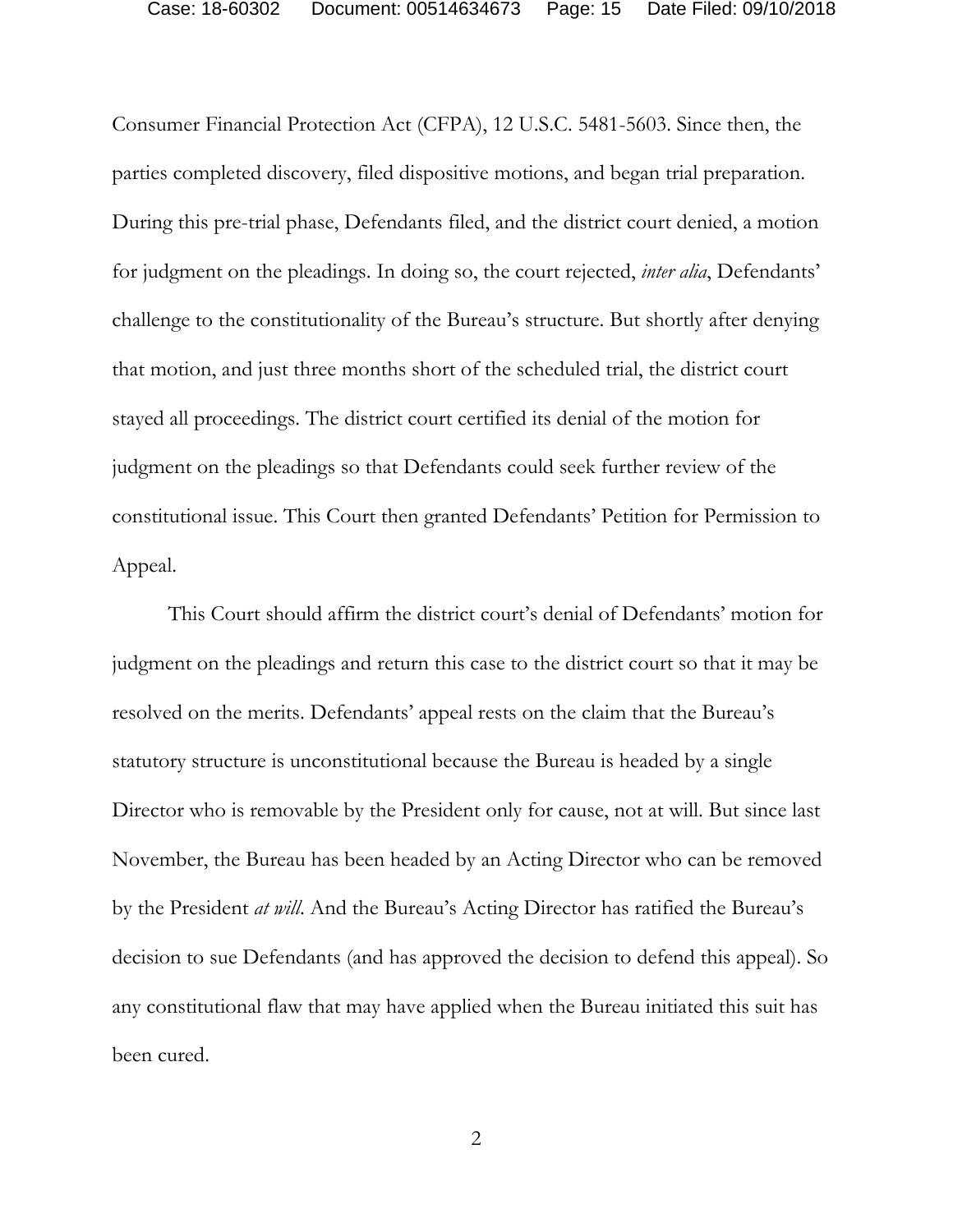In any event, Defendants' constitutional challenge fails under binding Supreme Court precedent,<sup>1</sup> as the en banc D.C. Circuit held in *PHH Corp. v. CFPB*, 881 F.3d 1 (2018). The Supreme Court has long held that the Constitution does not forbid independent agencies that perform the sorts of functions the Bureau performs from being headed by individuals who are removable by the President only "for cause." And Defendants' argument that the Bureau's structure is unconstitutional because it is headed by a single Director instead of a multi-member commission cannot be reconciled with the Supreme Court's reasoning.

Recently, in *Collins v. Mnuchin*, 896 F.3d 640 (2018), this Court concluded that the structure of another independent agency, the Federal Housing Finance Agency (FHFA), did, in fact, violate the Constitution. According to this Court, various aspects of the FHFA's structure "insulated [it] to the point where the Executive Branch cannot control [it] or hold it accountable." *Id.* at 666. But in so holding, this Court determined that "[t]he FHFA is sui generis," and that "[t]here are no similarly insulated agencies." *Id.* at 670. In particular, this Court identified "salient distinctions" between the FHFA's structure and the Bureau's. *Id.* at 673. Indeed, those distinctions, as well as several other features of the Bureau's structure make a difference. As a

<sup>&</sup>lt;sup>1</sup> The Bureau does not take a position on whether existing Supreme Court precedent was correctly decided, or whether the President has independent authority to determine whether the Bureau's structure is constitutional.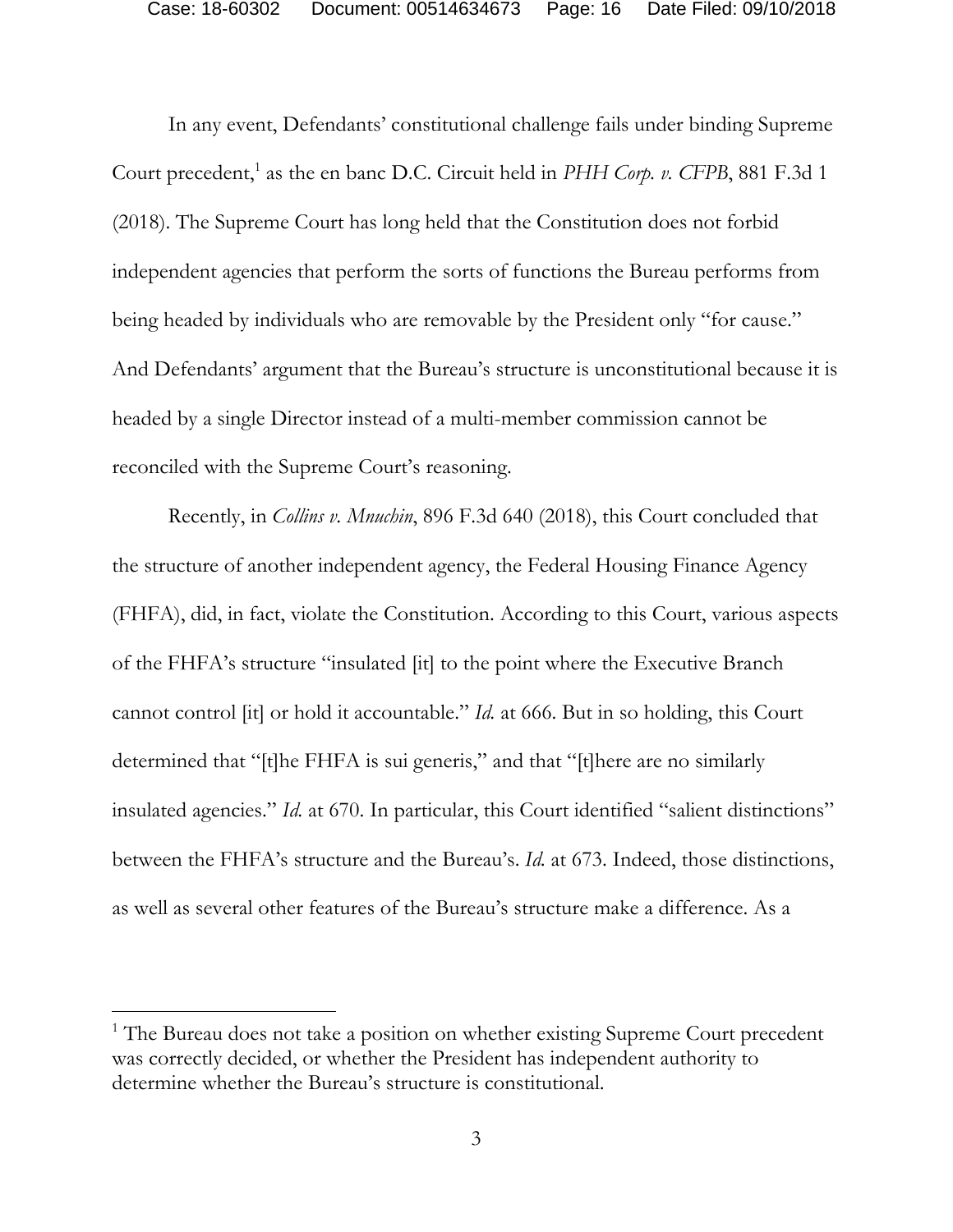result, the Bureau is not so isolated from the President that he cannot fulfill his constitutional duty to take care that the laws be faithfully executed.

 Finally, if there were any constitutional problem with the Bureau's structure that was not cured by the Acting Director's ratification, then the appropriate remedy would be to sever the for-cause removal provision in accordance with the severability clause that applies to the CFPA.

#### **B. Background**

#### **1. The Bureau**

As part of its response to the 2008 financial crisis, Congress enacted the CFPA, supra.<sup>2</sup> The CFPA established the Bureau and charged it with enforcing certain preexisting consumer financial laws, as well as the newly enacted CFPA, which, among other things, prohibits unfair, deceptive, or abusive acts or practices in connection with consumer financial products or services. 12 U.S.C. 5491(a), 5531(a),

 $5536(a)(1)(B)$ .

When Congress created the Bureau, it drew from its experience with other financial regulators and independent agencies. As it did with the Office of the Comptroller of the Currency (OCC), Congress provided that the Bureau would have a single Director who served a five-year term. *See* 12 U.S.C. 2 (OCC); 12 U.S.C. 5491(c)(1) (Bureau). And as it did with the leaders of the Federal Trade Commission  $\overline{a}$ 

<sup>&</sup>lt;sup>2</sup> The CFPA is Title X of the Dodd-Frank Wall Street Reform and Consumer Protection Act, Pub. L. No. 111-203, 124 Stat. 1376 (Dodd-Frank Act).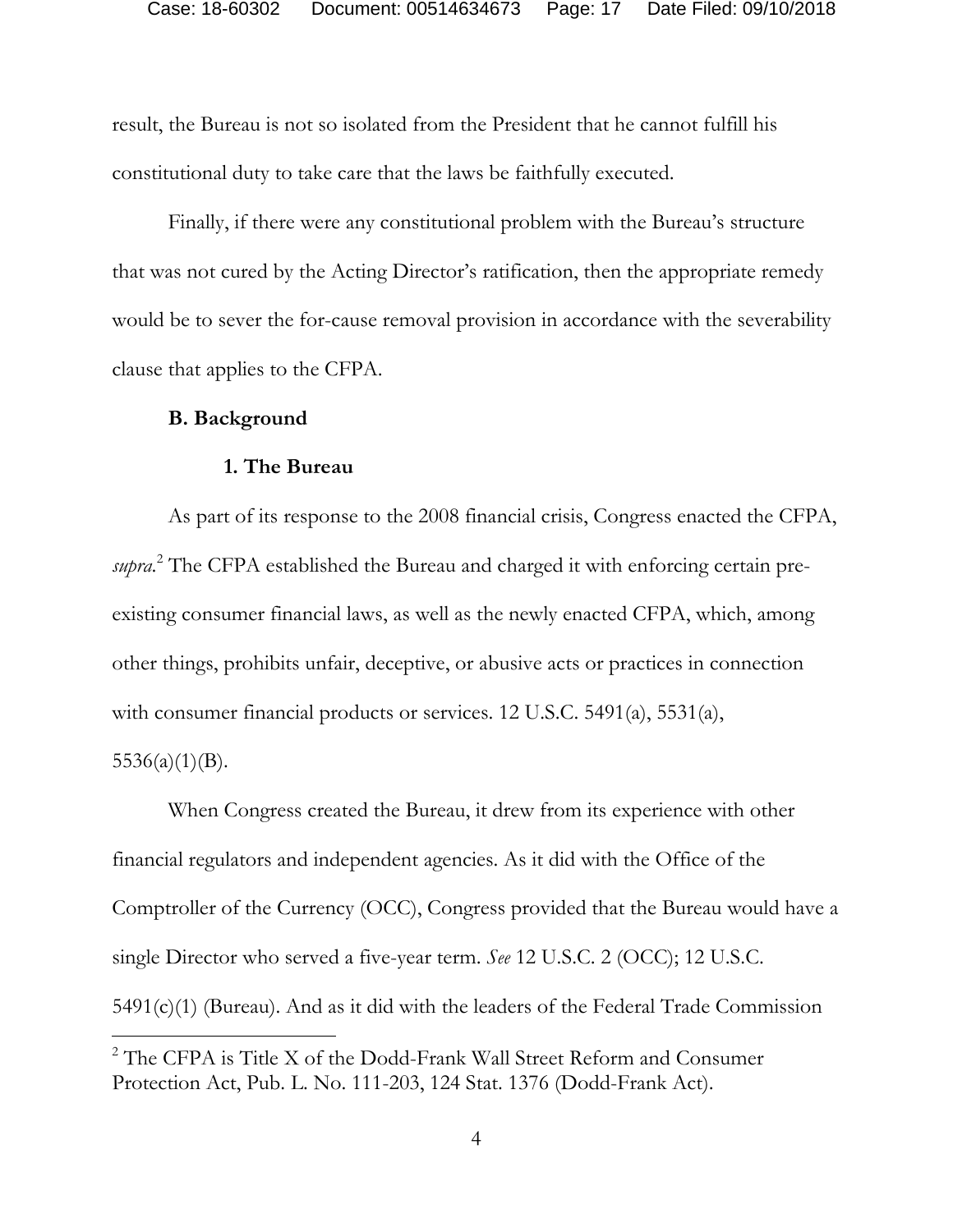(FTC) and the Federal Energy Regulatory Commission (FERC) (among many others), Congress provided that the Bureau's Director would be removable by the President only for cause – "inefficiency, neglect of duty, or malfeasance in office." *See* 15 U.S.C. 41 (FTC); 42 U.S.C. 7171 (FERC); 12 U.S.C. 5491(c)(3) (Bureau); *see also PHH*, 881 F.3d at 91-92 (collecting other examples). And as it did with other financial regulators, such as the Federal Reserve Board (FRB), the Federal Deposit Insurance Corporation (FDIC), and the OCC, Congress chose to fund the Bureau primarily outside of the annual appropriations process. *See* 12 U.S.C. 243 (FRB); 12 U.S.C. 1815(d), 1820(e) (FDIC); 12 U.S.C. 16 (OCC); 12 U.S.C. 5497 (Bureau). But unlike those agencies, the Bureau's funding is capped. 12 U.S.C. 5497. The Bureau can exceed the cap only with the approval of Congress and the President. 12 U.S.C. 5497(e). Congress also created the Financial Stability Oversight Council (FSOC), which has the authority to stay and set aside any rules promulgated by the Bureau if they threaten the safety and soundness of the banking system or the stability of the financial system. 12 U.S.C. 5513.

Although the Bureau's former Director, Richard Cordray, was removable only for cause, *see* 12 U.S.C. 5491(c)(3), the Bureau's current head is removable by the President at will, *Designating an Acting Director of the Bureau of Consumer Financial Protection*, 41 Op. O.L.C. \_\_\_, 2017 WL 6419154 (Nov. 25, 2017). On November 24, 2017, Director Cordray resigned. President Trump then designated Mick Mulvaney to serve as the Bureau's Acting Director pursuant to the Federal Vacancies Reform Act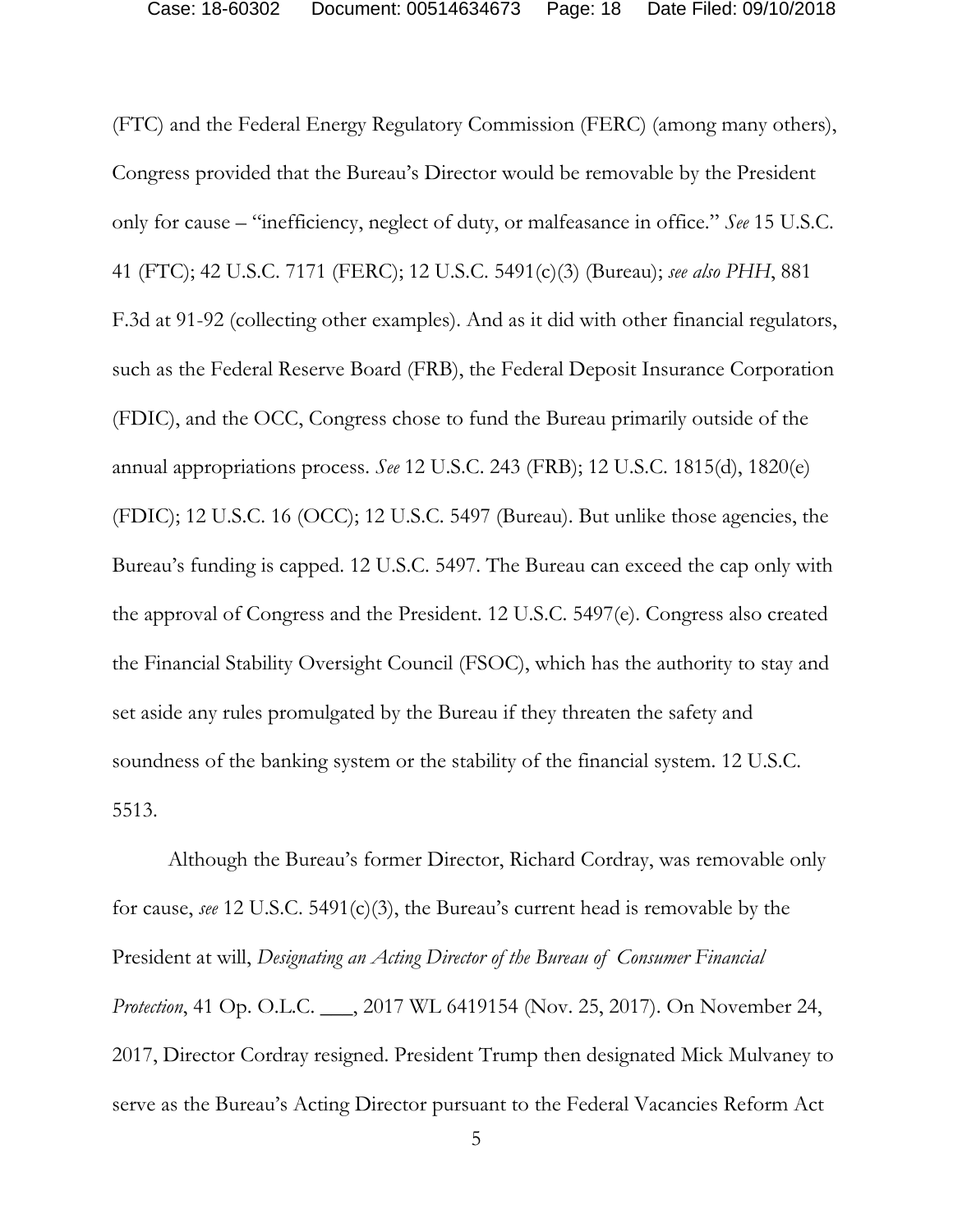(FVRA), 5 U.S.C. 3345-3349d. *See* The White House, Office of the Press Secretary, *Statement on President Donald J. Trump's Designation of OMB Director Mick Mulvaney as Acting Director of the Consumer Financial Protection Bureau* (Nov. 24, 2017),

www.whitehouse.gov/the-press-office/2017/11/24/statement-president-donald-jtrumps-designation-omb-director-mick. The FVRA does not preclude the President from designating another eligible official and thereby removing and replacing the Acting Director at will. *See* 5 U.S.C. 3345-3349d.

 On June 18, 2018, President Trump nominated Kathleen Kraninger to head the Bureau. *See* Seven Nominations Sent to the Senate Today, www.whitehouse.gov/ presidential-actions/seven-nominations-sent-senate-today-3/. If her nomination is confirmed, per the terms of the CFPA, she will be removable by the President only for cause.

#### **2. Proceedings below**

Because this Court is reviewing the district court's denial of a motion for judgment on the pleadings, the only facts before this Court are those alleged in the pleadings, including the Bureau's Complaint (ROA.43-66), which it filed on May 11, 2016. *Bosarge v. Miss. Bur. of Narcotics*, 796 F.3d 435, 440 (5th Cir. 2015). The Complaint alleged that, in connection with their offering and providing of payday loans and check cashing services, Defendants had engaged in abusive, deceptive, and unfair acts and practices that injured consumers and violated sections 1031 and 1036 of the CFPA, 12 U.S.C. 5531(a), 5536(a). In particular, the Complaint alleged that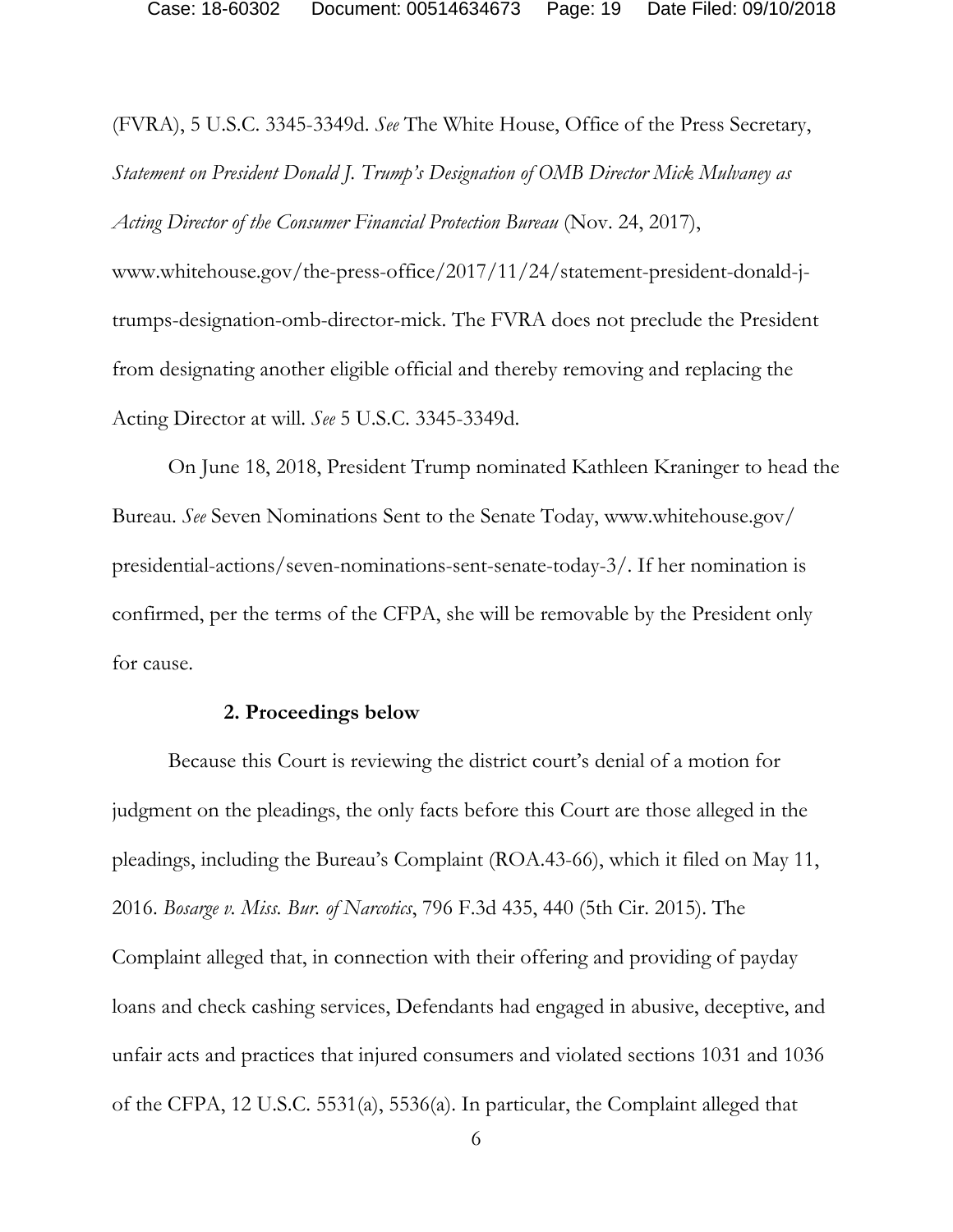Defendants obscured the actual costs of their check cashing service by, among other things, making false statements regarding the availability of information about the costs, physically blocking receipts that disclosed those costs, and interfering with consumers' ability to see state-mandated signs that disclosed the costs. ROA.60. Defendants also took advantage of consumers by processing checks without consent, and by applying an ink stamp on the back of checks that made it difficult for consumers to cash them elsewhere. ROA.61. The Complaint further alleged that, in connection with their payday lending business, Defendants falsely represented that the loans they offered were less expensive than their competitors' loans when, in fact, the opposite was true. ROA.63. In addition, Defendants failed to notify consumers who had overpaid their accounts, and also failed to provide refunds to those consumers. ROA.64. The Bureau sought, *inter alia*, injunctive relief, restitution for injured consumers, and civil penalties. ROA.65.<sup>3</sup>

On May 24, 2017, Defendants filed a motion for judgment on the pleadings raising a variety of constitutional challenges, including their argument now before this

-

<sup>&</sup>lt;sup>3</sup> Defendants suggest that, because of the settlement of a law enforcement action brought against them by the State of Mississippi, the Bureau's action is no longer necessary. *See* Appellants' Principal Brief (Br.) at 9-10. In fact, however, although Mississippi's action resulted in the revocation of Defendants' licenses to operate in Mississippi, it required them to provide refunds to only some of the Mississippi residents who could potentially receive refunds under the Bureau's action. Further, that action had no effect on Defendants' operations in either Alabama or Louisiana, nor did it provide restitution to residents of those states. *See* ROA.3254-94, 6628-39.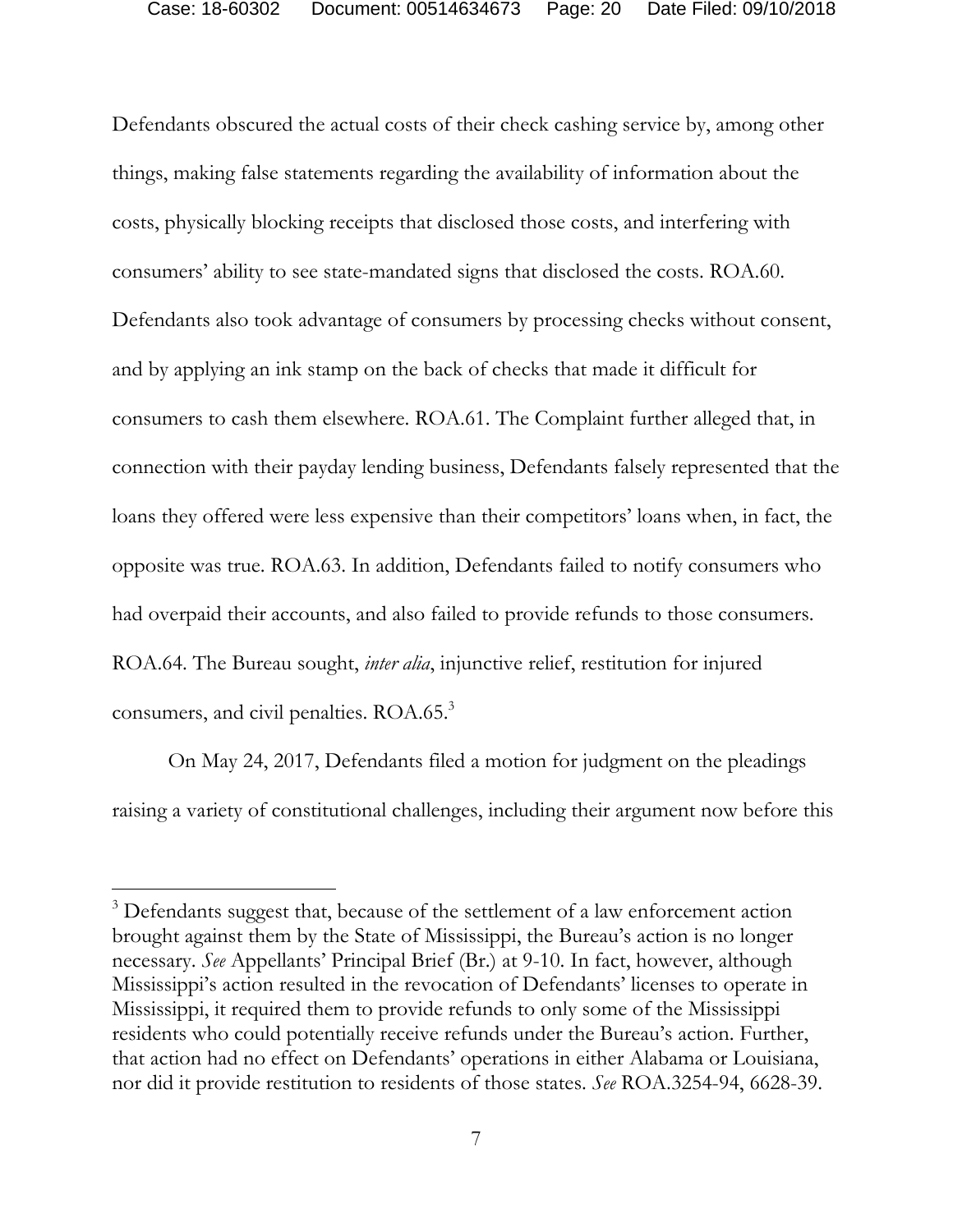Court: that the Bureau is unconstitutionally structured because it is headed by a single Director who is removable by the President only for cause. ROA.2209-42.

On March 21, 2018, the district court denied that motion. ROA.7206-16. The court held that "'[n]o relevant consideration gives us reason to doubt the constitutionality of the independent [Bureau's] single-member structure. Congress made constitutionally permissible institutional design choices for the [Bureau] with which courts should hesitate to interfere.'" ROA.7209-10, quoting *PHH*, 881 F.3d at 110.

 When the Bureau originally filed its Complaint against Defendants, it was headed by Director Cordray. But the Bureau has continued the prosecution of the case under the direction of Acting Director Mulvaney. Indeed, on February 5, 2018, the Bureau filed with the district court a notice that the Acting Director had ratified the Bureau's decision to file the lawsuit against Defendants, accompanied by a declaration from the Acting Director. ROA.7177-84. In his declaration, Acting Director Mulvaney explained that he had reviewed the Bureau's decision to file a lawsuit against Defendants; he had been briefed by the Bureau's Office of Enforcement regarding the case (once the Bureau issues a complaint, its Office of Enforcement has responsibility for the prosecution); and he then ratified the Bureau's decision.

 On March 26, 2018, Defendants moved the district court to certify for interlocutory appeal its denial of Defendants' motion for judgment on the pleadings.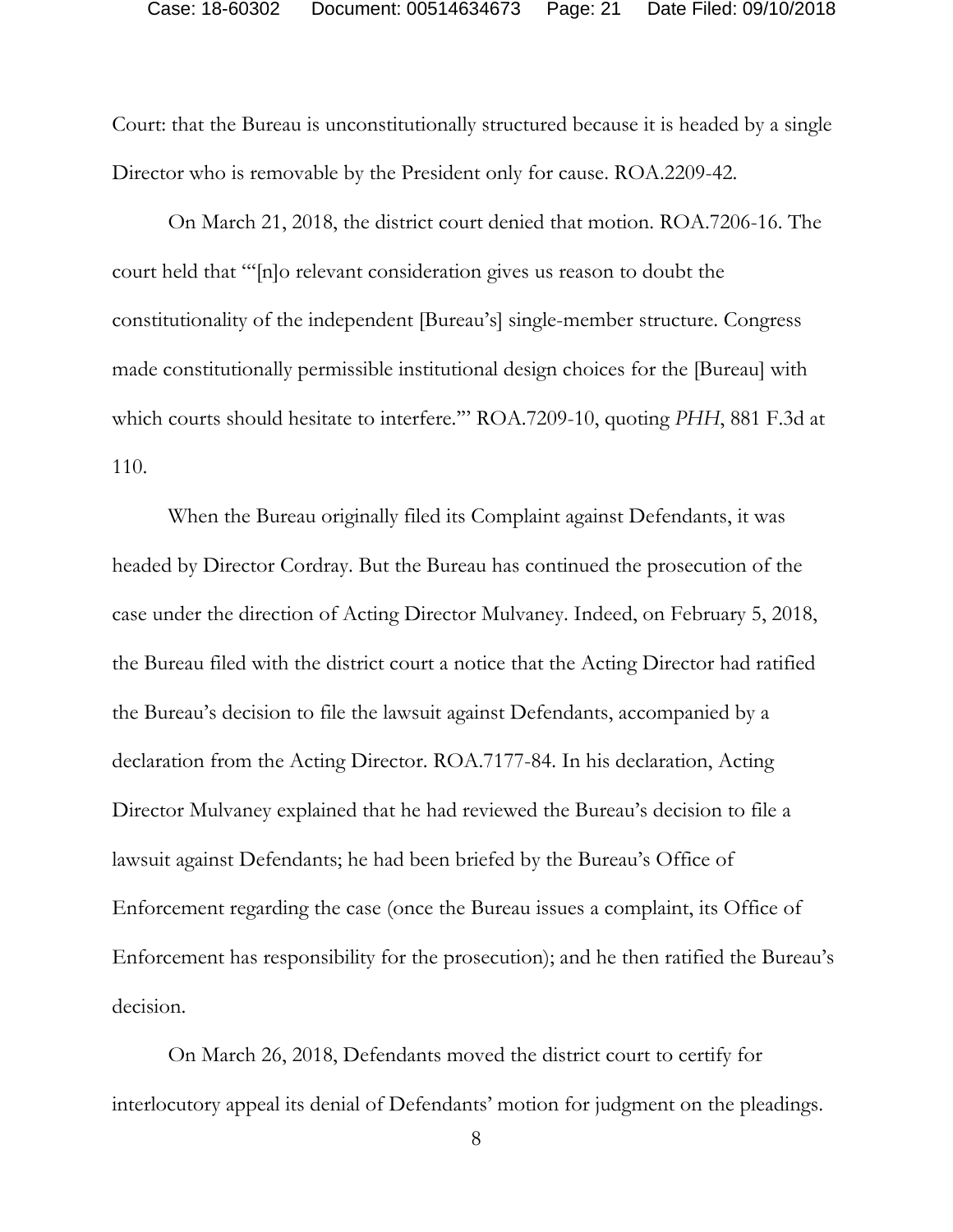ROA.7224-43. The district court granted that motion and certified the following question: "Does the structure of the Consumer Financial Protection Bureau ('CFPB') violate Article II of the Constitution and the Constitution's separation of powers?" The court also stayed all proceedings in this case pending a decision by this Court regarding any interlocutory appeal. ROA.7244-47. On April 24, 2018, this Court granted permission for an interlocutory appeal. ROA.7252.

#### **STANDARD OF REVIEW**

This Court reviews the district court's denial of a motion for judgment on the pleadings *de novo*. *Bosarge*, 796 F.3d at 439.

#### **SUMMARY OF ARGUMENT**

To avoid this law enforcement action and potential liability, Defendants seek to have this Court hold the Bureau unconstitutional. They contend that the President must have unrestricted power to remove every executive officer of the United States, and that the Bureau is unconstitutional because the President can remove the Bureau's Director only for cause. *See* Br. at 13-14, citing *Myers v. United States*, 272 U.S. 52 (1926). Even if the CFPA's for-cause removal provision were unconstitutional, that would not entitle Defendants to judgment on the pleadings because the Bureau's Complaint has been ratified by the Bureau's Acting Director, Mick Mulvaney, who is removable at will. This ratification cured any defect with the initiation of this action.

In any event, the Supreme Court has held that for-cause removal, standing alone, is not unconstitutional. *Humphrey's Executor v. United States*, 295 U.S. 602 (1935);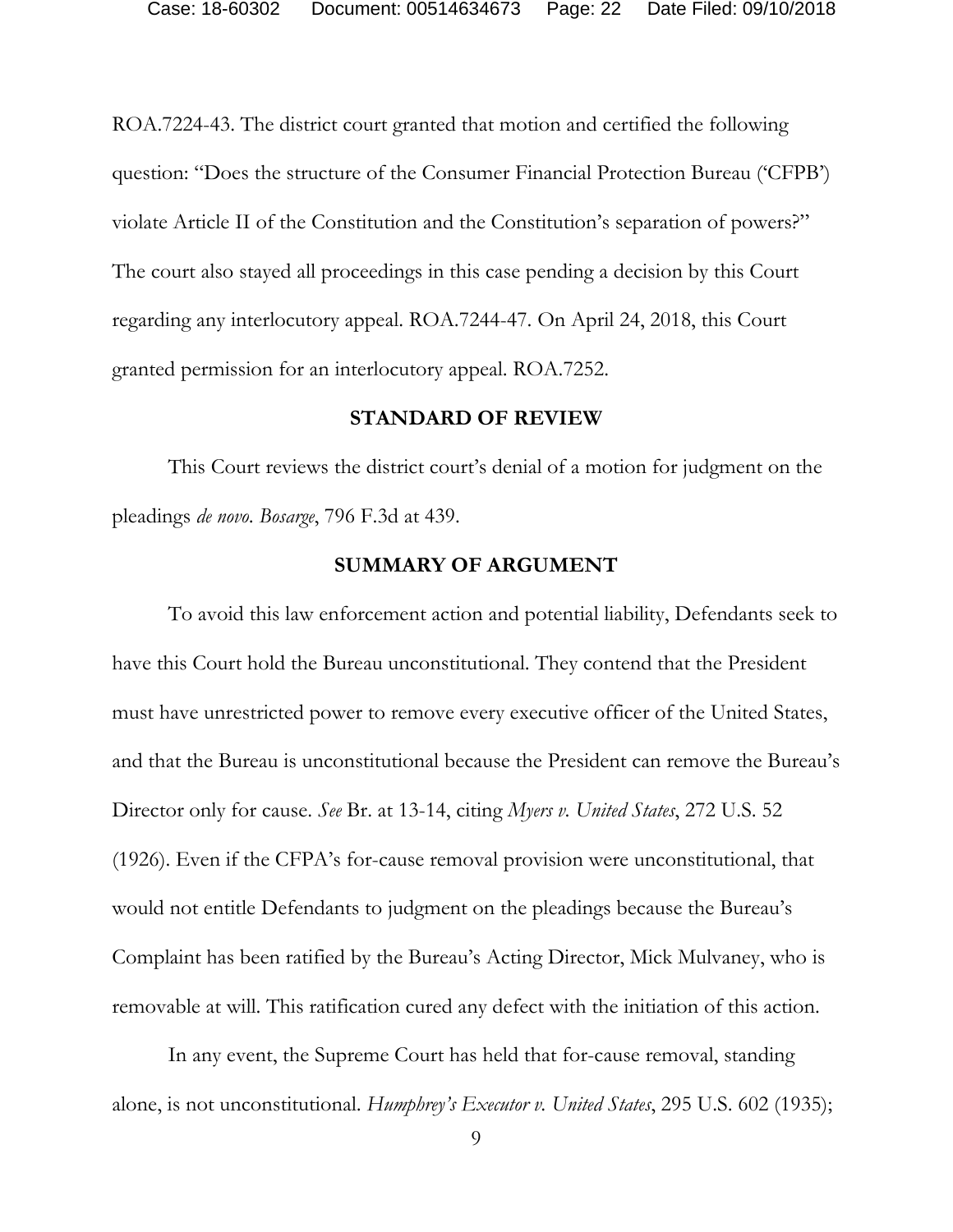*Morrison v. Olson*, 487 U.S. 654 (1988); *Free Enter. Fund v. Pub. Co. Accounting Oversight Bd.*, 561 U.S. 477 (2010). Taken together, these cases hold that, depending on the functions performed by an agency, Congress may impose limited restrictions on the President's authority to remove an officer (such as the Bureau's Director) so long as the President retains sufficient authority under Article II to ensure that the laws are faithfully executed. *Humphrey's Executor* held that the limited removal protection that applies to FTC Commissioners satisfies that test. 295 U.S. at 629. The limited removal protection that applies to the Bureau's Director is identical to the for-cause removal protection that applies to FTC Commissioners, and is unlike the multiple layers of removal protection that the Supreme Court disapproved in *Free Enterprise*. Further, the Bureau performs many of the same functions that the FTC performed when its structure was approved by the Supreme Court in *Humphrey's Executor*. *Compare* 15 U.S.C. 45, 46(a), 49 (1934) (FTC), *with* 12 U.S.C. 5531(a), 5563, 5511(c) (Bureau). So the CFPA's for-cause removal provision is not inherently unconstitutional.

In *Collins*, this Court determined that various aspects of the structure of the FHFA rendered it unconstitutional. But this Court also determined that the Bureau's structure is different, and, unlike the FHFA, allows the President more "direct[] control." *See Collins*, 896 F.3d at 673. Based on binding precedent, the Bureau's structure is constitutional.

Although Defendants challenge the CFPA's for-cause removal provision, they seek a remedy that goes far beyond that provision: striking down the entire CFPA.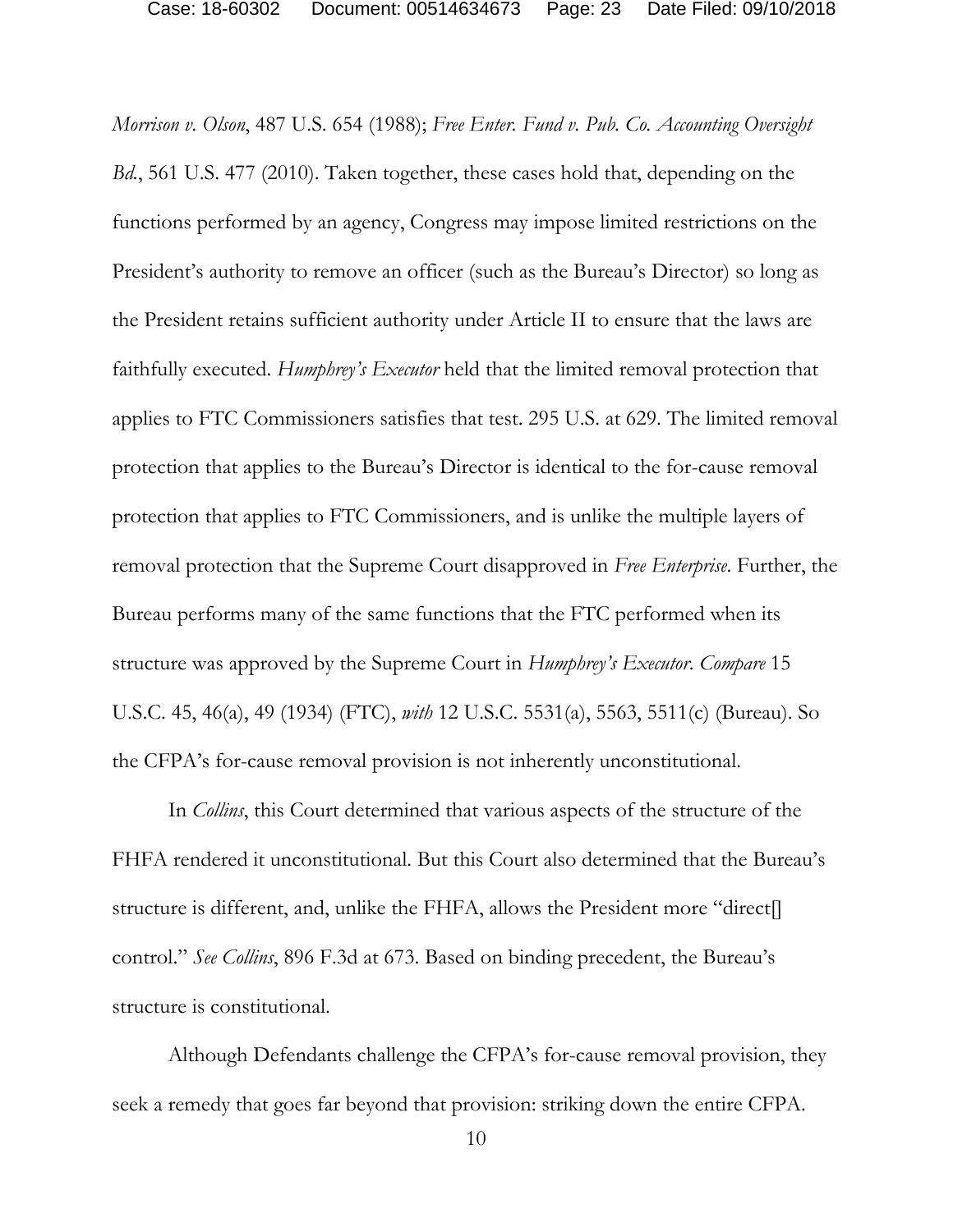But the Dodd-Frank Act has a severability clause, expressing Congress's intent that if any provision of the Act is held unconstitutional, the remainder of the Act should remain in place. If this Court determines the CFPA's for-cause removal provision is unconstitutional, it should sever that provision. The Bureau would then be able to continue to carry out its mission headed by a Director who would always be removable by the President at will. Even without the clarity provided by a severability clause, this Court imposed the same remedy when it determined that the FHFA's structure was unconstitutional. So even if Defendants prevail in their constitutional challenge, remand – not dismissal – is required.

#### **ARGUMENT**

## **I. DEFENDANTS ARE NOT ENTITLED TO JUDGMENT ON THE PLEADINGS BECAUSE AN OFFICIAL WHO IS REMOVABLE AT WILL RATIFIED THE COMPLAINT**

The appropriate remedy for a constitutional defect in a body charged with enforcing federal law is not to prevent the law from being enforced (as Defendants would prefer), but rather to provide that the law be enforced by a constitutional entity. *See Collins*, 896 F.3d at 675 ("When a removal limitation crosses constitutional lines, courts routinely declare the limitation inoperative, prospectively correcting the error."). In *Free Enterprise*, for example, the Supreme Court held that the challengers to the Public Company Accounting Oversight Board (PCAOB) were "not entitled to broad injunctive relief against the Board's continued operations" but were instead entitled to "declaratory relief sufficient to ensure that" the law "will be enforced only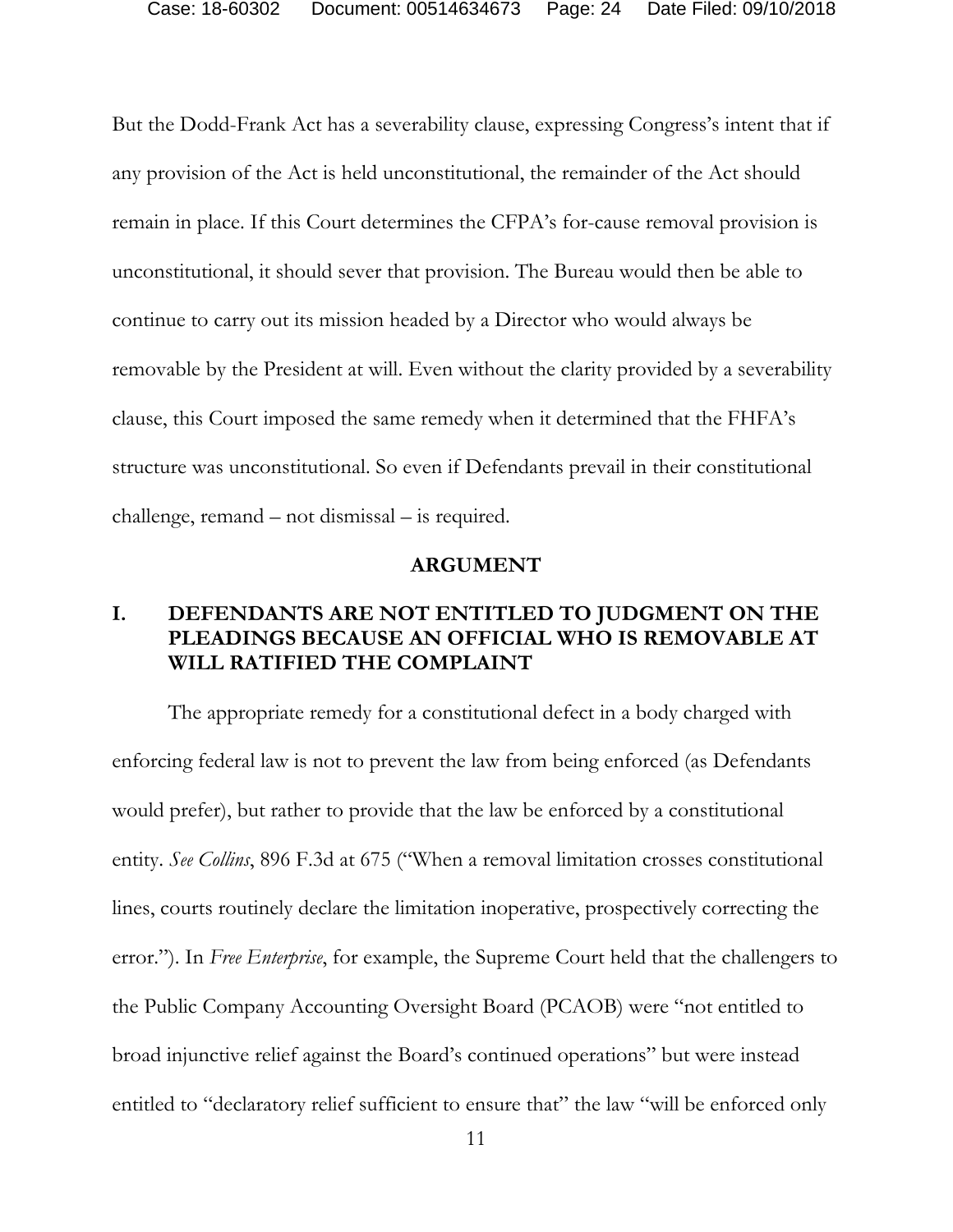by a constitutional agency accountable to the Executive." 561 U.S. at 513. And in *Collins*, this Court held that those challenging the FHFA's structure were entitled to have the FHFA operate as "a properly supervised executive agency." 896 F.3d at 676. The challengers were not, however, entitled to an order striking down the FHFA or invalidating any of the FHFA's past actions. *Id.* 

Here, the Bureau filed and seeks to prosecute a Complaint. That Complaint has been ratified by an official, Acting Director Mulvaney, who is removable by the President at will. Under *Collins* and *Free Enterprise*, even if Defendants' constitutional challenge were meritorious, Defendants would not be entitled to stop the Bureau from ever pursuing its claims against them. Defendants would be entitled only to have the CFPA enforced against them by a Bureau whose Director is removable at will. Here, they have already received that relief with respect to the Complaint: An Acting Director removable at will approved this enforcement action. Because Acting Director Mulvaney's ratification already gave Defendants all the relief to which their constitutional challenge could entitle them at the pleading stage, this Court need not resolve Defendants' constitutional challenge in this interlocutory appeal.<sup>4</sup>

-

<sup>&</sup>lt;sup>4</sup> The Bureau's position is that this Court need not address Defendants' constitutional challenge. Contrary to Defendants' suggestion, Br. at 59-62, the Bureau does not contend that this Court somehow lacks jurisdiction to decide the constitutional question.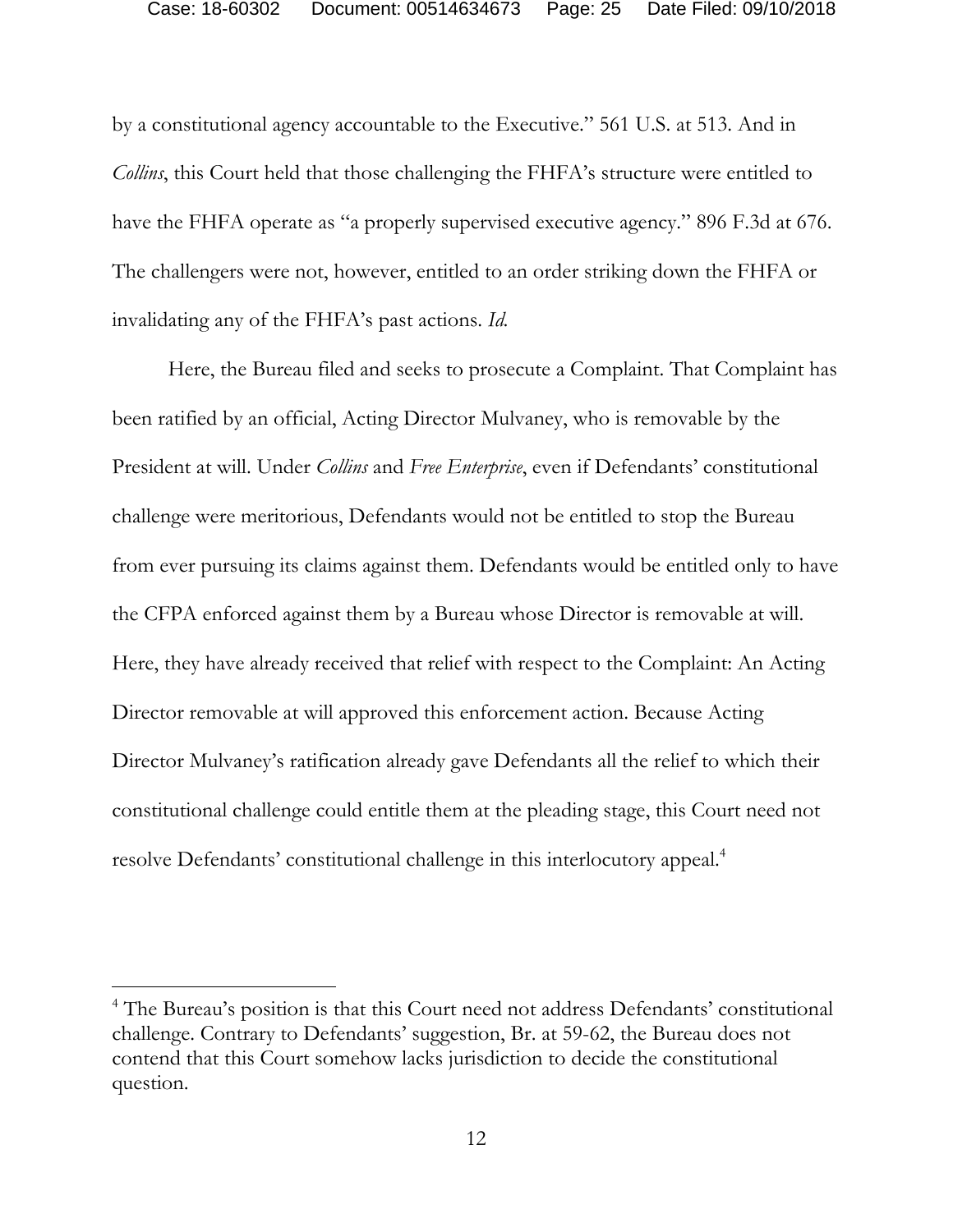## **A. Acting Director Mulvaney's ratification cured any constitutional defect with the initiation of this case**

Defendants argue that prosecution of this action is unconstitutional and the case must be dismissed because the Complaint was originally filed when the Bureau's Director was removable only for cause. However, any constitutional defect with the initiation of this action was cured by the Acting Director's ratification because he is removable at will.<sup>5</sup> While Defendants ask this Court to award them judgment without regard to the merits of the Bureau's claims, *see* Br. 49-51, they are not entitled to such overbroad relief, *see Lucia v. SEC*, 138 S. Ct. 2044, 2055 (2018) (declining to dismiss administrative enforcement action where adjudication had been conducted by an official who was appointed in violation of the Appointments Clause and remanding for a "new 'hearing before a properly appointed' official," quoting *Ryder v. United States*, 515 U.S. 177, 188 (1995)); *Collins*, 896 F.3d at 675 (explaining that "when fashioning relief for constitutional violations, courts try to limit the solution to the problem," and that "courts routinely accord validity to past actions of unconstitutionally structured governmental agencies." (cleaned up)).

1. Where an enforcement action is filed by an agency that is subject to a constitutional defect, the agency  $-$  as soon as it is properly constituted  $-$  can use

-

<sup>&</sup>lt;sup>5</sup> Defendants rightly do not contest that the President may remove Acting Director Mulvaney at will. As noted above, the FVRA, under which Mr. Mulvaney was designated Acting Director, does not limit the President's ability to designate a different Acting Director, and thereby remove Mr. Mulvaney from that role.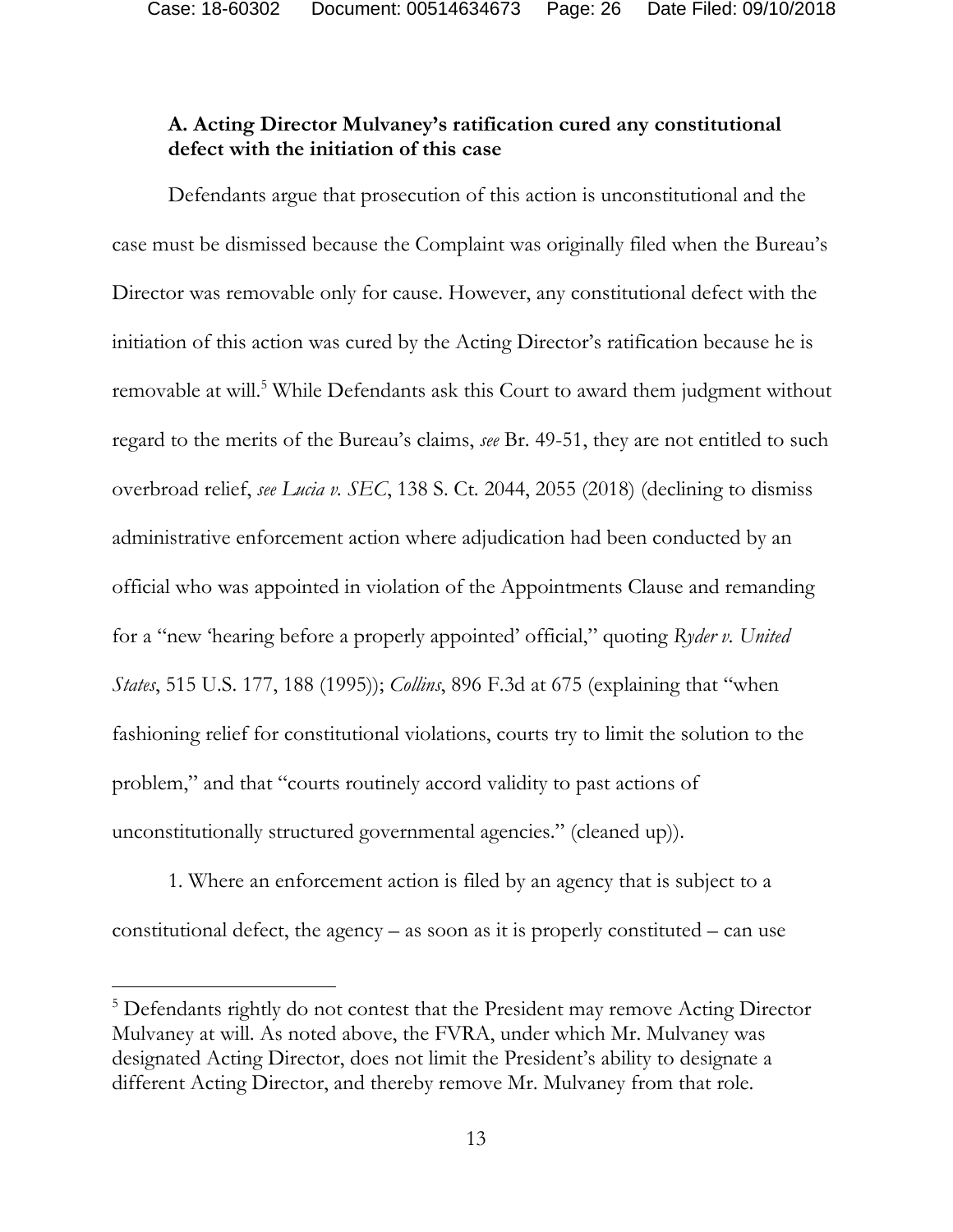ratification to cure the constitutional problem with the enforcement action. In such cases, dismissal is not warranted. For instance, in *FEC v. Legi-Tech*, the D.C. Circuit reversed the dismissal of an enforcement action the Federal Election Commission filed while it was unconstitutionally structured. 75 F.3d 704 (1996). The constitutional problem involved the Commission's structure: When the Commission authorized the enforcement action it was composed of six presidential appointees and two nonvoting *ex officio* congressional members. But while cross-motions for summary judgment were pending, the D.C. Circuit held in a different case, *FEC v. NRA Political Victory Fund*, 6 F.3d 821 (1993), that the Commission's inclusion of the congressional members was unconstitutional. In response, the Commission reconstituted itself without the congressional members and ratified its decision to file the action. In *Legi-Tech*, the D.C. Circuit rejected defendants' request for dismissal and their argument that "reconstitution and ratification is not an effective remedy because separation of powers is a 'structural' constitutional defect." 75 F.3d at 708. The court held instead that ratification by a properly constituted Commission was an adequate remedy for the constitutional problem with the initial complaint. *Id.* at 708-09. It therefore permitted the Commission to proceed with its enforcement action without having "to return to square one." *Id.* at 708.

Likewise, in *CFPB v. Gordon*, the Ninth Circuit "agree[d] with the D.C. Circuit's approach" in *Legi-Tech* and rejected a claim that a Bureau enforcement action had to be dismissed merely because it was *initially* approved by a Director who was appointed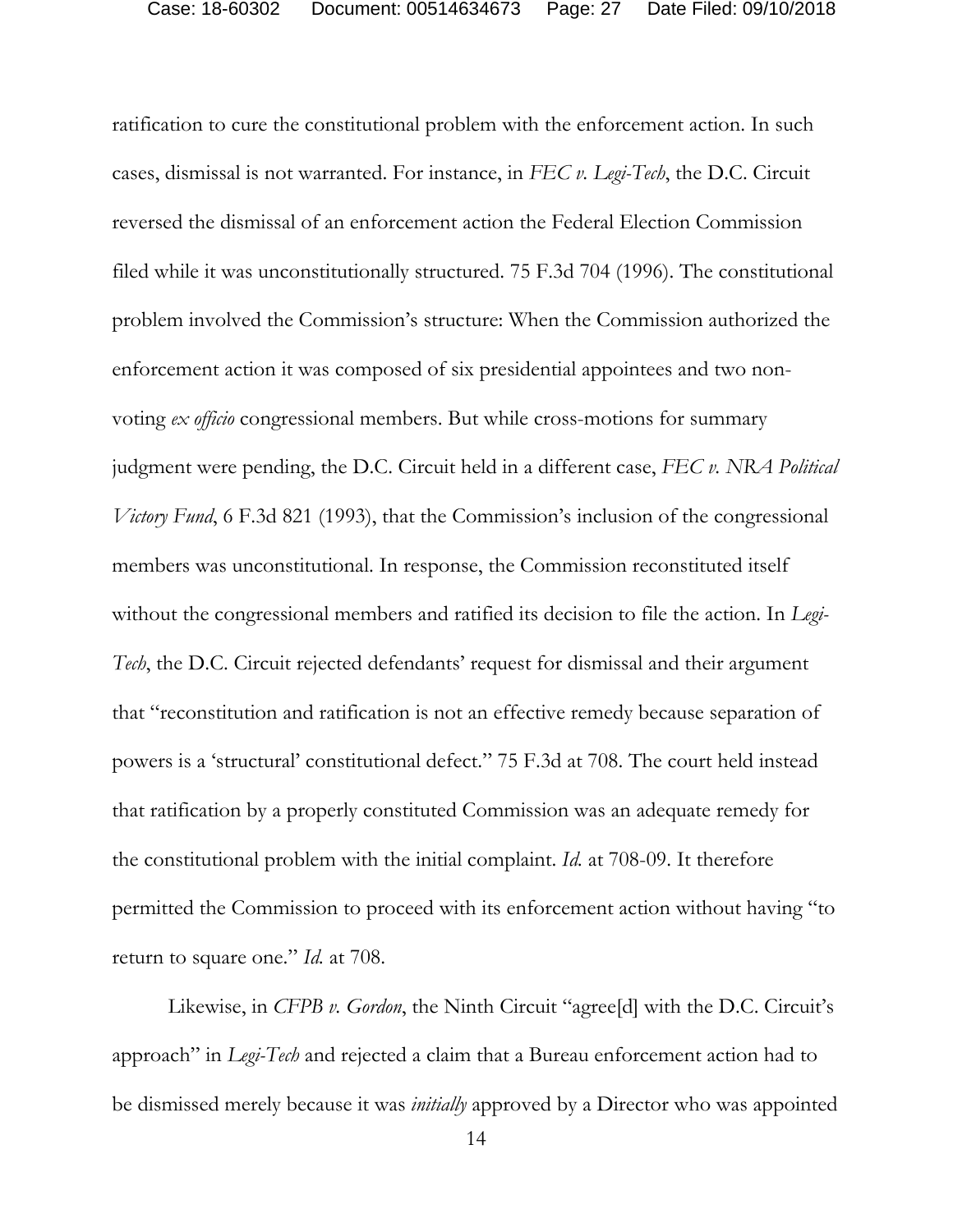in violation of the Appointments Clause. 819 F.3d 1179, 1191 (9th Cir. 2016). Instead, the Ninth Circuit held that a subsequent ratification by a Director who had been validly appointed "cure[d] any initial Article II deficiencies." *Id.*

This Court should follow *Legi-Tech* and *Gordon* and hold that Acting Director Mulvaney's ratification cured any constitutional defect with the Bureau's initial filing of the Complaint.

2. *Legi-Tech* and *Gordon* are consistent with well-established agency-law principles. Under those principles, when an agent lacks authority to act on behalf of a principal, the principal (acting on its own or through a valid agent) may subsequently authorize actions that were taken by the agent who lacked authority. Restatement (Third) of Agency, ch. 4, intro. note; *id.* § 4.01 cmt. b; *see United States v. Heinszen & Co.*, 206 U.S. 370, 382 (1907). Such a ratification has retroactive effect: It "operates upon the act ratified in the same manner as though the authority of the agent to do the act existed originally." *Marsh v. Fulton Cnty.*, 77 U.S. 676, 684 (1870); *accord Heinszen*, 206 U.S. at 382 (stating that ratification "retroactively give<sup>[s]"</sup> an agent's acts "validity").

That is precisely what happened here. Defendants claim that Director Cordray (who acted as an agent for the Bureau) lacked authority to initiate the suit against Defendants on behalf of the Bureau (the principal) because Director Cordray was removable by the President only for cause. But later, Acting Director Mulvaney (an agent) who is removable at will and therefore has unquestioned authority to act on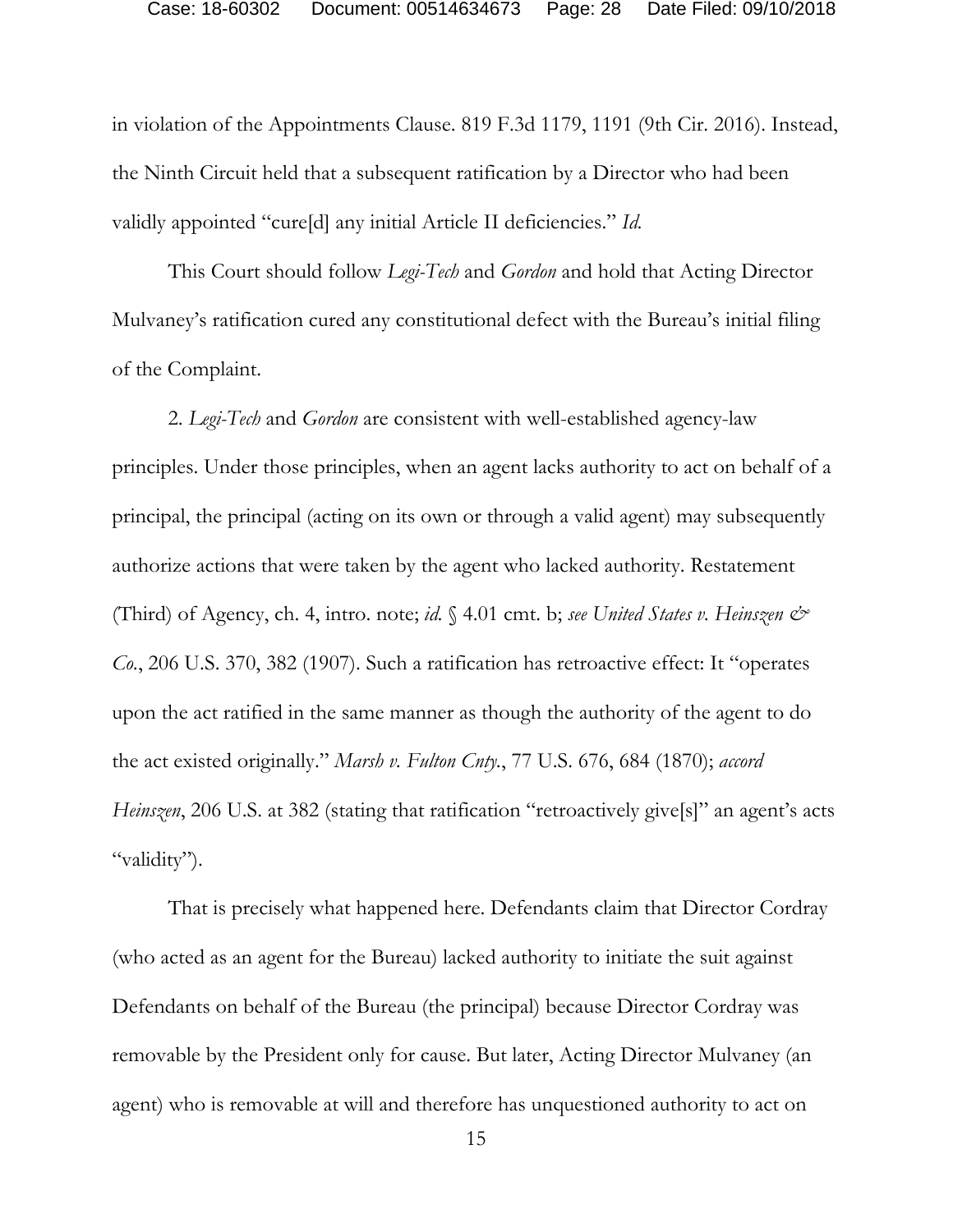behalf of the Bureau (the principal) specifically reviewed the Bureau's decision to file the lawsuit against Defendants and then ratified that decision. ROA.7177-84.

Consistent with *Legi-Tech* and *Gordon*, any prior constitutional issue has now been remedied because the decision to issue the Complaint that the Bureau filed against Defendants has been ratified by an executive officer who is not subject to the constitutional defect Defendants allege. *See also Wilkes-Barre Hosp. Co., LLC v. NLRB*, 857 F.3d 364, 371-72 (D.C. Cir. 2017) (holding that a properly constituted Board could ratify prior actions of an improperly constituted Board and that properly appointed Board official could ratify his own prior actions); *Advanced Disposal Servs. E., Inc. v. NLRB*, 820 F.3d 592, 604-05 (3d Cir. 2016) (same); *Intercollegiate Broad. Sys., Inc. v. Copyright Royalty Bd.*, 796 F.3d 111, 117-19 (D.C. Cir. 2015) (de novo reconsideration by properly appointed Board cured prior violation of Appointments Clause); *Doolin Sec. Sav. Bank, F.S.B. v. Office of Thrift Supervision*, 139 F.3d 203, 212-14 (D.C. Cir. 1998) (ratification by properly-appointed official cured prior violation of Vacancies Act).

## **B. Ratification can cure defects from "structural" constitutional violations**

Defendants attempt to escape the effect of the Acting Director's ratification by, first, inventing an exception to the usual rules – they claim that "structural" constitutional violations cannot be cured by ratification. This argument is inconsistent with this Court's decision in *Collins* to "leave intact ... the FHFA's past actions" even after the Court held that the FHFA's structure violated the separation of powers. 896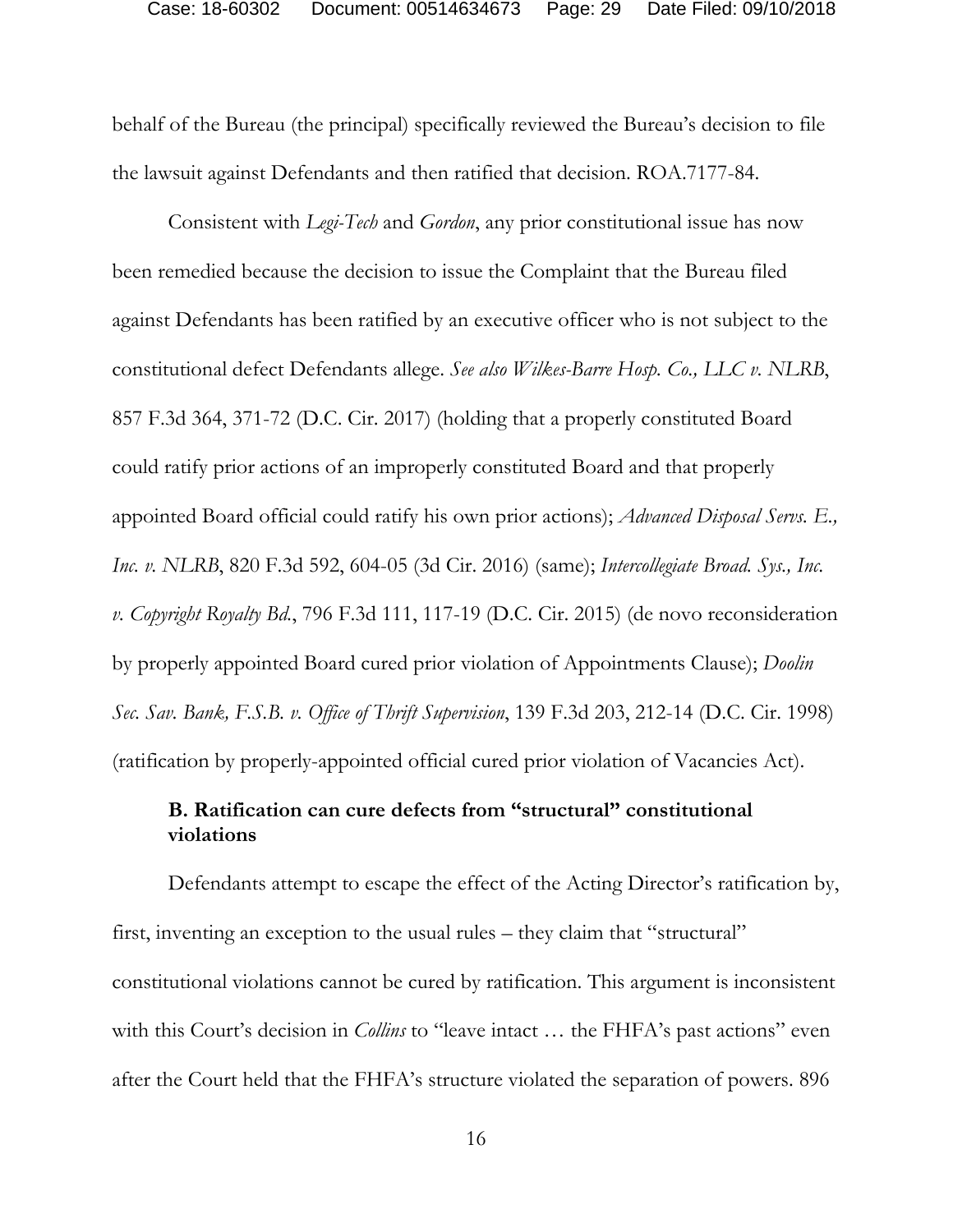F.3d at 676. And it is inconsistent with the D.C. Circuit's decision in *Legi-Tech* that ratification could and did remedy a prior "structural" constitutional problem.<sup>6</sup>

Defendants do not cite any case recognizing a "structural" constitutional exception to ratification. Instead, they cite cases (1) explaining that violations of the separation of powers are important and should be remedied, *see* Br. at 53-54, citing *Ryder*, *Edmond v. United* States, 520 U.S. 651 (1997), *Plaut v. Spendthrift Farm, Inc.*, 514 U.S. 211 (1995), and *Stern v*. *Marshall*, 564 U.S. 462 (2011); (2) declining to accord *de facto* validity to decisions made by improperly constituted judicial panels, *see* Br. at 53, citing *Ryder* and *Nguyen v. United States*, 539 U.S. 69 (2003); and (3) invalidating a state administrative adjudication that failed to maintain religious neutrality, *see* Br. at 53, citing *Masterpiece Cakeshop, Ltd. v. Colorado Civil Rights Comm'n*, 138 S. Ct. 1719 (2018). None of these cases is about ratification.<sup>7</sup> So none holds or even suggests that ratification cannot remedy a prior "structural" constitutional violation.

-

<sup>6</sup> Defendants dismiss *Legi-Tech* as irrelevant to their claim that "structural" constitutional violations cannot be ratified. Br. at 56 n.14. But, as explained above, the D.C. Circuit squarely rejected that very argument in concluding that the FEC's ratification was an adequate remedy for the structural constitutional problem the court previously identified in *NRA Political Victory Fund*. *See Legi-Tech*, 75 F.3d at 708.

<sup>7</sup> If Defendants intend to suggest that *Masterpiece Cakeshop* addressed ratification because a state court reviewed the commission's order *de novo*, they are mistaken. The Court found that the state court failed to correct, and even perhaps perpetuated, hostility to a religious viewpoint. *See* 138 S. Ct. at 1731 (finding state court did not "answer the baker's concern" of religious hostility and that state court's opinion "itself sends a signal of official disapproval of Phillips' religious beliefs").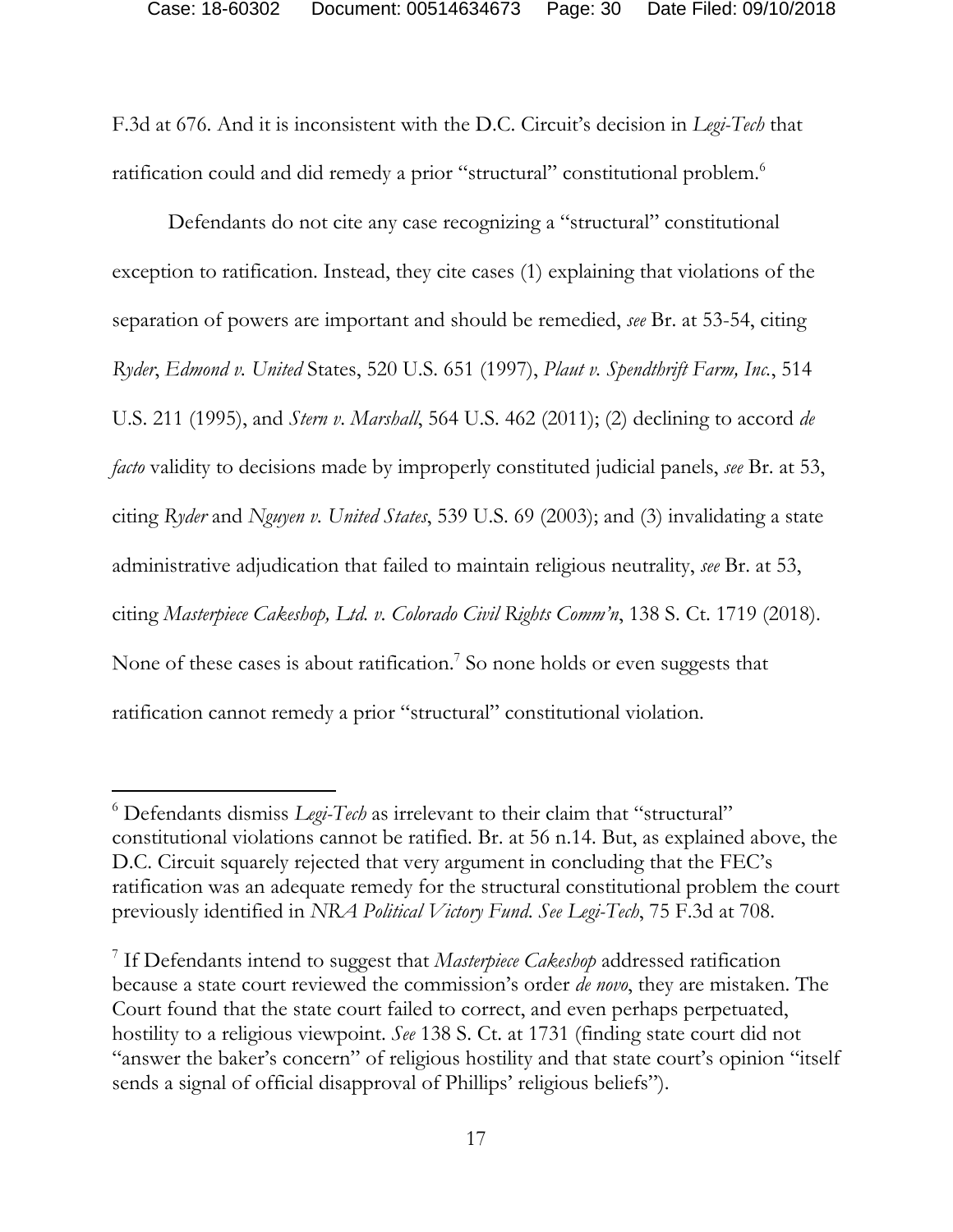This is not surprising. The law is clear that ratification *can* cure defects in actions that were originally taken in violation of the Appointments Clause and other "structural" constitutional protections. *See, e.g.*, *Wilkes-Barre Hosp. Co.*, 857 F.3d at 371 (Appointments Clause); *Advanced Disposal*, 820 F.3d at 602 (Appointments Clause); *Gordon*, 819 F.3d at 1191-92 (Appointments Clause); *Legi-Tech*, 75 F.3d at 708-09 (separation of powers).

### **C. The Bureau has sufficient authority to support the ratification**

Second, Defendants argue that Acting Director's ratification failed because it did not satisfy the ratification standard described in the Restatement (Second) of Agency that the Supreme Court applied in *FEC v. NRA Political Victory Fund*, 513 U.S. 88 (1994). Under the Second Restatement (but not the now-current Third Restatement), ratification requires that the party ratifying an action have the authority to act both at the time of the underlying action and at the time of the ratification.<sup>8</sup> Even assuming the Second Restatement applies, the Bureau had the required authority both when the Complaint was filed and when Acting Director Mulvaney ratified that filing.

### **1. The Bureau's authority at the time of the Complaint**

At the time of the Complaint, the Bureau had authority to bring an action

<sup>&</sup>lt;sup>8</sup> Under the Third Restatement, a principal may ratify if it existed at the time of the act and had capacity at the time of ratifying the act. *See* Restatement (Third) of Agency § 4.04.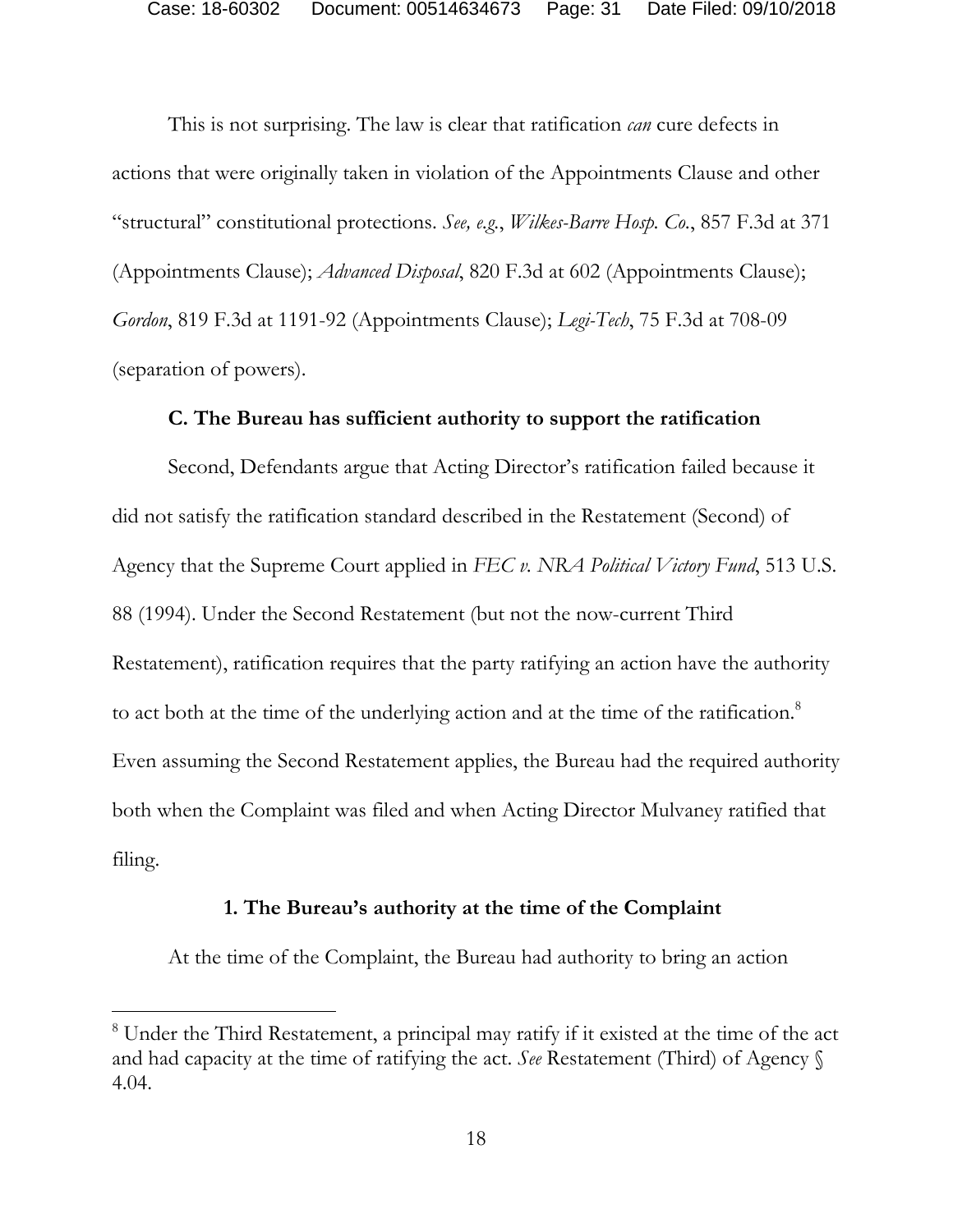against Defendants alleging that they violated the consumer laws. *See* 12 U.S.C. 5564. In *Gordon*, the Ninth Circuit held that this statutory delegation meant the Bureau had authority at the time the complaint in that case was filed even though the invalid recess appointment of Director Cordray had left the Bureau without a properly appointed Director. 819 F.3d at 1192. The same principles apply here. The Bureau had authority to file the Complaint when it did so even if Defendants are correct that the for-cause removal provision that applied to Director Cordray left the Bureau without a properly removable Director.

Defendants attempt to distinguish *Gordon* on the ground that it involved the President's power *to appoint* the Bureau's Director, while this case involves the President's power *to remove* the Bureau's Director. In Defendants' estimation, only the latter case involves a challenge to "the structure and authority of the [Bureau] itself." Br. at 55, quoting *CFPB v. RD Legal Funding, LLC*, No. 17-CV-890 (LAP), 2018 WL 3094916, at \*36 (S.D.N.Y. June 21, 2018). But this argument rests on a distinction that *Gordon* itself rejected.<sup>9</sup> As explained above, in upholding the Bureau's authority to ratify its prior decision to bring suit, *Gordon* relied on and expressly agreed with *Legi-Tech*. *Legi-Tech* held, and *Gordon* "agree[d]," that a subsequent ratification "cured" the constitutional problem with the filing of a complaint "[e]ven though the FEC was

<sup>&</sup>lt;sup>9</sup> Such a distinction would also be inconsistent with the Supreme Court's teaching that the Appointments Clause "is among the significant structural safeguards of the constitutional scheme." *Edmond*, 520 U.S. at 659.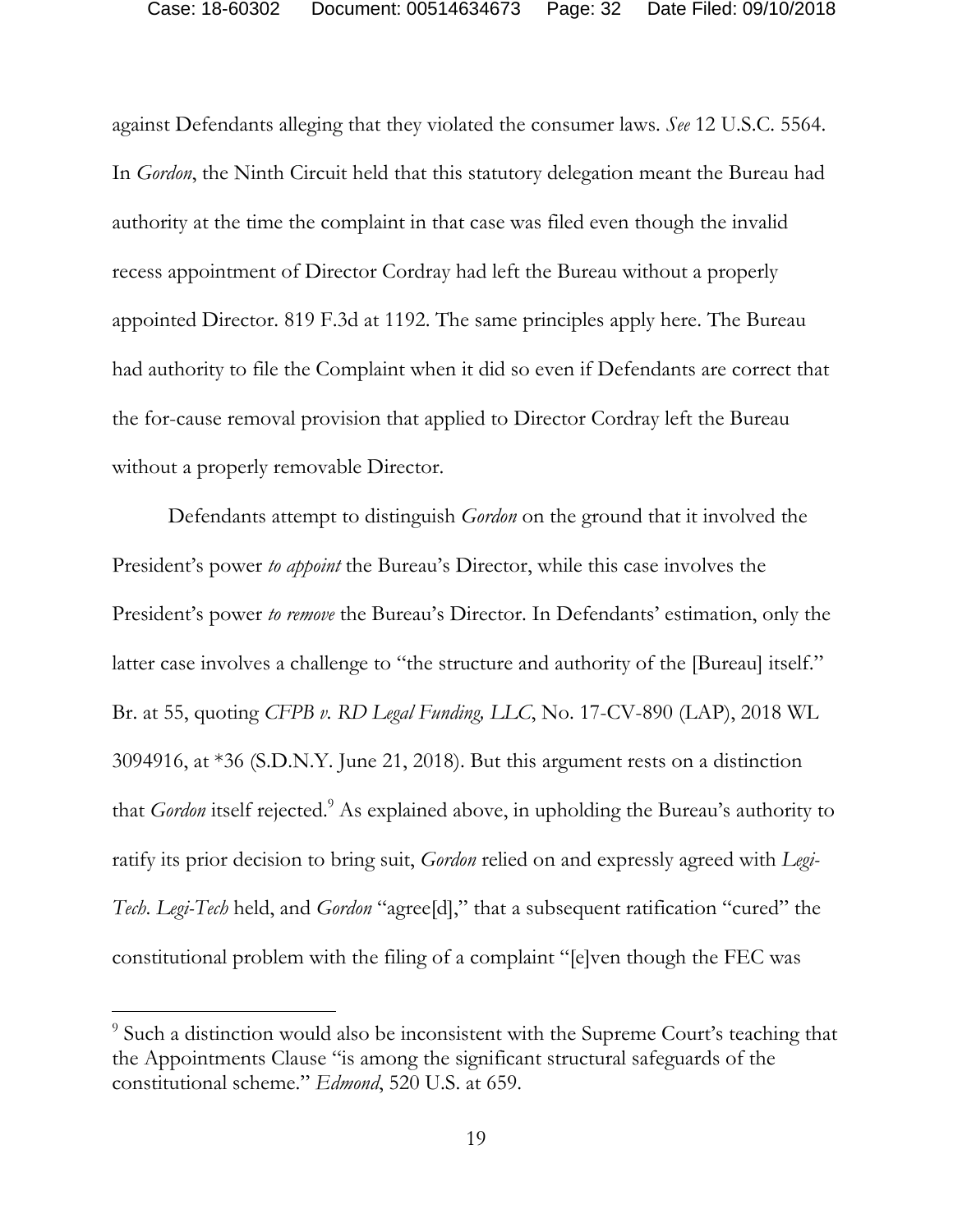illegally constituted when it [originally] brought the action." *Gordon*, 819 F.3d at 1191.

In any event, as the Third Restatement of Agency explains, "[i]t is not necessary for ratification that the principal have had capacity … at the time of the act that the ratification concerns." Restatement (Third) of Agency § 4.04 cmt. b. To be sure, in *NRA Political Victory Fund*, the Supreme Court mentioned the then-prevailing agency law principle (reflected in the Second Restatement) that for a ratification to be effective, the principal must have had authority to do the act at the time it was initially done. 513 U.S. at 98. The Court, however, did not actually address or apply this principle. The more recent agency law reflected in the Third Restatement rejects altogether the requirement that the principal have had authority at the time of the initial act. *See* Third Restatement § 4.04 cmt. b ("Contemporary cases do not support" the requirement that "the principal have had capacity at the time of the original act as well as at the time of ratification.").

#### **2. The Bureau's authority at the time of the ratification**

Defendants are likewise wrong to contend that the CFPA's statute of limitations, 12 U.S.C. 5564(g)(1), deprived the Bureau of authority at the time Acting Director Mulvaney ratified the Complaint. The statute of limitations provides that, "[e]xcept as otherwise permitted by law or equity, no action may be brought under [the CFPA] more than 3 years after the date of discovery of the violation to which an action relates." Defendants claim that by the time of the ratification in February 2018, this statute of limitations had run on the claims the Bureau asserted in its May 2016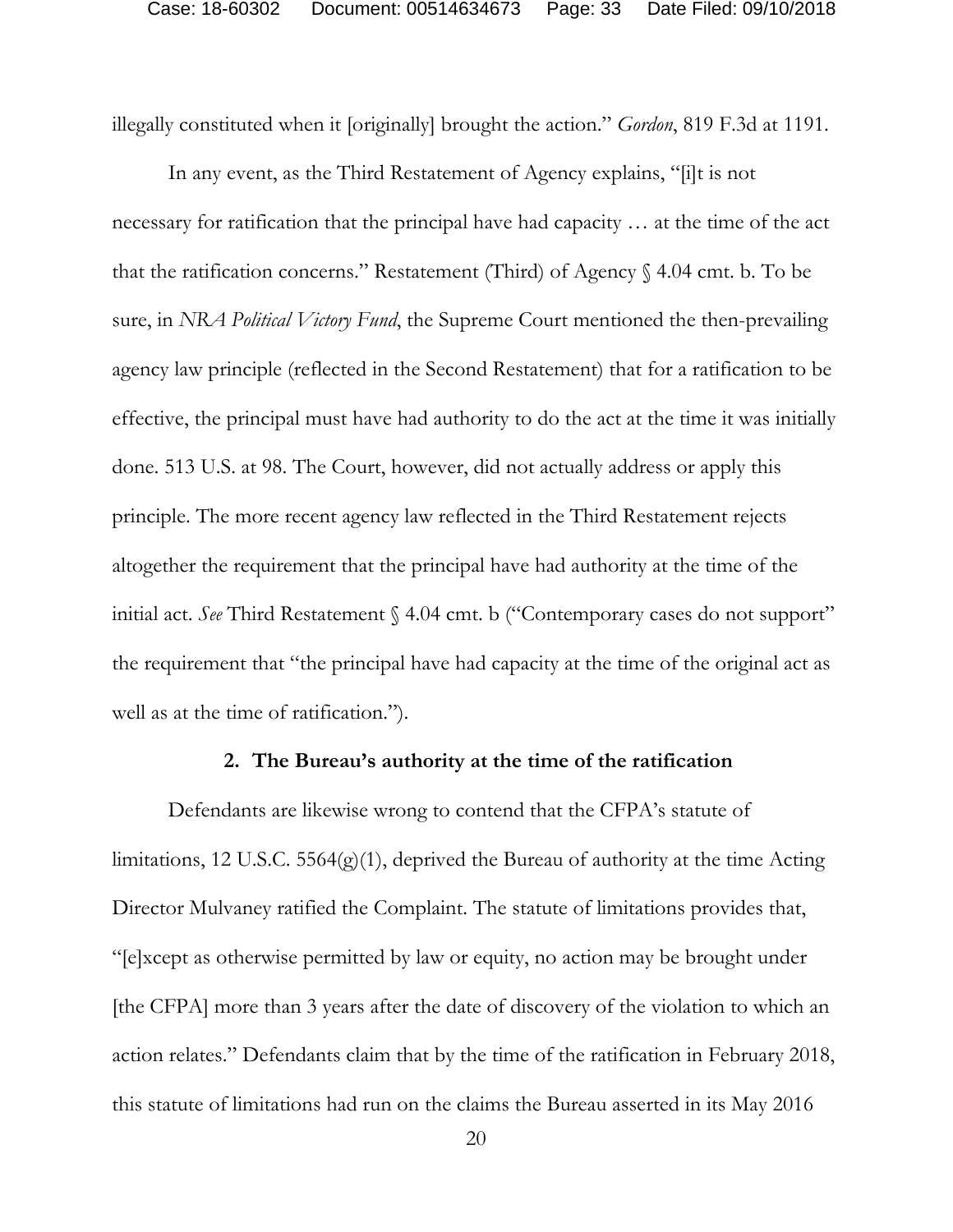Complaint. According to Defendants' theory, the Bureau's claims against Defendants for their conduct before February 2015 are barred by the CFPA's statute of limitations even though the Bureau diligently prosecuted its claims consistent with the requirements of the CFPA. Defendants are wrong.

*First*, the Bureau's Complaint contains several allegations regarding when Defendants commenced their violations; it includes none alleging when, or if, the conduct ceased, let alone when the Bureau discovered those violations. *See*, *e.g.*, ROA.46 (Complaint ¶ 9 (alleging when Defendants began their check cashing service; ROA.54 (Complaint  $\P$  42 (alleging that Defendants implemented their lending program "since at least 2011"); ROA.58 (Complaint ¶ 55 (alleging that Defendants failed to make refunds "until at least 2014")). Because it is not "evident from the pleadings" that the Bureau's action would have been time-barred at the time of ratification, Defendants are not entitled to judgment on the pleadings based on their statute of limitations objection. *Cf. Taylor v. Bailey Tool Mfg. Co.*, 744 F.3d 944, 946 (5th Cir. 2014). $^{10}$ 

*Second*, Defendants are wrong to claim that even though the Bureau attempted to prosecute its claims consistent with its organic statute, the statute of limitations in this case not only began to run, but, in fact, expired before (in Defendants' view) the

<sup>&</sup>lt;sup>10</sup> Although the parties have not addressed statute of limitations issues or the date of discovery in the district court, the Bureau's summary judgment papers explained that, for remedial purposes, "[t]he record demonstrates that Defendants violated federal consumer financial laws … through at least June 8, 2017." ROA.6534.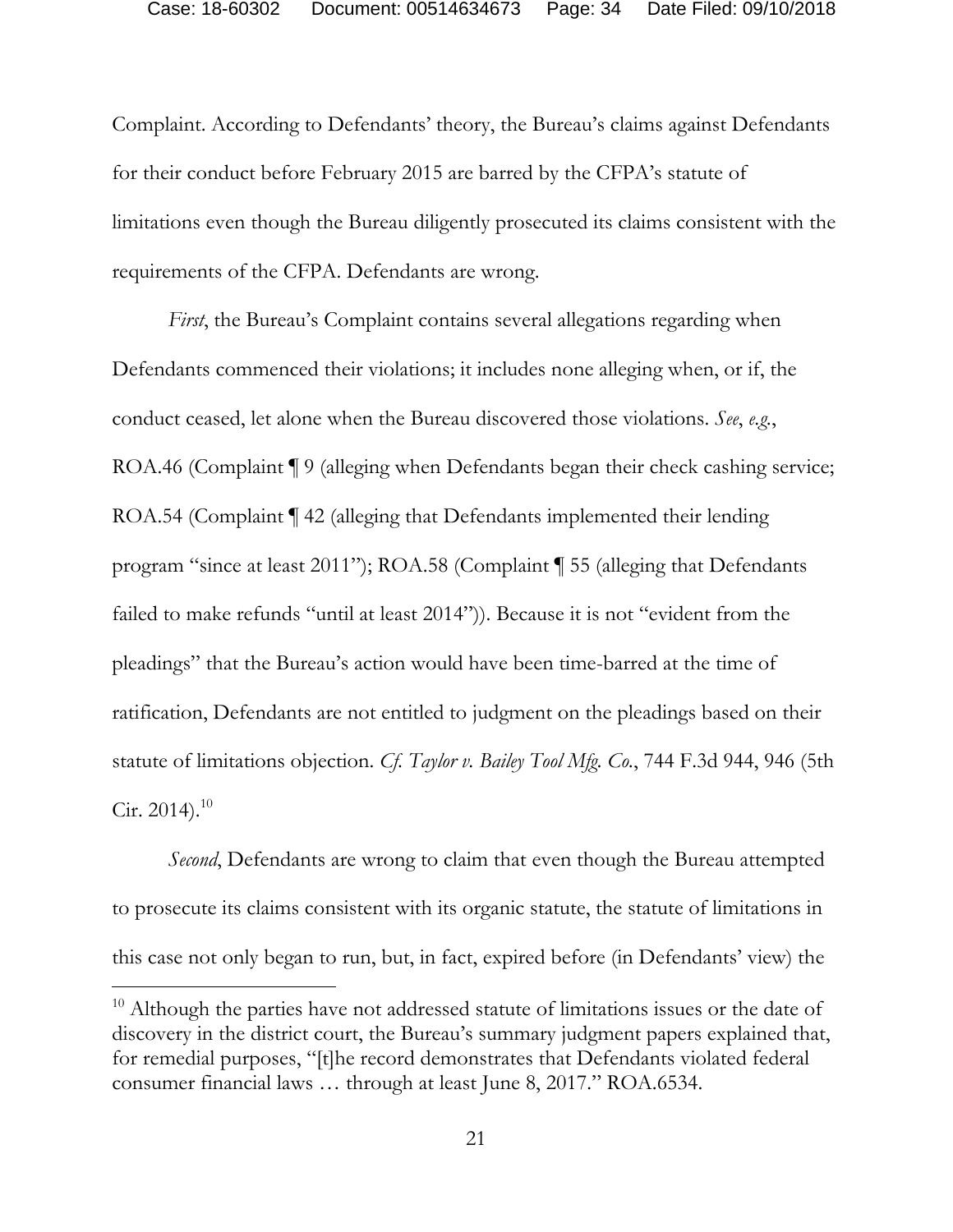Bureau could ever lawfully file suit. Defendants do not cite any case in which a statute of limitations was construed to run before a party (let alone the federal government) could lawfully file suit and obtain relief. *Cf. Johnson v. United States*, 544 U.S. 295, 305 (2005) (calling it "highly doubtful" that Congress intended a time limit on pursuing a claim to expire before the claim arose). This is not surprising. "Statutes of limitations are designed to encourage plaintiffs to pursue diligent prosecution of known claims." *California Pub. Employees' Ret. Sys. v. ANZ Sec., Inc.*, 137 S. Ct. 2042, 2049 (2017) (cleaned up). The Bureau certainly did that with respect to Defendants.

The CFPA's statute of limitations is particularly inhospitable to a construction that would provide no time during which the Bureau could bring suit for violations of the CFPA. The period only begins to run from the "date of discovery of the violation." 12 U.S.C. 5564(g)(1). Defendants do not explain how the Bureau could discover a violation at a time when, according to Defendants, the Bureau could not even act. And the limitations provision expressly contemplates that the Bureau will be permitted to bring claims even beyond three years from the date of discovery of the violation "as otherwise permitted by law *or equity*." *Id.* (emphasis added).

Here, equity surely permitted the Bureau (once it was led by a Director who was removable at will) to promptly ratify claims it had already brought during the limitations period. Indeed, "[c]ourts have typically extended equitable tolling where 'the claimant has actively pursued his judicial remedies by filing a defective pleading during the statutory period.'" *Harris v. Boyd Tunica, Inc.*, 628 F.3d 237, 239 (5th Cir.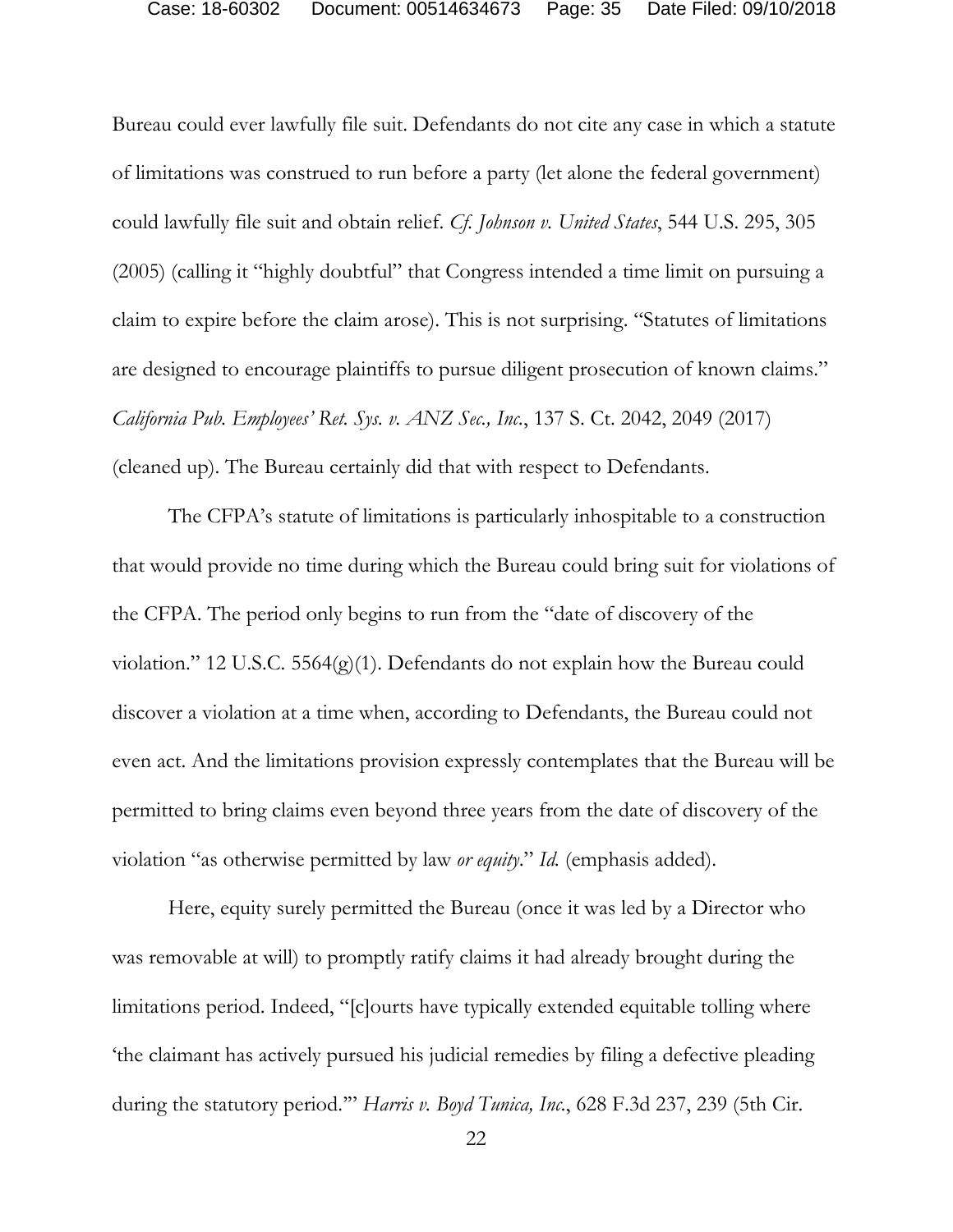2010), quoting *Irwin v. Dep't of Veterans Affairs*, 498 U.S. 89, 96 & nn.3-4 (1990). This is because statutes of limitations "assure fairness to defendants" and "promote justice by preventing surprises through the revival of claims that have been allowed to slumber until evidence is lost, memories have faded, and witnesses have disappeared." *Clymore v. United States*, 217 F.3d 370, 376 (5th Cir. 2000), quoting *Burnett v. N.Y. Cent. R.R. Co.*, 380 U.S. 428 (1965). Allowing the Bureau to continue to prosecute its claims in light of the Acting Director's ratification risks no unfair surprise or other injustice to Defendants because the Bureau timely filed its claims and the parties have already completed discovery and begun trial preparation.

Alternatively, the Court may construe the Bureau's notice of ratification as an amended or supplemental pleading that corrects a prior deficiency in its pleading and therefore relates back to when the Complaint was filed. *See FDIC v. Conner*, 20 F.3d 1376, 1385 (5th Cir. 1994) (explaining that "augmentation or rectification of claims that have been asserted before the limitations period has run does not offend the purpose of a statute of limitations, which is simply to prevent the assertion of stale claims").

*NRA Political Victory Fund* does not support Defendants' argument that the Bureau is forever barred from pursuing alleged CFPA violations because (according to Defendants) the statute of limitations expired while the Bureau was prosecuting those very claims. The Supreme Court's decision there did not concern whether a statute of limitations can preclude an agency from ratifying a timely (but defective) attempt to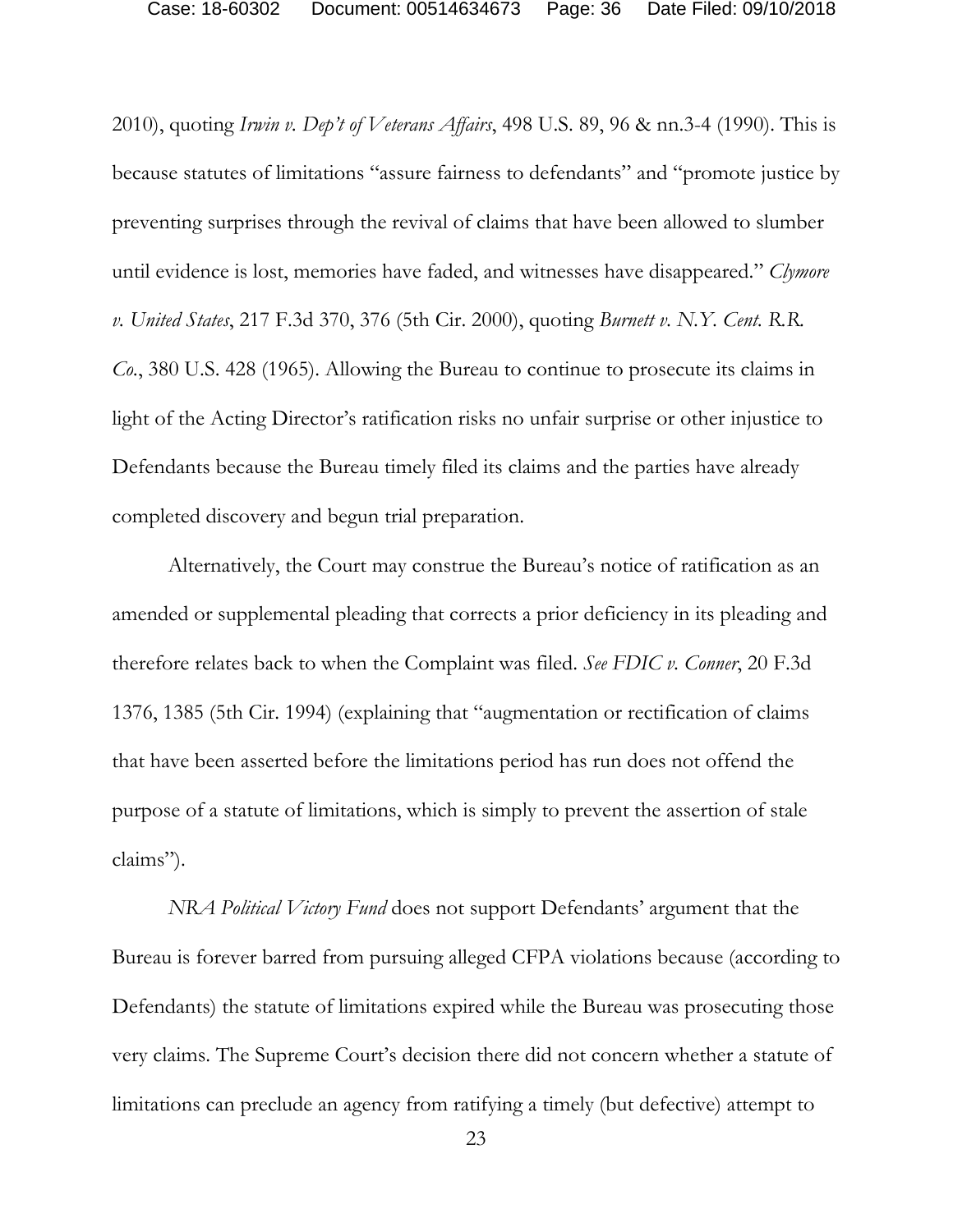bring a law enforcement action. Rather, it concerned whether the Solicitor General could ratify an unauthorized petition for certiorari after a *jurisdictional* time limit for filing of the petition had expired. 513 U.S. at 846. Here, by contrast, the nonjurisdictional statute of limitations has not expired and the Bureau did not sleep on its rights.<sup>11</sup>

## **II. THE BUREAU'S STRUCTURE IS CONSTITUTIONAL UNDER APPLICABLE PRECEDENT**

Over the last 130 years, Congress has created many independent agencies within the executive branch headed by individuals who are removable by the President only for cause. *See*, *e.g.* Federal Reserve Board, 12 U.S.C. 242; Federal Trade Commission, 15 U.S.C. 41; Consumer Product Safety Commission, 15 U.S.C. 2053(a); *see also* Henry B. Hogue *et al*., Cong. Research Serv., R43391, *Independence of Federal Financial Regulators: Structure, Funding, and Other Issues* 1, 15 (2017). "And the Supreme Court has approved this design." *Collins*, 896 F.3d at 660, citing *Free Enterprise*, 561 U.S. at 483.

<sup>11</sup> Defendants' reliance, Br. at 57-58, on *Nasewaupee v. Sturgeon Bay*, 251 N.W.2d 845 (Wisc. 1977), is similarly misplaced. In that case the court declined to permit a town to ratify an unauthorized suit filed on its behalf where "no action was taken by the town board" within the sixty-day statute of limitations. *Advanced Disposal* and *Doolin*, *see* Br. at 58-59, are further afield. Those cases *upheld* agency ratifications while noting the absence of a statute of limitations issue; they did not say that a statute of limitations should be applied to preclude an agency from continuing its diligent prosecution of violations of federal law.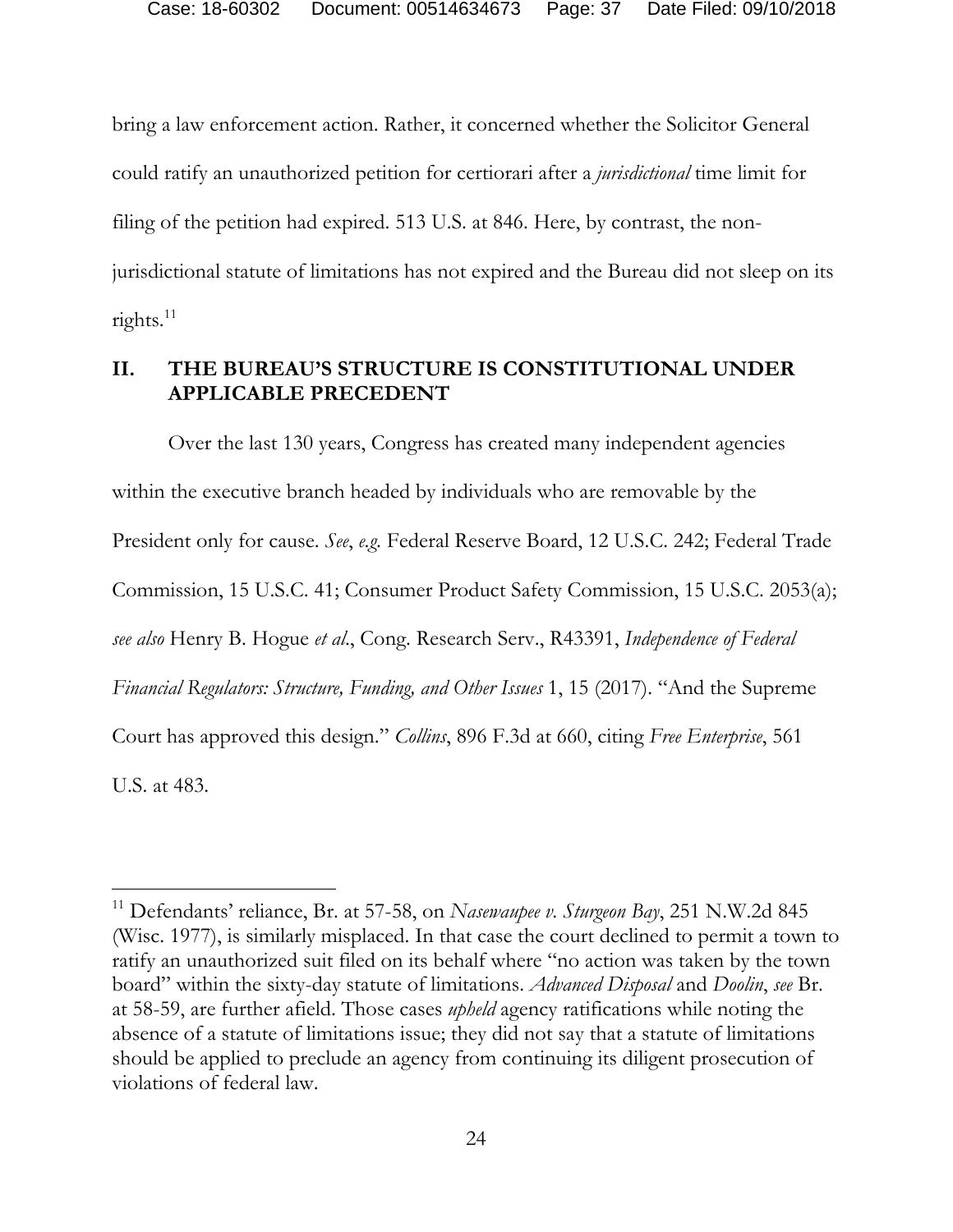In *Collins*, this Court considered five elements of the structure of the FHFA, and concluded that, taken together, those elements "insulate that agency from meaningful Executive Branch oversight." 896 F.3d at 675. But this Court determined that there are "salient distinctions" between the FHFA's structure and the Bureau's. It concluded that, under the law of this Court and the Supreme Court, the Bureau's structure does not interfere with the President's duty to take care that the laws be faithfully executed because the President retains sufficient oversight as to the Bureau's activities.12

- *CFPB v. Think Finance, LLC*, No. 17-cv-127-GF-BMM, 2018 WL 3707911 (D. Mont. Aug. 3, 2018) (upholding the constitutionality of the Bureau);
- *CFPB v. Future Income Payments, LLC*, 252 F. Supp. 3d 961 (C.D. Cal. 2017), *stayed pending appeal*, No. 17-55721 (9th Cir. June 1, 2017) (same);
- *CFPB v. Nationwide Biweekly Admin., Inc*., No. 15-cv-2106, 2017 WL 3948396 (N.D. Cal. Sept. 8, 2017), *appeal docketed*, No. 18-15431 (9th Cir. Mar. 15, 2018) (same);
- *CFPB v. TCF Nat'l Bank*, No. 17-CV-00166, 2017 WL 6211033 (D. Minn. Sept. 8, 2017) (same);
- *CFPB v. Seila Law, LLC*, No. 8:17-cv-01081, 2017 WL 6536586 (C.D. Cal. Aug. 25, 2017), *stayed pending appeal*, No. 17-56324 (9th Cir. Sept. 13, 2017) (same);
- *CFPB v. Navient Corp*., No. 3:17-CV-101, 2017 WL 3380530 (M.D. Pa. Aug. 4, 2017) (same);
- *CFPB v. CashCall, Inc.*, No. CV 15-7522, 2016 WL 4820635 (C.D. Cal. Aug. 31, 2016), *appeal docketed*, No. 18-55479 (9th Cir. Apr. 12, 2018) (same);
- *CFPB v. ITT Educ. Servs., Inc*., 219 F. Supp. 3d 878 (S.D. Ind. 2015) (same); *and*
- *CFPB v. Morgan Drexen, Inc*., 60 F. Supp. 3d 1082 (C.D. Cal. 2014) (same);

<sup>&</sup>lt;sup>12</sup> In addition to the en banc D.C. Circuit (and the court below), most lower court decisions have upheld the constitutionality of the Bureau's for-cause removal provision, although two have disagreed. *Compare:*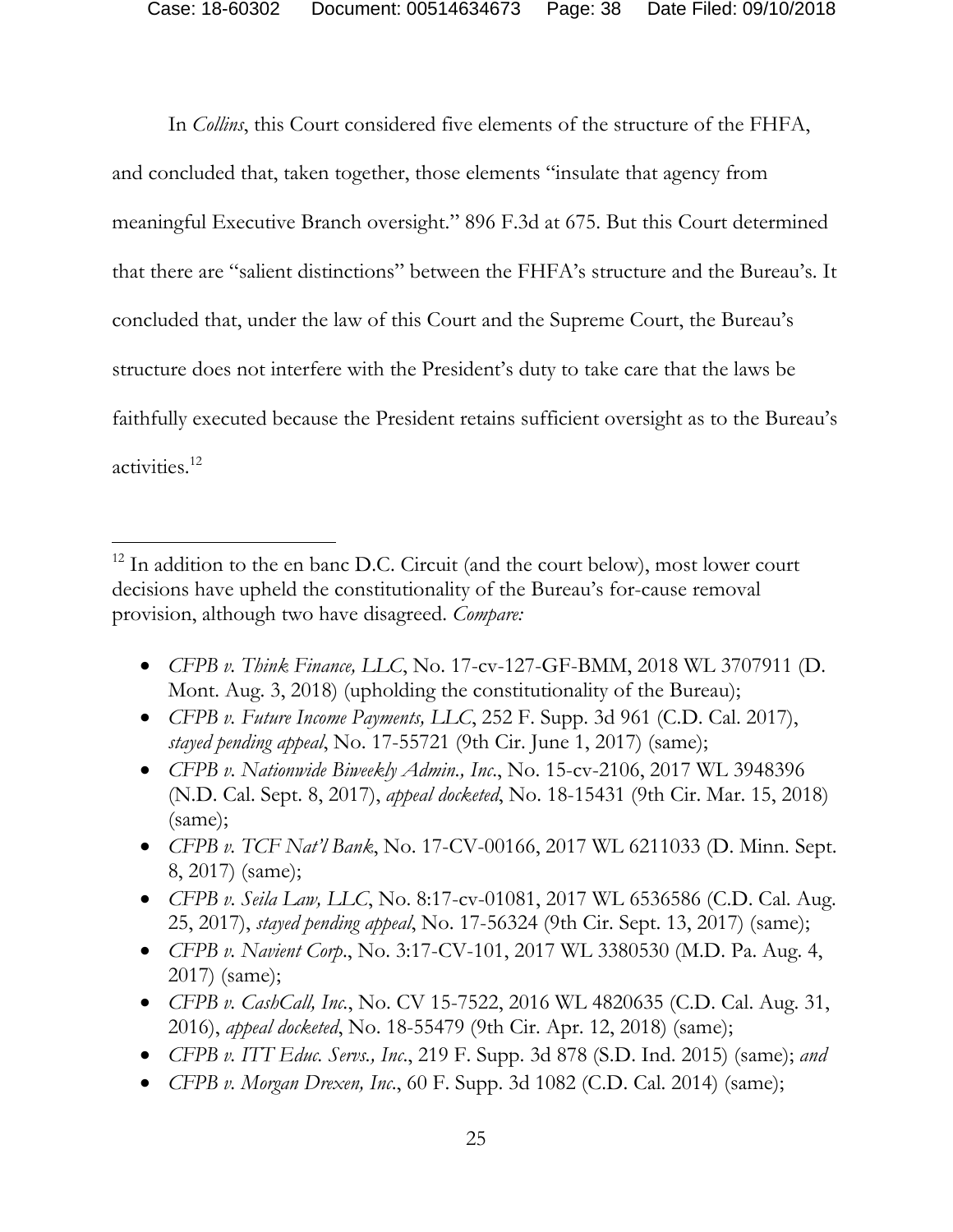## **A. For-cause removal violates constitutional separation of powers only if it impedes the President's ability to perform his constitutional duties**

In *Morrison*, the Court held that, whether restrictions of the President's authority to remove agency officials violate constitutional separation-of-powers principles turns on whether those restrictions "impede the President's ability to perform his constitutional duty" to faithfully execute the laws. 487 U.S. at 691. The CFPA imposes a limited restriction on the President's authority to remove the Bureau's Director – the Director is appointed for a five-year term, and during that term, can be removed by the President only for cause, *i.e.*, "for inefficiency, neglect of duty, or malfeasance in office." 12 U.S.C. 5491(c)(3).<sup>13</sup> In *Humphrey's Executor*, the

*with:* 

 $\overline{a}$ 

- *CFPB v. RD Legal Funding, LLC*, No. 17-CV-890 (LAP), 2018 WL 3094916 (S.D.N.Y. June 21, 2018) (Bureau's structure is unconstitutional); *and*
- *CFPB v. D&D Mktg.*, No. 2:15-cv-09692, 2016 WL 8849698 (C.D. Cal. Nov. 17, 2016), *interlocutory appeal granted*, No. 17-55709 (9th Cir. May 17, 2017) (same).

Three judges did dissent to the en banc decision in *PHH*. 881 F.3d at 137 (Henderson, J., dissenting); *id.* at 164 (Kavanaugh J., and Randolph, J. dissenting).

<sup>13</sup> It makes no constitutional difference that, because the Director is appointed to a five-year term, a Director appointed by one president might serve through the term of another. *See* Br. at 24. "None of the leaders of independent financial-regulatory agencies serves a term that perfectly coincides with that of the President, and many have longer terms than the [Bureau's] Director." *PHH*, 881 F.3d at 99. Indeed, because the five FTC Commissioners serve staggered terms of seven years, 15 U.S.C. § 41, the President is more likely to have an opportunity to appoint the Bureau's Director in a single term than he is to appoint a controlling majority of the FTC. *See*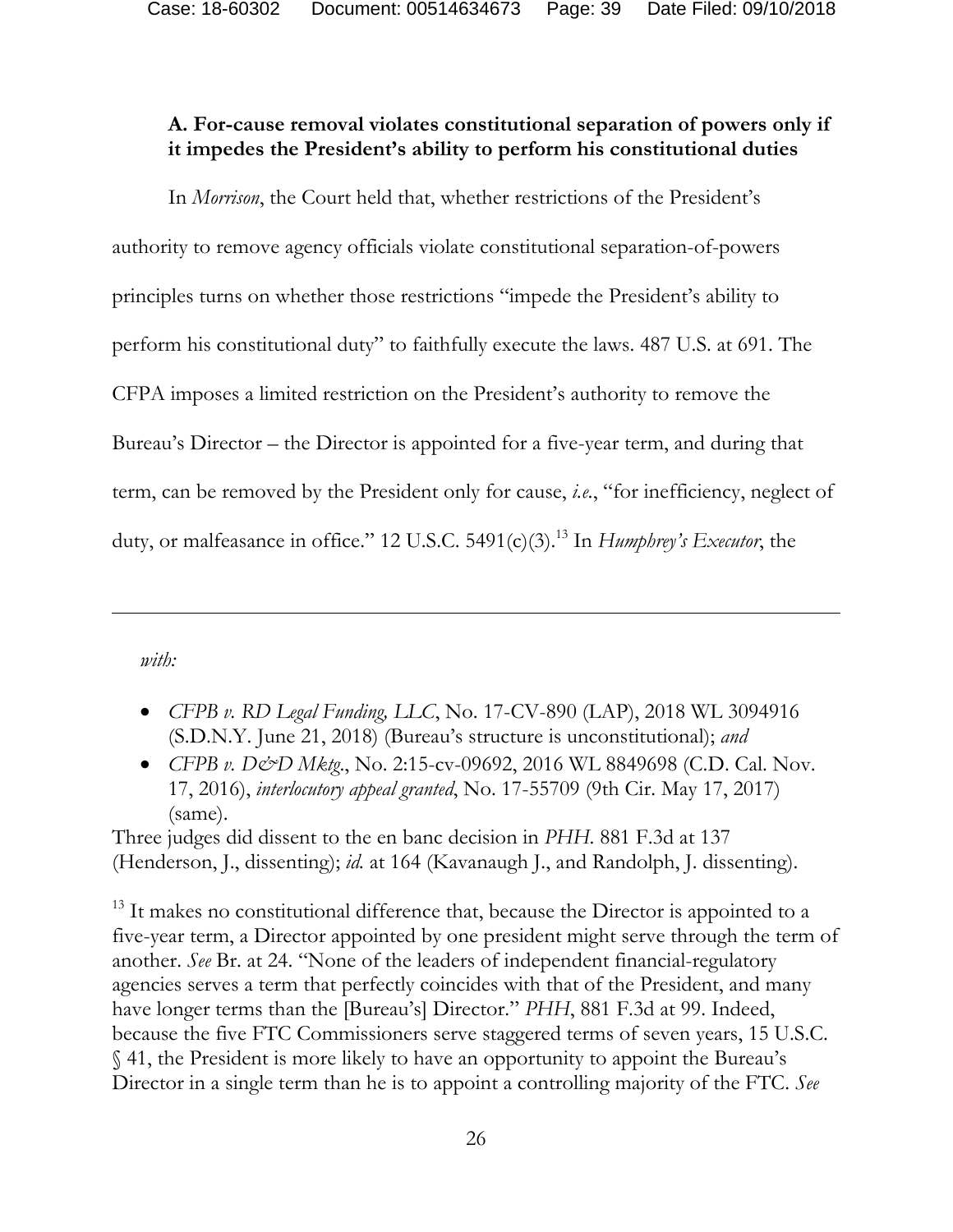Supreme Court upheld the provision of the FTC Act that gives the five FTC Commissioners for-cause removal protection, protection that is identical to the Director's for-cause protection. *Compare* 15 U.S.C. 41 (FTC), *with* 12 U.S.C. 5491(c)(3) (Bureau).

The central holding of *Humphrey's Executor* was that "Congress can, under certain circumstances, create independent agencies run by principal officers appointed by the President, whom the President may not remove at will but only for good cause." *Free Enterprise*, 561 U.S. at 483. As the Court later explained, *Humphrey's Executor* concluded that "it was not essential to the President's proper execution of his Article II powers that [the agency] be headed up by individuals who were removable at will." *Morrison*, 487 U.S. at 691. The reason for this was that "we cannot say that the imposition of a 'good cause' standard for removal by itself unduly trammels on executive authority." *Id*.<sup>14</sup> And indeed, this Court recognized that "limiting the

*CFPB v. Navient*, 2017 WL 3380530, at \*17 (80% of the time the President will have an opportunity to appoint the Bureau's Director, but only 57% of the time will the President be guaranteed an opportunity to appoint a controlling majority of the FTC). This Court in *Collins* did not base its decision on the fact that the FHFA's Director serves a five-year term. *See* 12 U.S.C. 4512(b)(2).

 $\overline{a}$ 

<sup>14</sup> In *PHH*, the D.C. Circuit analyzed Supreme Court precedent to hold that for-cause removal provisions impose only a "mild constraint" on the President. 881 F.3d at 78. *See also Bowsher v. Synar*, 478 U.S. 714, 729 (1986) (describing a for-cause removal provision identical to the one in the CFPA as "very broad.").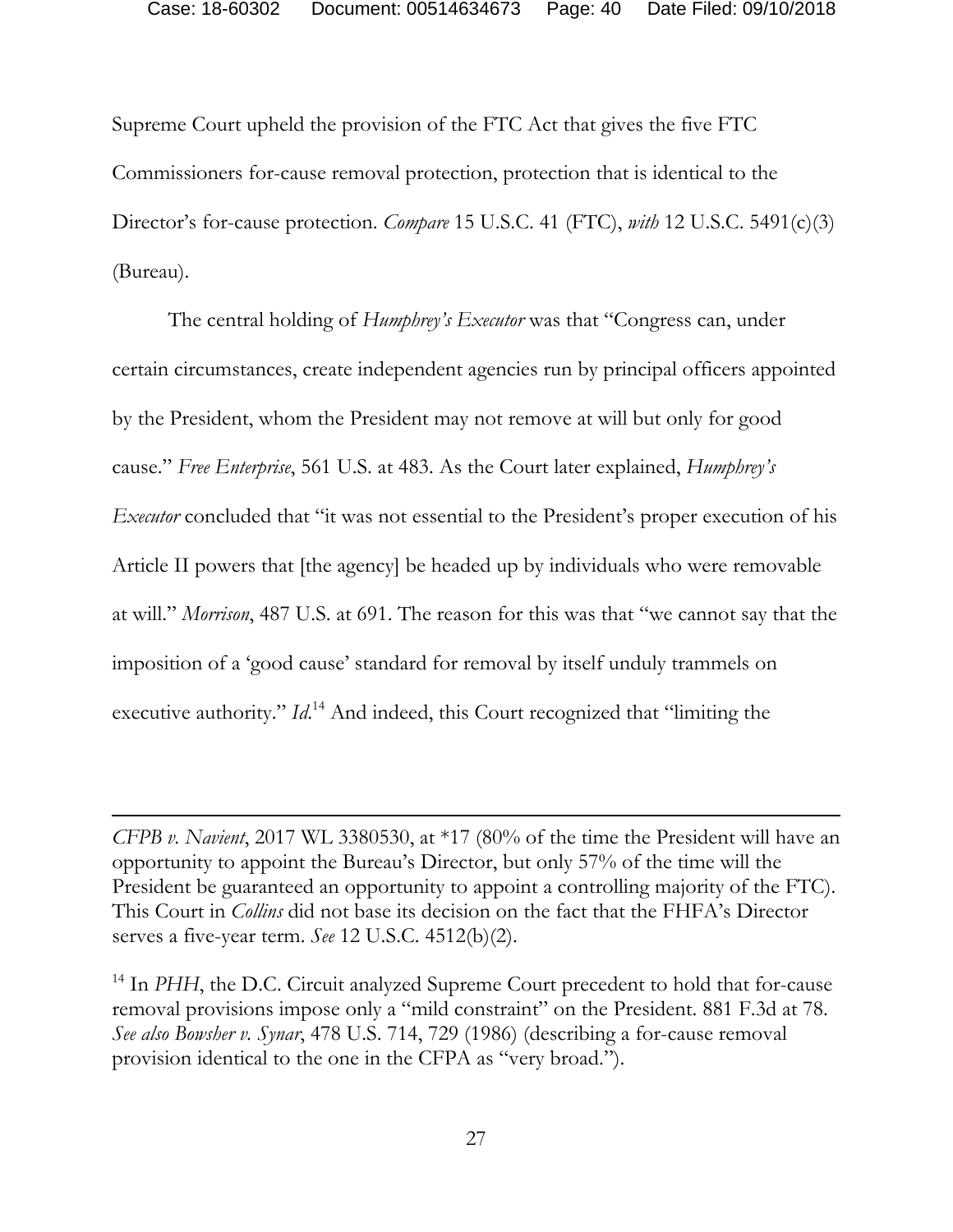President to 'for cause' removal is not sufficient to trigger a separation-of-powers violation." *Collins*, 896 F.3d at 667.15

When the Court elaborated on *Humphrey's Executor* in *Morrison*, it explained that the nature of the functions performed by the agency is also relevant. 487 U.S. at 691 n.30; *see also PHH*, 881 F.3d at 86 ("'the most reliable factor' in deciding whether a removal restriction comported with the President's constitutional authority [is] 'the nature of the function that Congress vested' in the agency," quoting *Wiener v. United States*, 357 U.S. 349, 353 (1958)). In *Humphrey's Executor*, the Court upheld for-cause removal for the Commissioners of the FTC, an agency that, like the Bureau, brings civil actions to enforce consumer protection statutes.16 *Compare* 12 U.S.C. 5511,

<sup>15</sup> Defendants rely heavily on *Myers*, and argue that the President must have unlimited power to remove all executive officers. *See* Br. at 7, 13, 16-18. They further contend that *Humphrey's Executor* and *Morrison* are merely limited exceptions to *Myers*. *See* Br. at 27. But they ignore that in *Humphrey's Executor*, a unanimous decision that was issued just nine years after *Myers*, the Court held that *Myers* stood only for the narrow point on which the decision was based: that Congress could not condition the President's removal authority on the advice and consent of the Senate. 295 U.S. at 626. Further, although the Court in *Free Enterprise* referred to *Myers* as a "landmark" decision, *see* Br. at 16, it considered *Myers* to be a landmark, not because it provided the President with illimitable power of removal, but because it affirmed that the Constitution requires that "the President therefore must have *some power* of removing those for whom he can not continue to be responsible." 561 U.S. at 493 (internal quotation marks omitted; emphasis added).

<sup>16</sup> In their brief, amici Texas and 13 other states erroneously cite *PHH* for the proposition that the Bureau has criminal law enforcement authority. *See* Brief of Texas *et al.* at 13, citing *PHH*, 881 F.3d at 80. The Bureau has no such authority. The portion of *PHH* cited by the states merely recognized that, in *Morrison*, the Supreme Court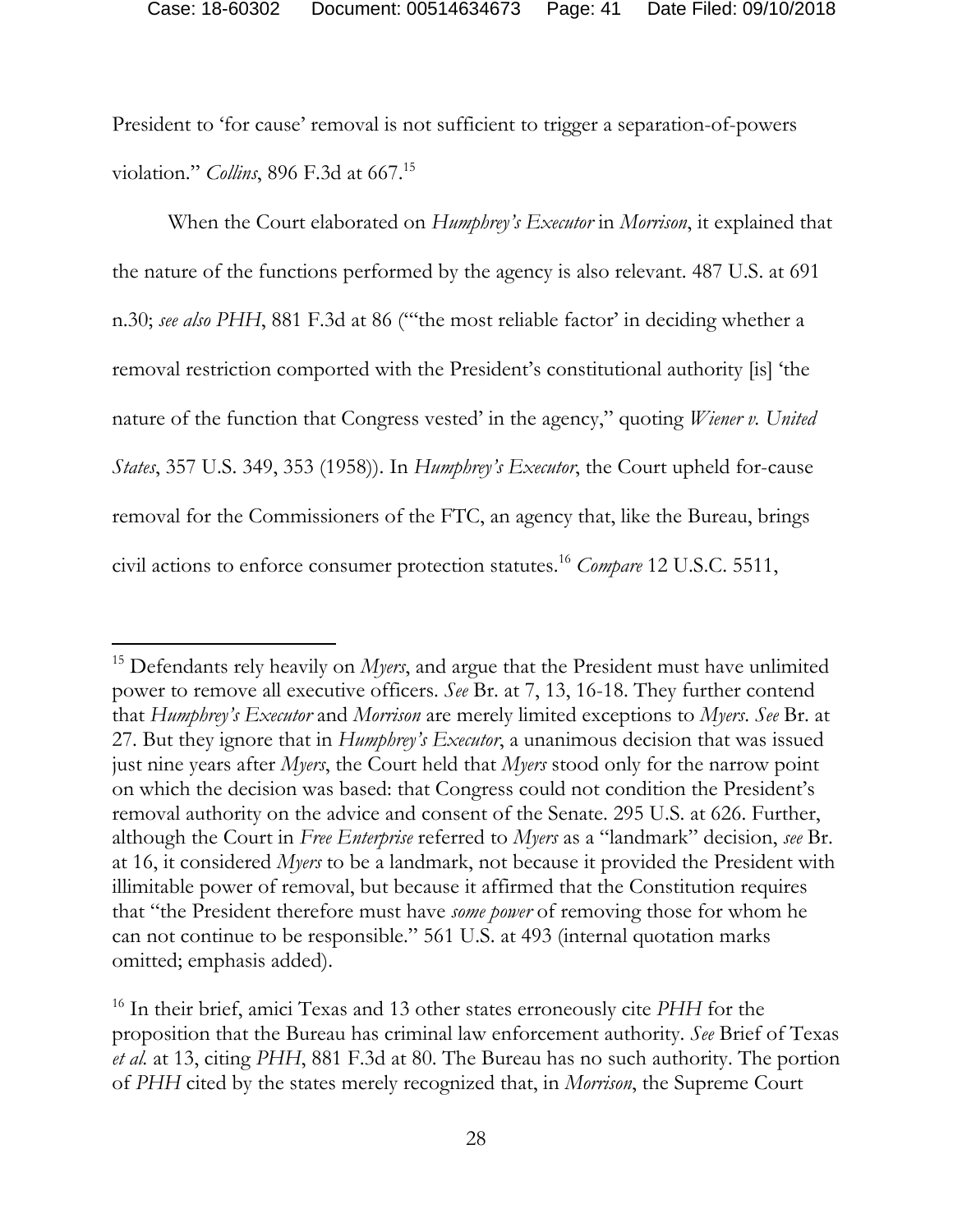5481(14) (the Bureau implements its organic statute as well as eighteen enumerated consumer laws, some of which the FTC also enforces), *with* 15 U.S.C. 45 (authorizing FTC to prevent unlawful practices in or affecting commerce), *and* FTC.gov, *Statutes Enforced or Administered by the Commission*, www.ftc.gov/enforcement/statutes (listing more than 70 laws that FTC plays role in enforcing or administering); *see also PHH*, 881 at 94 ("the [Bureau's] function is remarkably similar to that of the FTC").<sup>17</sup> And in *Free Enterprise*, the Court held that the PCAOB, an agency that, like the Bureau, can issue rules, conduct examinations of industry members, and impose sanctions for law violations, could be separated from the President by one layer of for-cause removal. 561 U.S. at 485, 509.<sup>18</sup>

approved for-cause removal for an independent counsel who could conduct criminal prosecutions. *Id.* 

 $\overline{a}$ 

18 As Defendants note, the Court in *Humphrey's Executor* referred to the FTC's functions as "quasi-legislative" and "quasi-judicial." *See* Br. at 18, citing 295 U.S. at 628. But the Court later explained that "it is hard to dispute that the powers of the FTC at the time of *Humphrey's Executor* would at the present time be considered 'executive,' at least to some degree." *Morrison*, 487 U.S. at 689 n.28. In *Collins*, this Court observed that the Supreme Court has never "formally abrogated the *Humphrey's Executor* holding" with respect to the nature of the functions performed by the FTC. 896 F.3d at 672 n.241. But the Court did subsequently recognize that the PCAOB, an agency that, like the Bureau, performs quintessentially executive functions, could be

<sup>&</sup>lt;sup>17</sup> In *Collins*, this Court explained that the FHFA "possesses broad discretion to exercise regulatory and enforcement authority over" "two of the nation's largest financial companies [*i.e.*, Fannie Mae and Freddie Mac]." 896 F.3d at 645, 647. This Court never suggested, however, that the nature of the functions performed by the FHFA would preclude for-cause removal.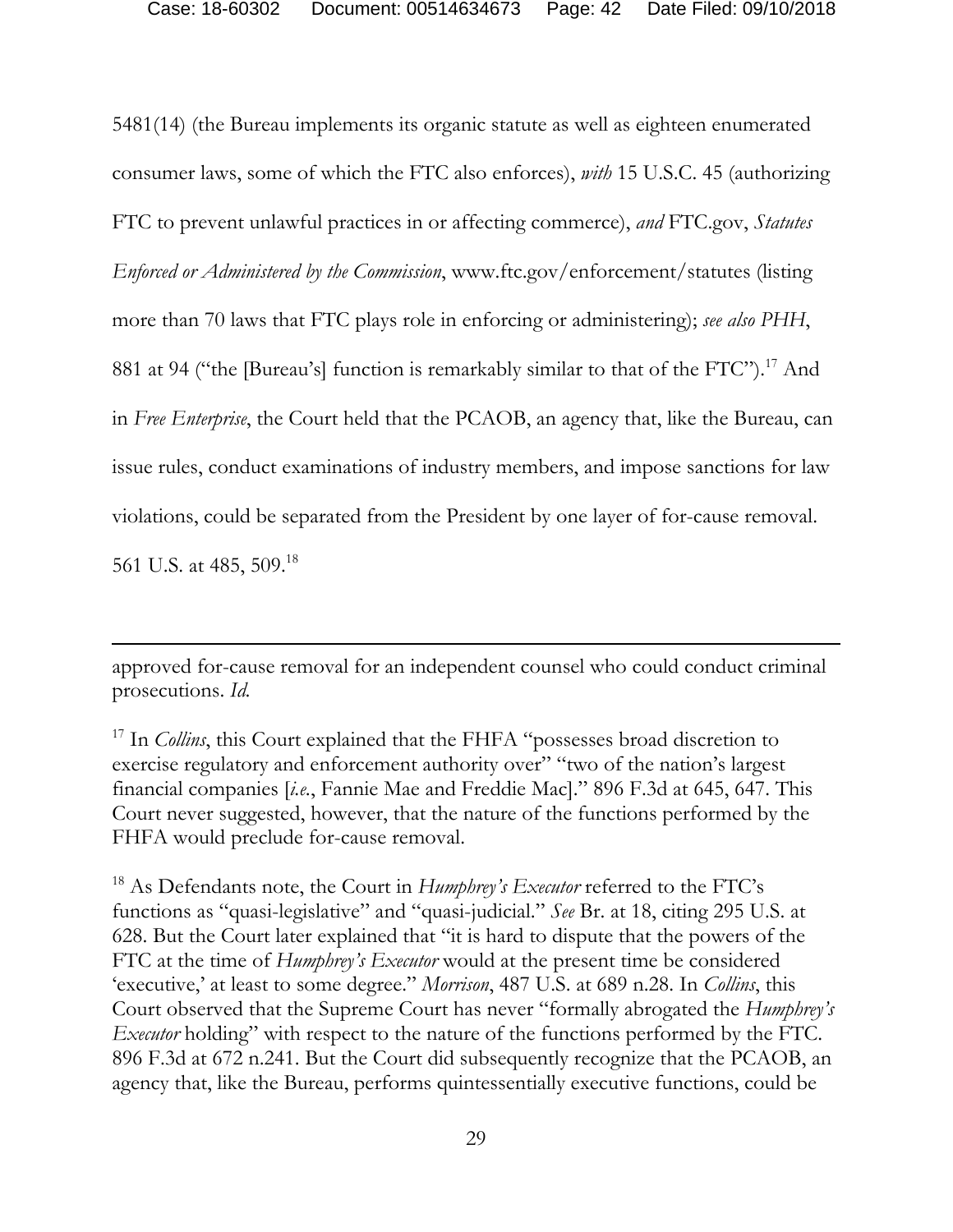But there are limits. In *Free Enterprise*, the Court applied the test from *Humphrey's Executor* and *Morrison* to overturn "an extreme variation on the traditional good-cause removal standard." *PHH*, 881 F.3d at 89. The provision at issue in *Free Enterprise* shielded members of the PCAOB from the President with two layers of forcause removal protection. PCAOB members could be removed only by a formal order of the SEC upon a finding of "a sharply circumscribed definition of what constitutes 'good cause," *PHH*, 881 F.3d at 89,<sup>19</sup> and SEC Commissioners could be removed by the President only for good cause. Referring to cases such as *Humphrey's Executor* and *Morrison*, the Court observed that it had "previously upheld limited restrictions on the President's removal power." 561 U.S. at 495.<sup>20</sup> However, "[t]he added layer of tenure protection [for PCAOB members] makes a difference." *Id.* 

separated from the President by one layer of for-cause removal. *See Free Enterprise*, 561 U.S. at 509.

-

<sup>19</sup> It is not clear why Defendants contend that this second layer of for-cause removal protection resulted in "only a *marginal* additional diminution of Presidential authority." *See* Br. at 25 (internal quotation marks omitted; emphasis in original). Not only did the Court find that a second level of for-cause protection "changes the nature of the President's review," it described the second layer that applied to the PCAOB as an "unusually high standard" that presented "an even more serious threat to executive control." *Free Enterprise*, 561 U.S. at 496, 502-03.

<sup>20</sup> Defendants contend that *Morrison* applies only to inferior officers because such officers "generally have more limited authority and discretion than principal officers." Br. at 36. But as explained above, the Constitution requires that the President have sufficient authority to make sure that *all* officers – both principal and inferior – are performing their duties, and, per *Free Enterprise*, the President has that authority so long as he is separated from those officers by no more than one layer of limited for-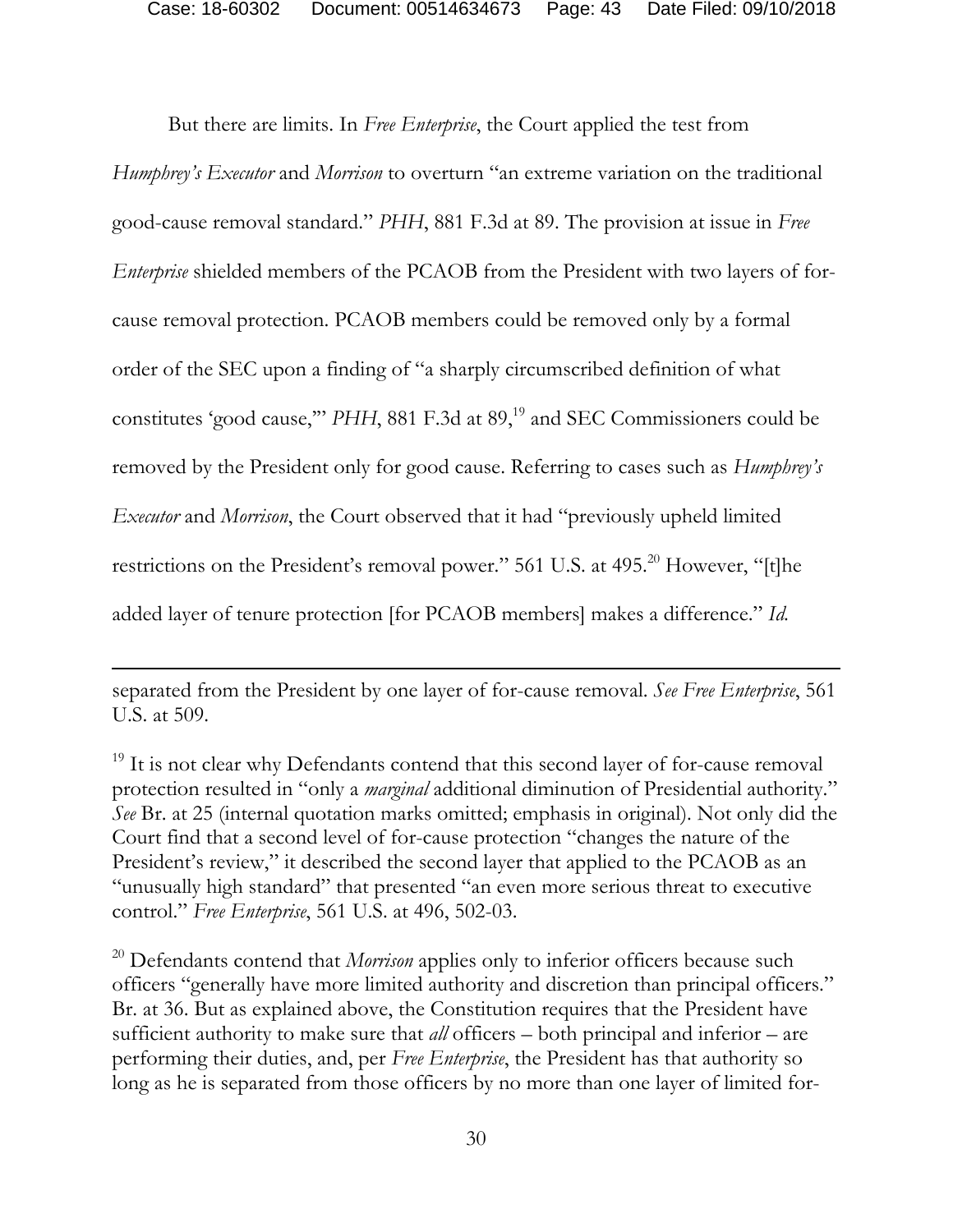The Court solved this problem by removing one layer of for-cause protection (the one that limited the SEC's ability to remove PCAOB members) and retained the other (the one that limited the President's ability to remove SEC Commissioners). *Id.* at 509. By imposing this remedy, the Court made clear that under existing precedent it was permissible to separate the President from executive officers, such as SEC Commissioners and members of the PCAOB (an agency with "expansive powers to govern an entire industry," 561 U.S. at 485), by a single layer of for-cause removal protection.21 In doing so, *Free Enterprise* affirmed the constitutionality of the sort of for-cause removal that applies to the Bureau.

Defendants contend that if this Court upholds for-cause removal protection for the Bureau's Director, this would somehow justify Congress providing similar protection for every other executive officer, including members of the President's Cabinet. *See* Br. at 26-27. But there are two reasons why this "slippery-slope argument" is incorrect under existing precedent. *See PHH*, 881 F.3d 106-108. First, as the Supreme Court has explained, the nature of the functions performed by the

cause removal protection. *See PHH*, 881 F.3d at 96 n.2 ("The independent counsel's inferior-officer status is not ground for distinguishing *Morrison* from this case.")

-

<sup>21</sup> Defendants, as well as amici Separation of Powers Scholars, cite to debates in the First Congress regarding the President's authority to remove the secretaries of State, War, and Treasury, and claim that these debates support their contention that the President's removal authority is illimitable. Br. at 15; Brief of Amici Curiae Separation of Powers Scholars at 9-17. As *Humphrey's Executor*, *Morrison*, and *Free Enterprise*  demonstrate, the Supreme Court has rejected that contention.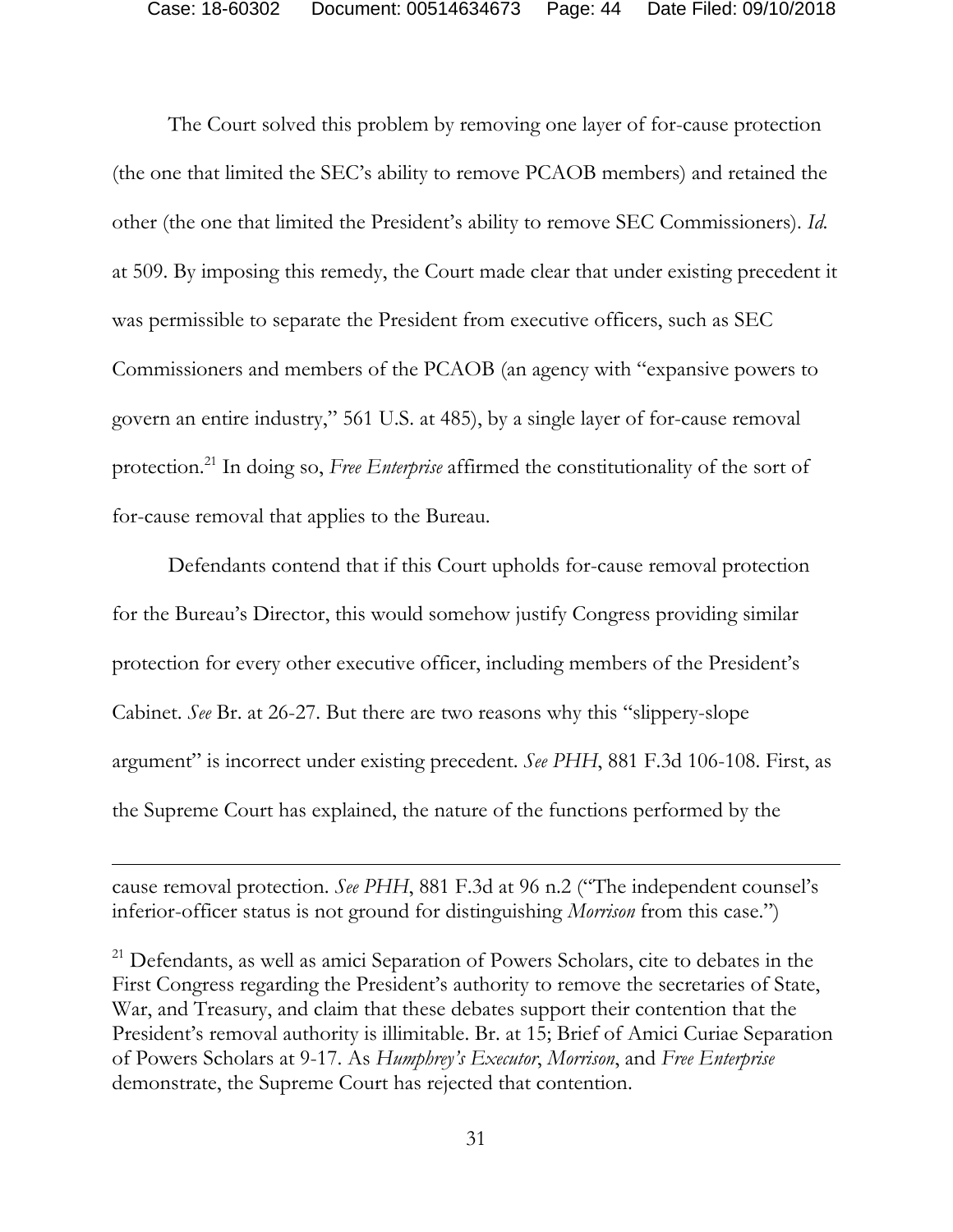officer is a central consideration in determining whether for-cause removal is constitutional. The Constitution does not require that the President have authority to remove officers who are responsible for the sorts of functions performed by the FTC (and the Bureau). However, the President must have at-will authority to remove certain other officers who perform functions specifically identified in Article II (national defense, international relations, pardon power). *Id.* at 107, citing, *inter alia*, *Zivotofsky ex rel. Zivotofsky v. Clinton*, 566 U.S. 189, 211 (2012). Second, the President must have at-will authority to remove Cabinet officers because they are close presidential advisers. "There is thus little prospect that Congress could require the President to tolerate a Cabinet that is not fully and directly accountable to him." *Id.*, citing *Freytag v. Comm'r*, 501 U.S. 868, 887 (1991). But the Supreme Court has never held that the President must have this authority with respect to regulatory agencies such as the Bureau.

Indeed, "the slipperiest slope lies on the other side of the mountain." *Id.*  Defendants would allow for-cause removal only for agencies that precisely mimic the structure and functions of the 1935 FTC. Br. at 30 n.11. No modern independent agency would satisfy Defendants' standard, not the SEC, not the FCC, nor the Federal Reserve Board, because none of them is identical to the 1935 FTC. Not even the current FTC would pass Defendants' test. But Defendants' standard is not the law. *Morrison*, 487 U.S. at 692 & n.31; *Free Enterprise*, 561 U.S. at 495.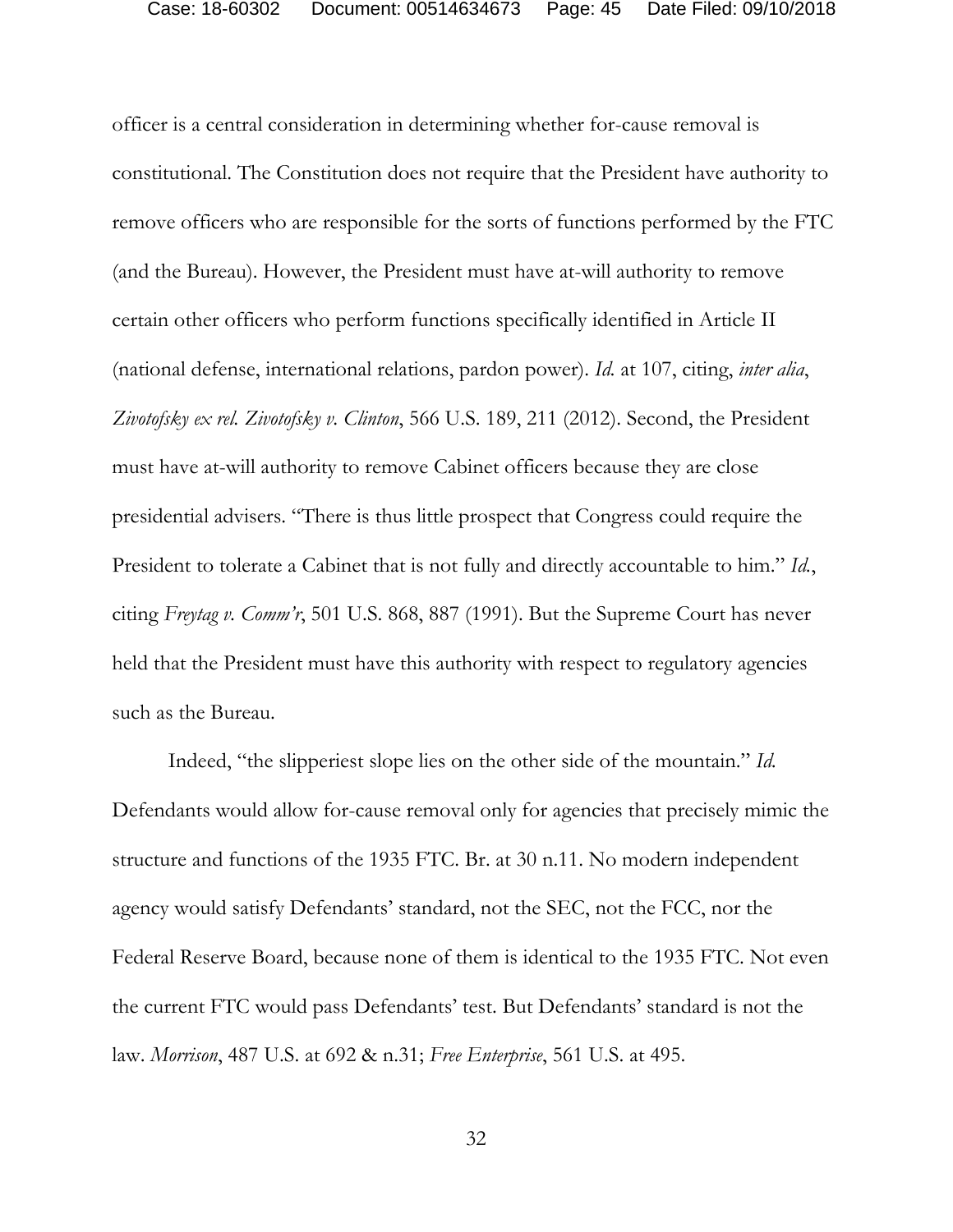Case: 18-60302 Document: 00514634673 Page: 46 Date Filed: 09/10/2018

## **B. This Court has determined that the Bureau's Director is less insulated from the Executive Branch than the Director of the FHFA**

 Nor, based on Supreme Court precedent, is the Bureau unconstitutional when for-cause removal protection is combined with other features of the Bureau's structure. In *Collins*, this Court held that "Congress insulated the FHFA to the point where the Executive Branch cannot control the FHFA or hold it accountable." 896 F.3d at 666. This Court reached its conclusion "after assessing the combined effect" of the for-cause removal provision that applied to the FHFA's director, its funding, the extent to which the Executive Branch could oversee and control its actions, the lack of a bipartisan balance requirement, and the FHFA's single-Director structure. *Id.* But this Court in *Collins* distinguished the Bureau, and pointed to the role the FSOC plays in controlling the Bureau. This Court determined that this difference makes the Bureau less insulated from the Executive Branch. Further, there are other features of the Bureau's structure that also render the Bureau less insulated from the Executive Branch.

**1. For-cause removal** – Although this Court recognized that for-cause removal does not trigger a separation-of-powers violation, it concluded that, at the FHFA, "statutory provisions governing how to *replace* the FHFA Director may blunt the effectiveness of 'for cause' removal." *Collins*, 896 F.3d at 667 n.199 (emphasis in original). At the FHFA, if the President removes the Director, he "cannot install the Director of his choice until the Senate approves his replacement." *Id.* at 667 n.199.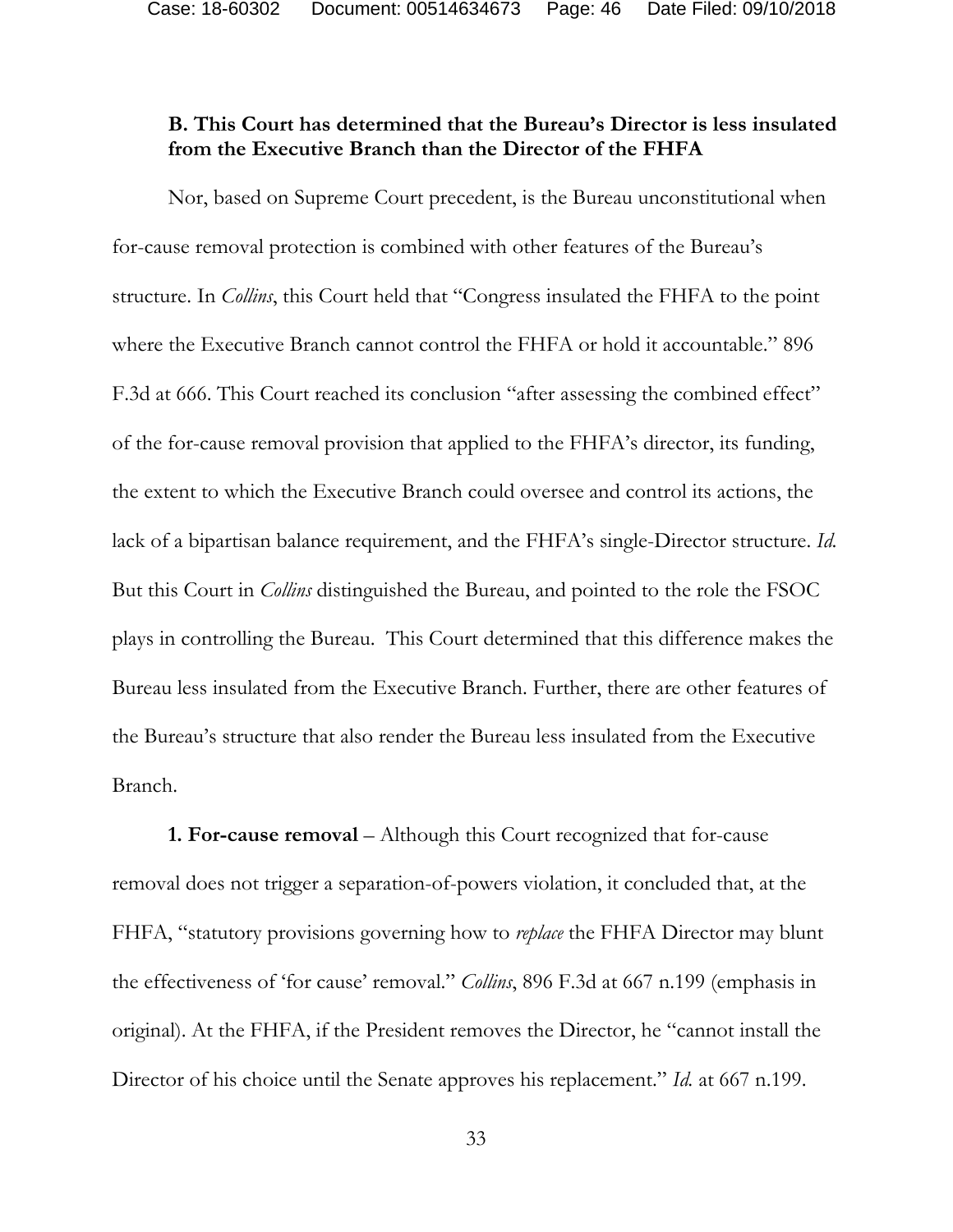Instead, he "must designate an acting director from the ranks of Deputy Directors whom the recently removed Director selected." *Id.* And, as this Court determined, the President can remove that Acting Director only for cause. *Collins*, 896 F.3d at 656. So even if the President removes the Director, the FHFA will still be headed by a designee of that Director until the Senate approves a replacement. The combination of the removal protection and the restriction on the President's authority to replace makes a difference because, taken together, these features insulate the agency from the President. "These speedbumps to appointing a replacement Director render forcause removal an impotent oversight mechanism." *Collins*, 896 F.3d at 667 n.199.

No such "speedbumps" restrict the President when it comes to replacing the Bureau's Director. As explained above, once the Bureau's Director is no longer in office, the President may, under the FVRA, immediately replace the Director with an Acting Director. *See English v. Trump*, 279 F. Supp. 3d 307, 319 (D.D.C. 2018). The President may choose that Acting Director from a much broader pool of candidates, including a substantial number whom the President has already selected to fill other positions. *See* 5 U.S.C. 3345. That Acting Director is removable by the President at will, and, subject to some limitations, may serve for a period of time designed to give the President time to nominate, and the Senate to confirm, a new permanent Director of the President's choosing.

Indeed, the President has more authority to replace the Bureau's Director than he does a Commissioner at the FTC, because the FVRA does not apply to agencies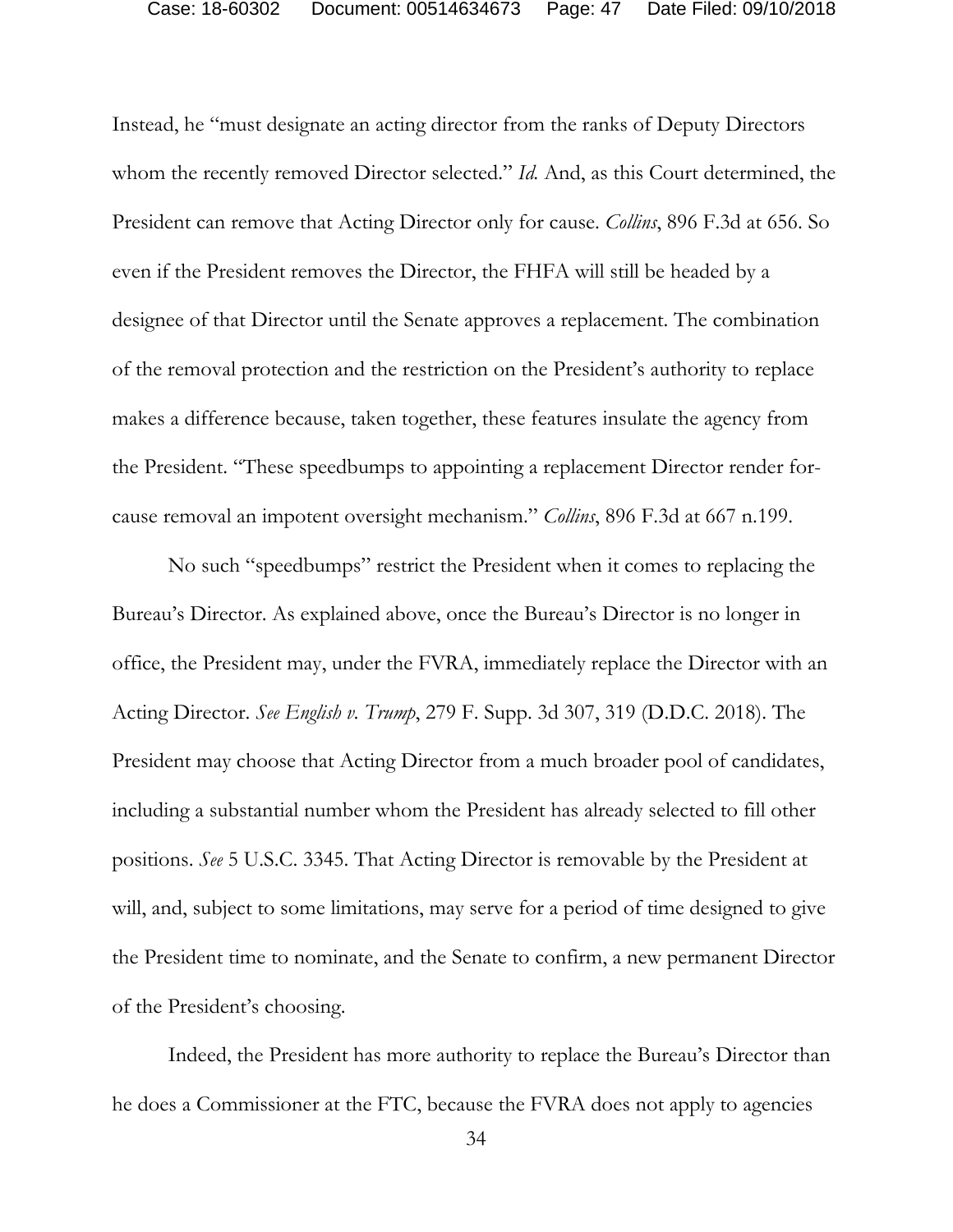headed by multi-member commissions like the FTC. 5 U.S.C. 3349c(1)(A). This means that if the President removes an FTC Commissioner for cause, he can replace that Commissioner only with the advice and consent of the Senate. At the Bureau, the FVRA allows for immediate replacement.

**2. Funding** – Although the Bureau, like the FHFA, is funded outside the annual appropriations process, there are differences.<sup>22</sup> Unlike the FHFA's enabling act, the CFPA limits the amount that the Bureau may spend without seeking congressional approval. *Compare* 12 U.S.C. 4516(a) (FHFA) ("The Director shall establish and collect from the regulated entities annual assessments in an amount not exceeding the amount sufficient to provide for reasonable costs … and expenses of the agency"), *with* 12 U.S.C. 5497 (a)(2)(A)(iii) (Bureau) (capping the Bureau's funding at 12% of the Federal Reserve System's 2009 operating expenses, adjusted for inflation). If the Bureau wants to exceed that amount, it must obtain any additional funding through the appropriations process, and the President could veto any Bureau request. *See* 12 U.S.C. 5497(e). Further, unlike the FHFA, each year the Bureau is required to prepare and submit a report to the Committees on Appropriations of both the Senate and the House regarding "the financial operating plans and forecasts of the Director, the financial condition and results of operations of the Bureau, and the

<sup>22</sup> *Cf.* Hogue, *supra*, at 27 (describing how the following financial regulatory agencies are funded outside the annual appropriations process: FDIC, Federal Reserve, NCUA, OCC, SEC (in part)).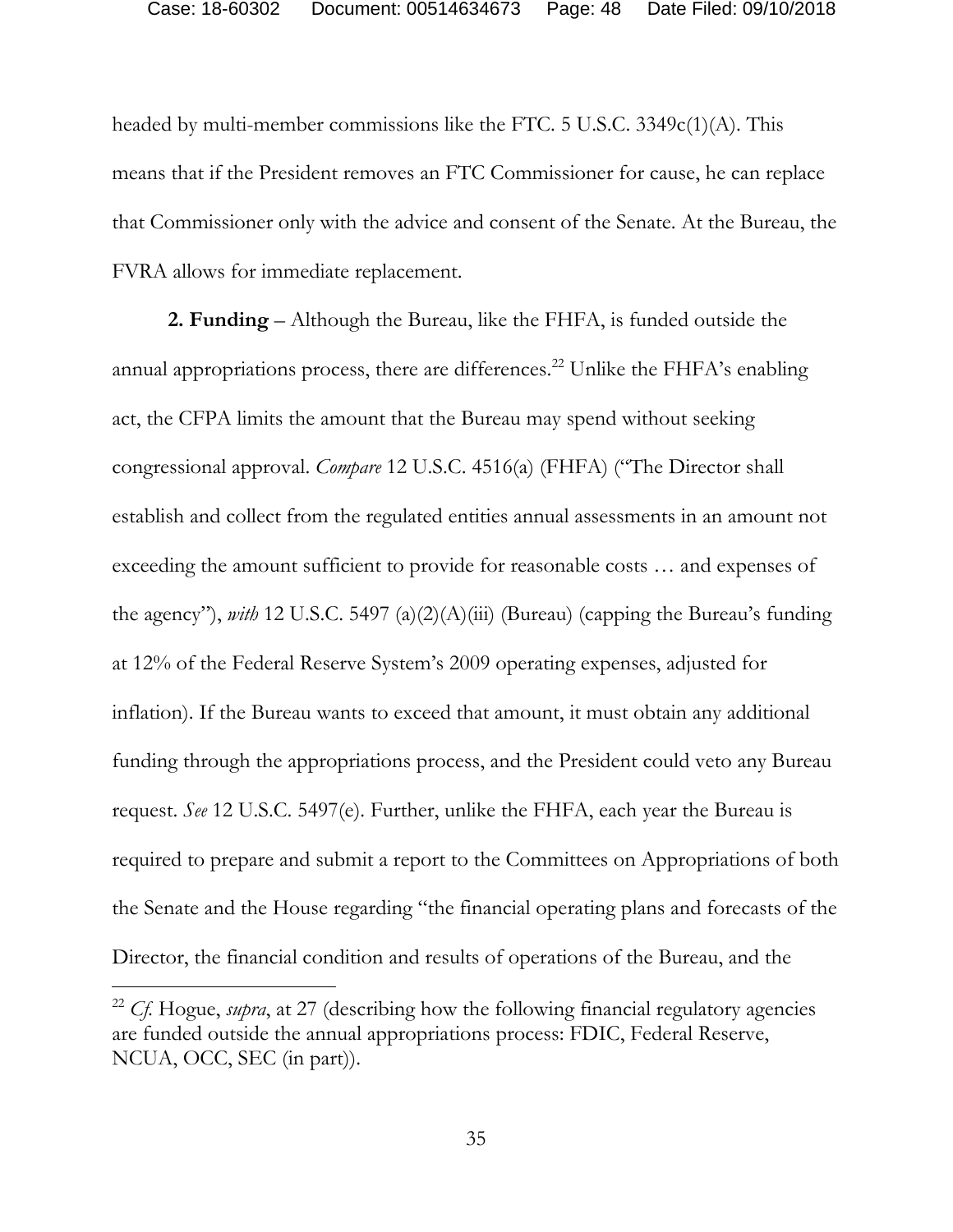sources and application of funds of the Bureau." 12 U.S.C. 5497(e)(4). This makes sure that Congress is apprised of the Bureau's funding.<sup>23</sup> And the President will also be aware of any funding that the Bureau obtains and how it spends that money because the Bureau must, every quarter, submit reports of the Bureau's financial condition and results of operations to the Director of the Office of Management and Budget. 12 U.S.C. 5497(a)(4)(A). The FHFA is subject to none of these requirements.24

 In *Collins*, this Court expressed concern that, because the FHFA was funded "outside the normal appropriations process, the President loses 'leverage' over the agency's activities."25 Defendants raise a similar concern with respect to the Bureau. Br. at 44. However, as to Defendants' concern, nothing in the CFPA stops the President from proposing funding and then vetoing spending bills that are not in line with his proposals. Indeed, in his most recent budget request, the President proposed

 $\overline{a}$ 

<sup>25</sup> Federal courts have consistently held that the Constitution does not require that agencies be funded as a part of Congress's annual appropriations process. *See PHH*, 881 F.3d at 95; *accord Am. Fed'n of Gov't Emps., AFL-CIO, Local 1647 v. FLRA*, 388 F.3d 405, 409 (3d Cir. 2004). Indeed, it is common for financial regulators to be funded outside the annual process. *See PHH*, 881 F.3d at 95.

<sup>&</sup>lt;sup>23</sup> The CFPA also requires the Director to appear twice a year before committees of both the House and the Senate, and, in conjunction with those appearances, to provide those committees with a detailed report regarding the Bureau's operations, including a justification for the Bureau's budget requests. 12 U.S.C. 5496.

<sup>&</sup>lt;sup>24</sup> Pursuant to 12 U.S.C. 4521, the FHFA is only required to submit an annual report to the House and the Senate, in which it describes, *inter alia*, the "operations, resources, and performance" of the agency.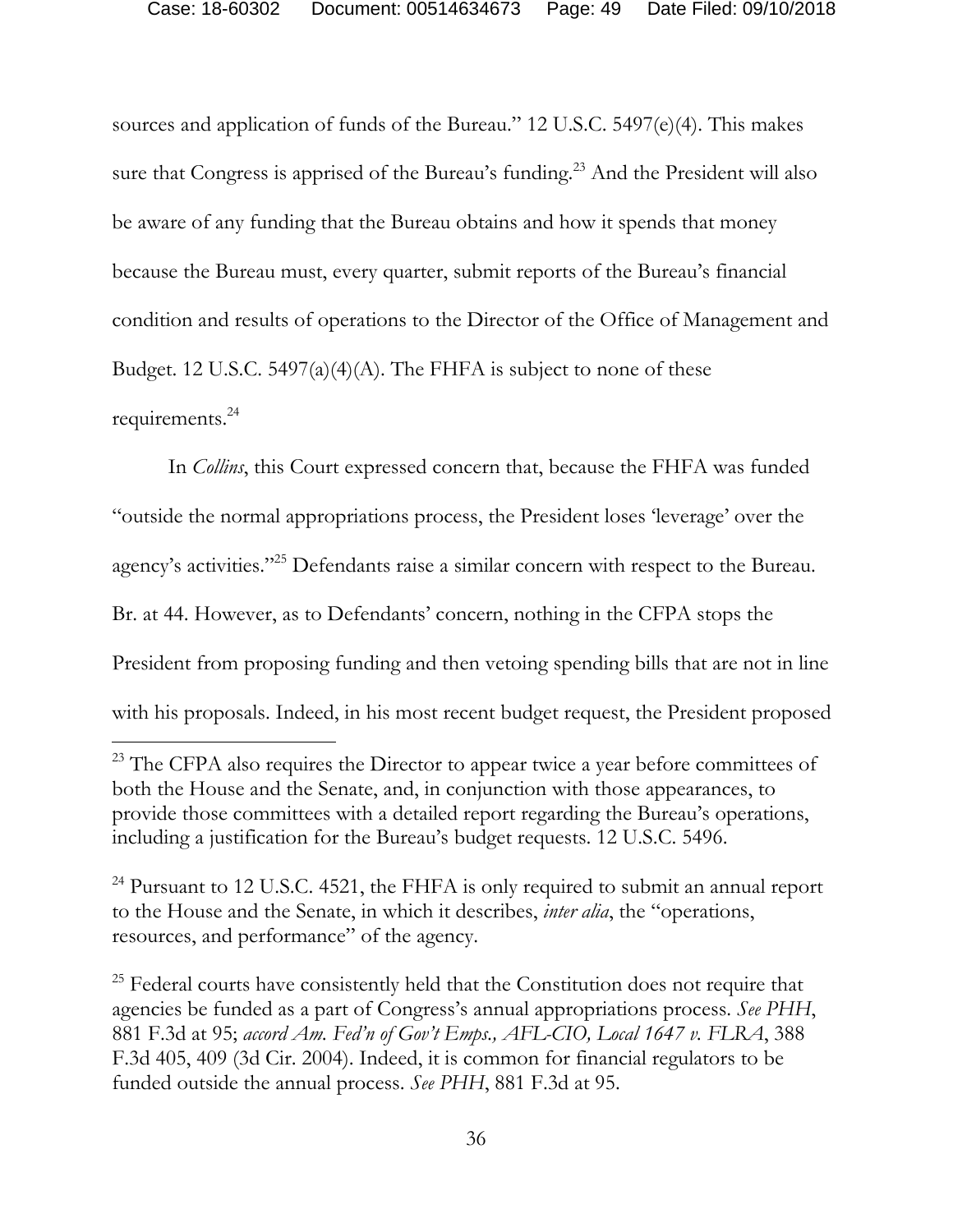changes to the Bureau's funding. *See Budget of the U.S. Government, Fiscal Year 2019* at 136. If Congress ultimately passes a budget that does not include the President's request, the President can use his veto power, the same power that he has with respect to any other agency's budget.

**3. Executive Branch control** – As this Court noted in *Collins*, the Bureau differs from the FHFA with respect to Executive Branch oversight and control: "[T]he President, through the Financial Stability Oversight Council ('FSOC'), can influence the CFPB's activities." 896 F.3d at 669. The FSOC has the authority to set aside any final regulations issued by the Bureau if it determines that the regulation would put the safety and soundness of the banking system or the stability of the financial system at risk. 12 U.S.C. 5513. Further, pending any vote by the FSOC, the Secretary of the Treasury has the authority, upon the request of any FSOC member, to stay the effective date of any Bureau rule. Neither the President nor any of his designees has such authority with respect to rules issued by the FHFA (or by the FTC, for that matter).

The Executive Branch also has oversight and control over the Bureau's exercise of litigation authority. *See* 12 U.S.C. 5564(d) (requiring the Bureau to notify the Attorney General when it commences an enforcement action in court, and to coordinate its investigations with the Attorney General). Consistent with *Collins*, such oversight may "serve[] as a 'fire alarm' that alerts the President about controversial agency actions." *See Collins*, 896 F.3d at 668. Further, the Bureau may represent itself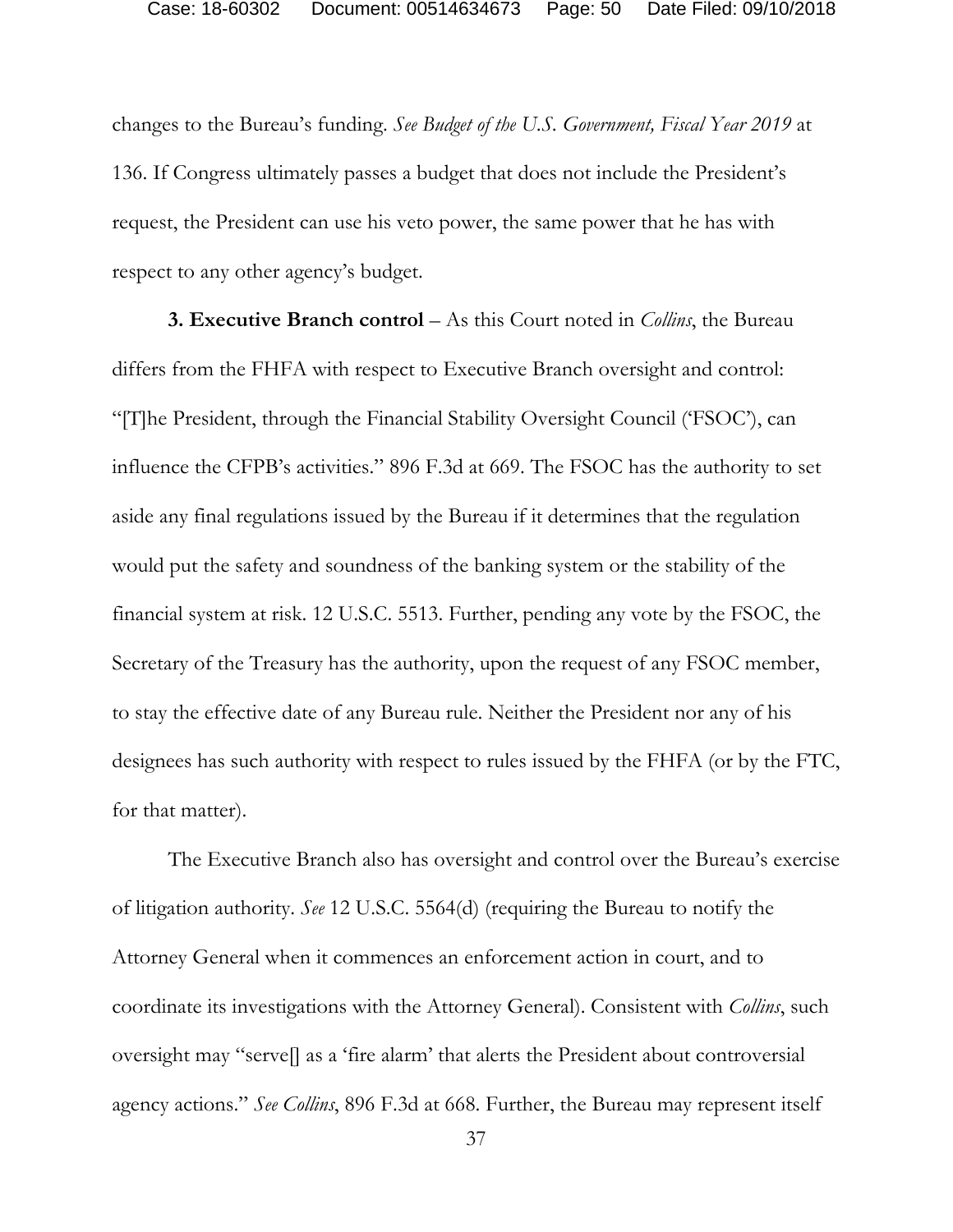before the Supreme Court only if the Attorney General agrees. 12 U.S.C. 5564(e). This ensures that someone removable at will by the President will have an opportunity to determine the Bureau's position before the Supreme Court. There is no similar restriction on the FHFA's litigation authority. *See* 12 U.S.C. 4513(c). Thus, the President has greater oversight and control with respect to both the Bureau's rulemaking and litigation authority than he does with respect to the FHFA.<sup>26</sup>

**4. Bipartisan balance** – Because the FHFA is headed by a single Director, there is, *a fortiori*, no "bipartisan balance" at the top. *Collins*, 896 F.3d at 668. The same is true at the Bureau, because it, too, is headed by a single Director. Bipartisan balance is really a political affiliation requirement, and where it applies, it restricts the President's appointment power. In particular, at some multi-member agencies, the President is precluded from appointing an individual of his choosing to fill a vacancy if that individual belongs to the same political party as a majority of the agency's total

<sup>&</sup>lt;sup>26</sup> Defendants assert that 12 U.S.C. 5492(c)(4) and 12 U.S.C. 5512(b)(4) are "problematic features" of the CFPA. *See* Br. at 45-46. Neither unduly impinges on the President's authority. The first merely permits the Bureau, like other financial regulators, to submit a legislative recommendation to Congress without approval of the President so long as the recommendation makes clear that it does not necessarily contain the views of the President. *See* 12 U.S.C. 250 (similar provision applying to seven other financial regulators). Nothing restricts the President from expressing his own views as to any recommendation the Bureau makes. The other section, 12 U.S.C. 5512(b)(4), addresses the deference that courts should accord to the Bureau's interpretation of an ambiguous provision of the consumer financial laws when there are other agencies that also have enforcement responsibility for the same laws. This section has nothing to do with the President's authority to influence the Bureau's interpretation of the laws it enforces.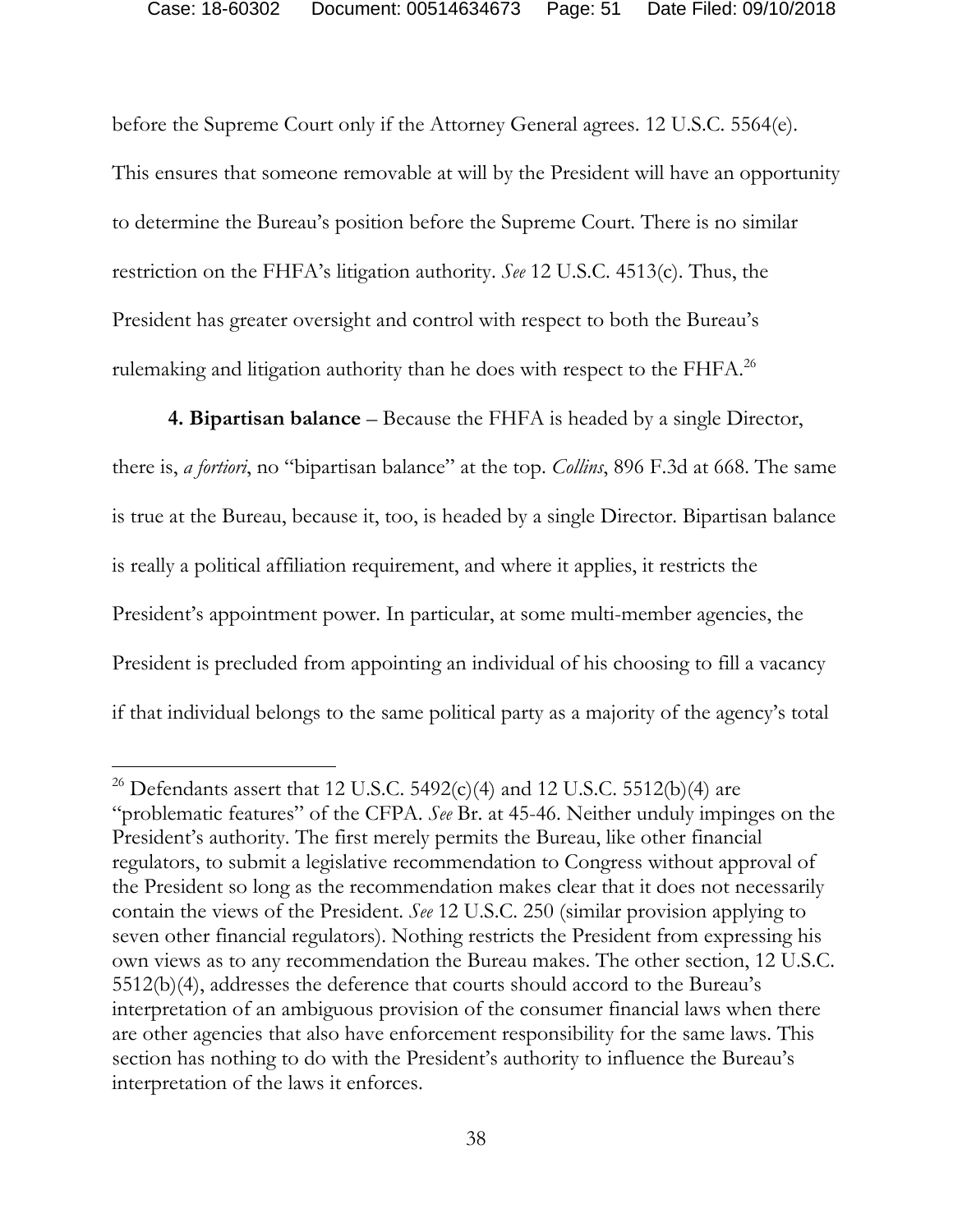membership. *See*, *e.g.*, 15 U.S.C. 41 ("Not more than three of the [five FTC] Commissioners shall be members of the same political party").<sup>27</sup> There is no such restriction at the Bureau: The only limitation on the President's authority to appoint a Director is that the Director must be a citizen of the United States. 12 U.S.C. 5491(b)(3); *see also PHH*, 881 F.3d at 100 (noting that at the Bureau, the President is never required to select an individual who is not a member of his political party).

To the extent Defendants are correct that "bipartisan balance" restrictions actually force the President to appoint some officials who favor the positions and priorities of the opposing party rather than his own,<sup>28</sup> these restrictions "may raise serious constitutional questions" as Presidents have often argued. *See, e.g.*, *NRA Political Victory Fund*, 6 F.3d at 824. In weighing this factor, this Court should therefore

<sup>27</sup> Not all multi-member agencies have requirements regarding party membership. *See*, *e.g.*, 12 U.S.C. 241 (Federal Reserve Board); 29 U.S.C. 153 (National Labor Relations Board); 29 U.S.C. 661 (Occupational Safety and Health Review Commission); 30 U.S.C. 823 (Federal Mine Safety and Health Review Commission); 42 U.S.C. 7412(r)(6) (Chemical Safety and Hazard Investigation Board).

<sup>&</sup>lt;sup>28</sup> Defendants' interpretation of the FTC Act as "assur[ing] a new President "that at least two of the five commissioners will be from his party," Br. at 34, is not only constitutionally suspect, it is inconsistent with the Act and its history. Once there are three commissioners of the President's political party on the FTC, the President is free to appoint independents who share his views. *See* 15 U.S.C. 41. Indeed, when President Wilson selected the first five members of the FTC, he selected no Republicans, filling the agency instead with three Democrats and two members of the Progressive Party. *See* www.ftc.gov/about-ftc/commissioners.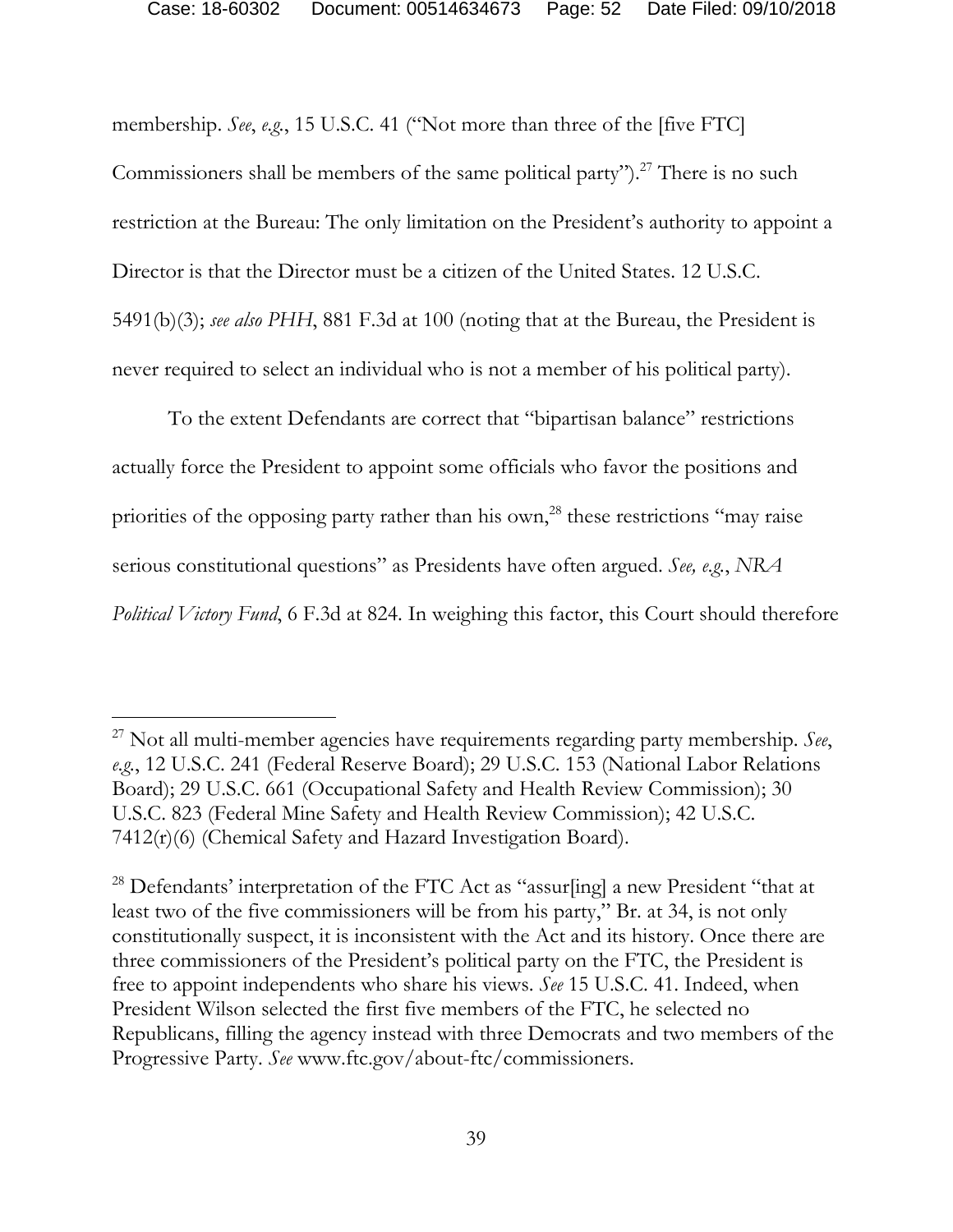avoid applying *Collins* so that a removal limitation would be constitutional only so long as Congress has also restricted the President's appointment power.

**5. Single-Director structure**<sup>29</sup> – For-cause removal protection for an officer that is not part of a multi-member body is not per se unconstitutional under applicable precedent. In *Morrison*, the Court upheld for-cause removal protection for the independent counsel, a single official with significant powers to pursue criminal prosecutions of high-ranking federal officials. 487 U.S. at 693, 695-96. Nowhere did the Court – or even the dissent – suggest that the fact that the independent counsel's office was run by one person instead of a group had any relevance to the constitutional analysis.30

In *Collins*, this Court identified the single-Director structure of the FHFA as one of the factors that rendered that agency unconstitutional, but only in combination

<sup>&</sup>lt;sup>29</sup> In addition to the FHFA and the Bureau, there are two other agencies that are headed by a single individual who is removable by the President only for cause: the Social Security Administration, 42 U.S.C. 902(a); and the Office of Special Counsel, 5 U.S.C. 1211.

 $30$  Defendants complain that, because the Bureau is headed by a single Director, the Bureau may be too decisive. *See* Br. at 25-26. But that does not diminish the President's power. As the D.C. Circuit noted, "Congress's choice – whether an agency should be led by an individual or a group – is not constitutionally scripted and has not played any role in the [Supreme] Court's removal-power doctrine." *PHH*, 881 F.3d at 97.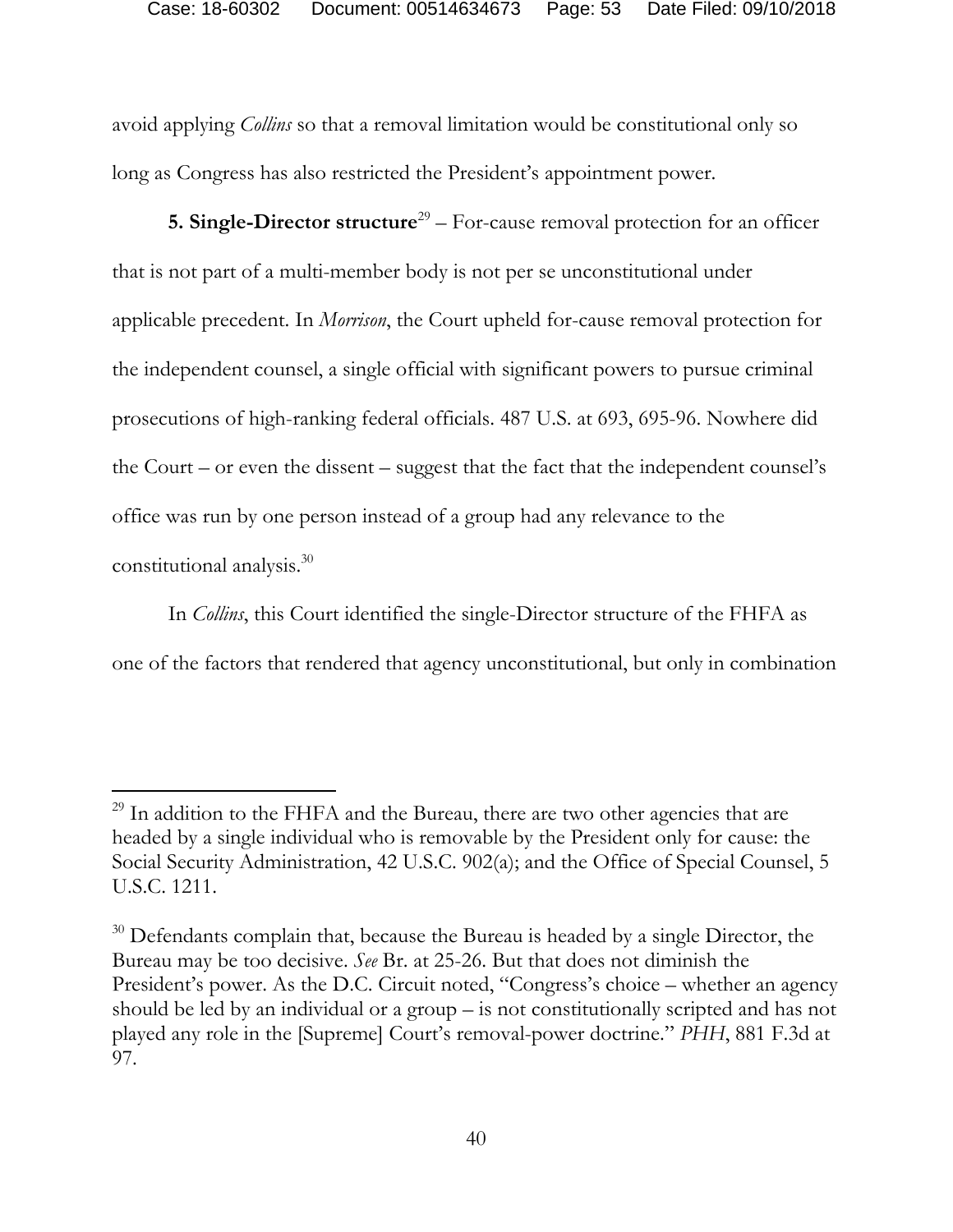with several other aspects of the FHFA's structure. 896 F.3d at 667-68.<sup>31</sup> According to this Court, the reason for this is that at multi-member agencies, the President may "'designate the chairs of the agencies and … remove chairs at will from the chair position."" *Id.*, quoting PHH, 881 F.3d at 166 (Kavanaugh, J., dissenting).<sup>32</sup> But the authority to appoint the agency's chair played no role in the Court's decision in *Humphrey's Executor.* Indeed, although the President now has authority to designate the chair of the FTC, he could not do so at the time of *Humphrey's Executor*. *Compare* 15 U.S.C. 41 (1934) ("The commission shall choose a chairman from its own membership") *with* 15 U.S.C. 41 (2012) ("The President shall choose a chairman from the Commission's membership"). And as Defendants recognize, Br. at 22 n.6, the

 $\overline{a}$ 

<sup>32</sup> In *PHH*, the court concluded that the single-Director structure rendered the Bureau more, not less, accountable to the President because "if the President finds consumer protection enforcement to be lacking or unlawful, he knows exactly where to turn," and he only needs to replace a single official to change the direction of the agency rather than undertake the more difficult task of effectuating multiple for-cause removals. 881 F.3d at 98.

<sup>&</sup>lt;sup>31</sup> Defendants mistakenly contend that the FTC's multi-member structure was crucial to the Court's decision in *Humphrey's Executor. See* Br. at 29-30. In fact, however, the Court referred to the multi-member structure only in the statutory analysis portion of its opinion, which addressed a separate question: whether the FTC Act's removal provision – which had not previously been interpreted – was intended "to limit the executive power of removal to the causes enumerated [therein]." 295 U.S. at 624, 626. Notably, the Court did not even mention the FTC's multi-member structure in its constitutional analysis. *See id.* at 626-31; *see also PHH*, 881 F.3d at 98-99. If the Court in *Humphrey's Executor* – or any case after it – had believed that the number of officials who led an agency made a difference as to the constitutionality of removal limitations, the Court surely would have said so. Indeed, it would have been a natural way for *Humphrey's Executor* to distinguish the earlier decision in *Myers*, which disapproved a removal protection for a (single) postmaster.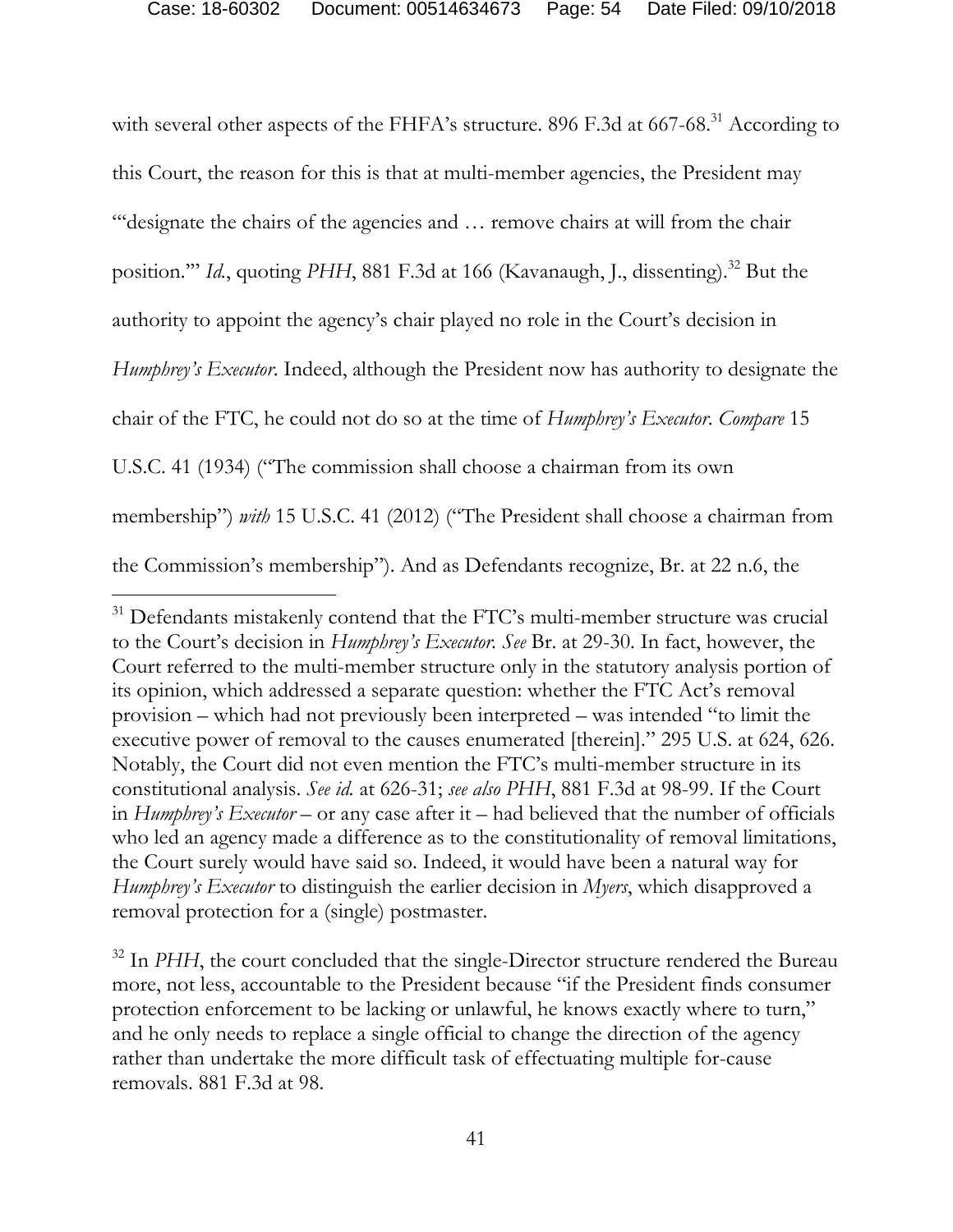President currently lacks any authority to designate the chair of certain multi-member agencies whose members have for-cause removal protection. *See* 45 U.S.C. 154 (National Mediation Board); 39 U.S.C. 202(a)(1) (United States Postal Service Board of Governors). As to several other agencies, the President may select the chair, but only with the advice and consent of the Senate. *See* 15 U.S.C. 2053(c) (Consumer Product Safety Commission); 5 U.S.C. 1203 (Merit Systems Protection Board); 25 U.S.C. 2704(b)(3) (National Indian Gaming Commission); 49 U.S.C. 1111(b) (National Transportation Board). Likewise, although the President may select the chair of the Federal Reserve Board, he may do so only with the advice and consent of the Senate, and only when the four-year term of the previous chair expires. 12 U.S.C. 242.

Nor does designation of an agency's chair necessarily permit the President to "exercise nearly total control" over a multi-member agency. *See* Br. at 23 (internal quotation marks omitted). In particular, at the Federal Communications Commission, the entire Commission, not the Chair, controls the administration of the agency. *See*  47 U.S.C. 154, 155.<sup>33</sup>

<sup>&</sup>lt;sup>33</sup> Moreover, even at multi-member agencies where the President may designate the chair, the President's choice is limited – every statute that authorizes the President to name the agency's chair limits the President to selecting a chair from among the agency's members. *See* Br. at 22 nn.7, 8. As explained above, there is no guarantee that, at the outset of a presidency, a multi-member agency will include members who share the President's policy views.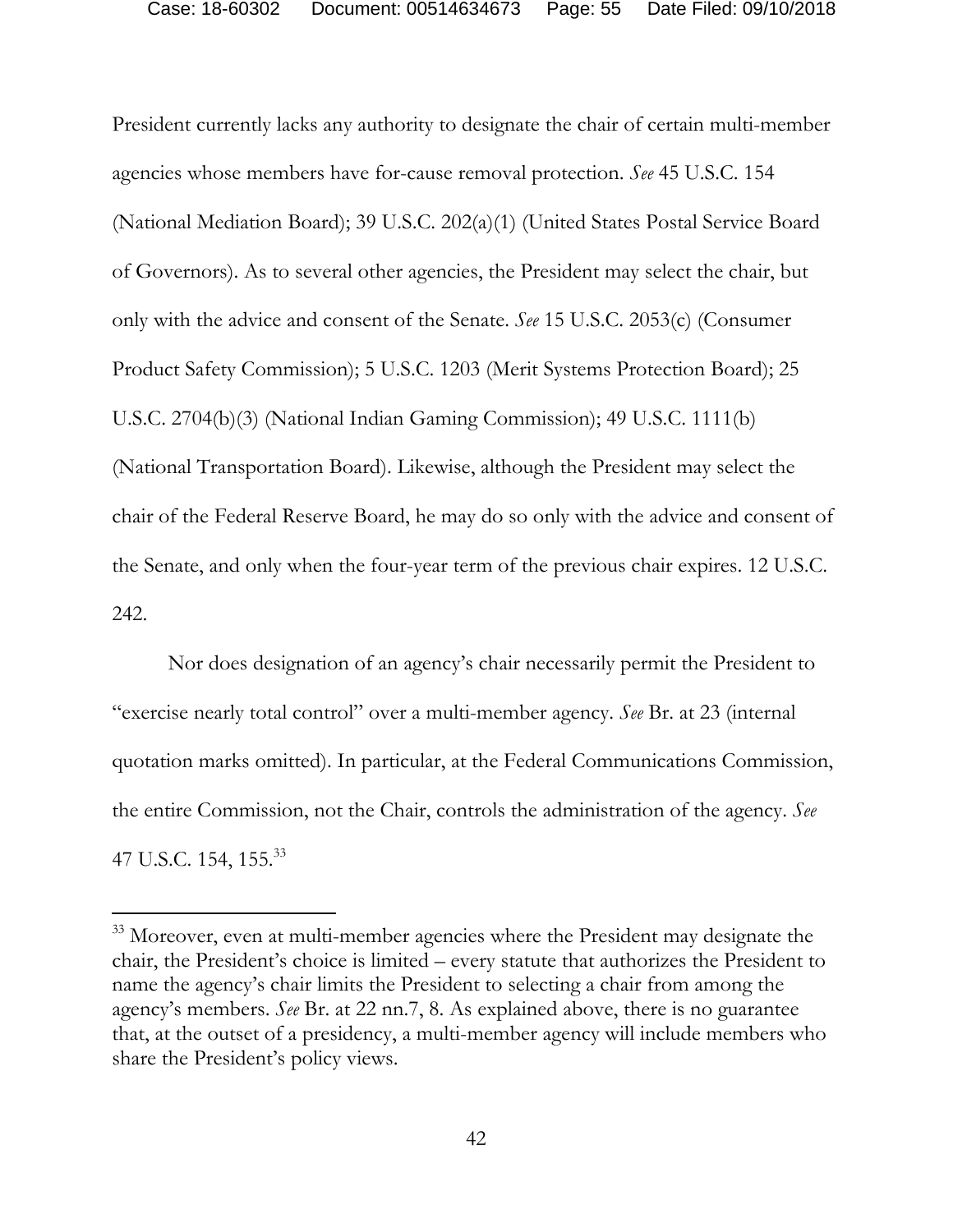Defendants also contend that, in the absence of presidential control, the members of a multi-member agency can serve as a "substitute check" on the agency's power. Br. at 33. But under the test established by the Supreme Court, the question is whether *the President*, not the members of a multi-member agency, can take care that the laws be faithfully executed. *See Free Enterprise*, 561 U.S. at 496 (emphasizing that "the President cannot delegate ultimate responsibility or the active obligation to supervise that goes with it" (cleaned up)).

So, as this Court determined in *Collins*, the Bureau differs in many important respects from the FHFA, such that the Bureau is sufficiently accountable to the President under Supreme Court precedent.<sup>34</sup>

## **III. THE PROPER REMEDY FOR ANY CONSTITUTIONAL VIOLATION WOULD BE SEVERANCE AND REMAND**

If this Court concludes that the for-cause removal provision is unconstitutional, it should sever that provision, consistent with the statute's severability provision and this Court's decision in *Collins*. The Court should then remand this action to the district court to permit a constitutionally structured Bureau to continue this action.

1. "Because the unconstitutionality of a part of an Act does not necessarily defeat or affect the validity of its remaining provisions, the normal rule is that partial,

-

<sup>&</sup>lt;sup>34</sup> Defendants completely fail to explain how the fact that the Bureau's Director may "hire, fire, and compensate" Bureau employees has anything to do with the constitutionality of the Bureau's structure. *See* Br. at 46.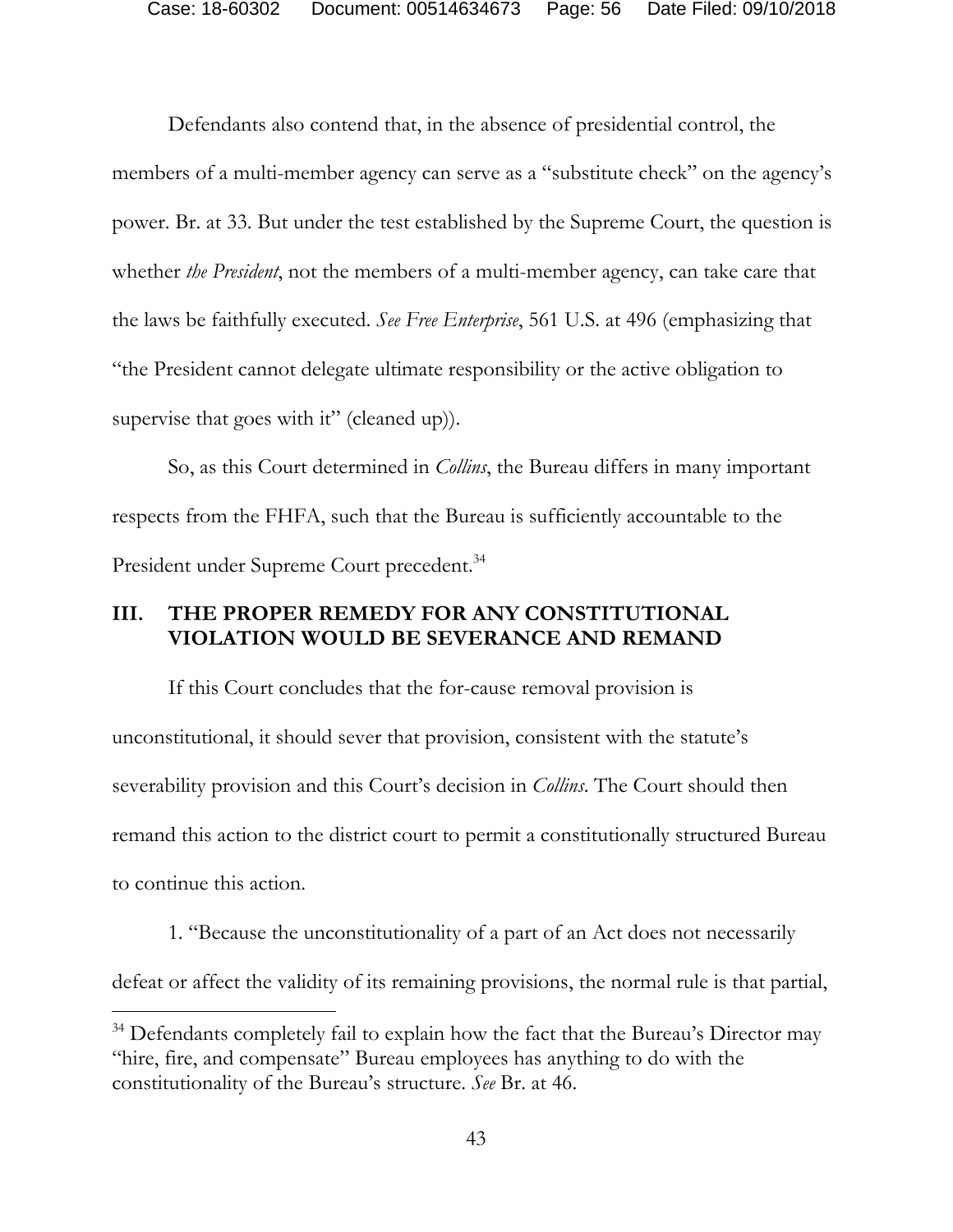rather than facial, invalidation is the required course." *Free Enterprise*, 561 U.S. at 508 (cleaned up). Severance is particularly appropriate "[w]hen a removal limitation crosses constitutional lines." *Collins*, 896 F.3d at 675. In such cases, "courts routinely declare the limitation inoperative, prospectively correcting the error." *Id.* That is what the Supreme Court did to the removal limitation in *Free Enterprise*, what this Court did to the removal limitation in *Collins*, and what this Court should do if a constitutional remedy is required here. Just as in *Free Enterprise* and *Collins*, severance is appropriate in this case because the CFPA would remain "'fully operative as law with the tenure restrictions excised and nothing in the text or historical context of the statute makes it "evident" that Congress would have preferred no law at all to excising the restriction.'" *Id.*, quoting *Free Enterprise*, 561 U.S. at 509.

In fact, severance is even more clearly warranted here than in *Free Enterprise* or *Collins*, because Congress included an express severability provision when it enacted the CFPA as Title X of the Dodd-Frank Act. The statute provides that "[i]f any provision of th[e Dodd-Frank] Act … is held to be unconstitutional, the remainder of this Act … shall not be affected thereby." 12 U.S.C. 5302. Congress's choice to include a severability provision in the text of the statute creates a "presumption of severability" that "may be overcome only by 'strong evidence' that Congress would not have enacted the law without the invalidated portions of the statute." *Koog v. United States*, 79 F.3d 452, 462 (5th Cir. 1996) (quoting *Alaska Airlines, Inc. v. Brock*, 480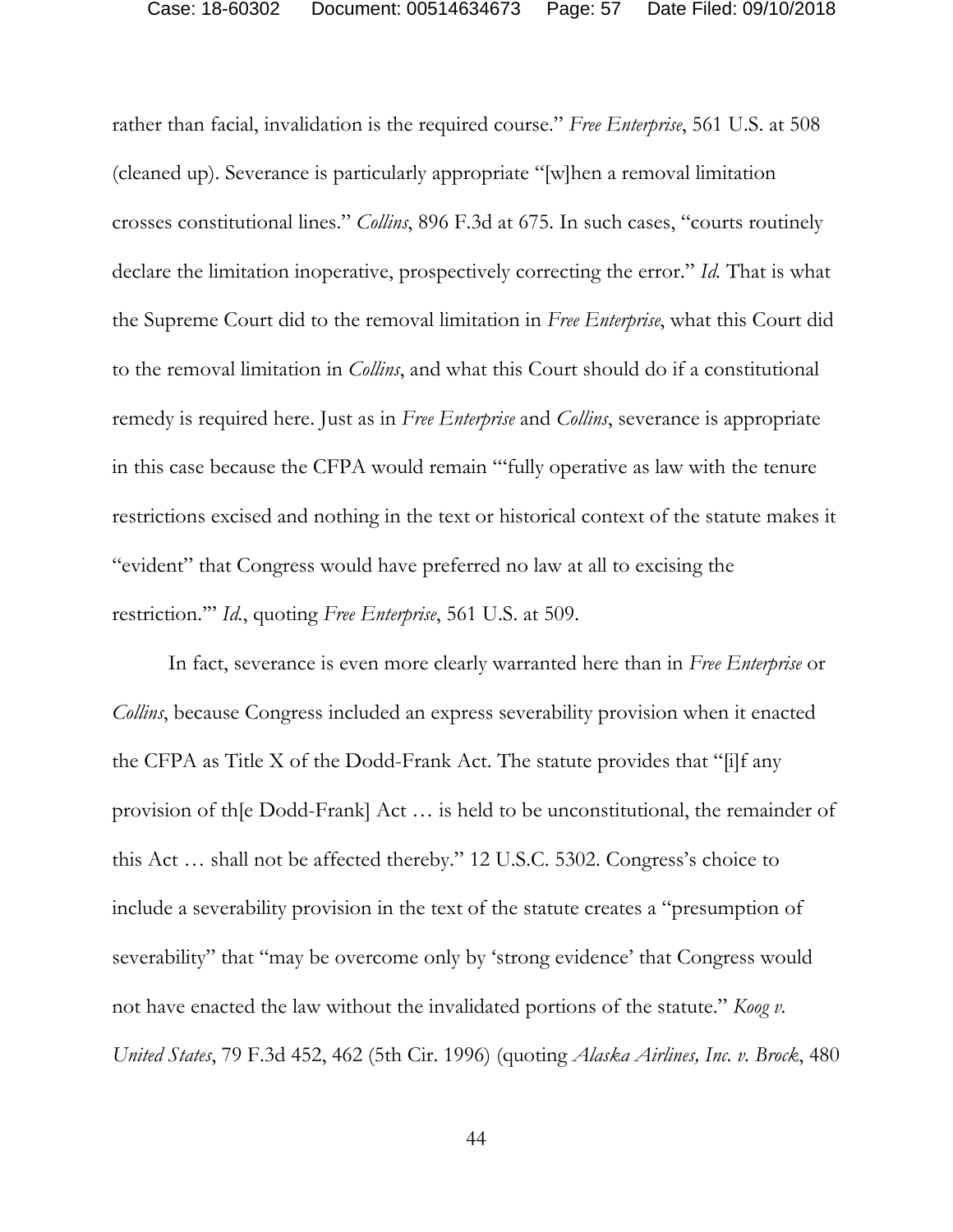U.S. 678, 686 (1987)).<sup>35</sup> Defendants cannot present "strong evidence" that Congress would have preferred no Bureau at all to one led (as it currently is) by a Director who is removable at will. *See PHH Corp.*, 881 F.3d at 198-200 (Kavanaugh, J., dissenting) (agreeing with the United States as *amicus curiae* that "the Supreme Court's case law requires us to impose the narrower remedy of simply severing the for-cause removal provision").

Even beyond this, the legislative record makes plain that invalidating the entire CFPA would not vindicate Congress's intent, but defeat it. Congress's primary goal in enacting the CFPA was to consolidate the administration and enforcement of the consumer financial laws in a single agency with a dedicated consumer protection mission. *See* 12 U.S.C. 5491(a), 5511(a)-(b); S. Rep. No. 111-76, at 10-11. Before the Bureau was created, the administration of those laws was spread among seven different federal regulators – many with the mission of ensuring the safety and soundness of regulated institutions. *See* S. Rep. No. 111-176, at 10 (2010). This meant that competitors in the same consumer financial marketplace were subject to differing levels of oversight and accountability. Many in Congress believed that this system of "conflicting regulatory missions, fragmentation, and regulatory arbitrage" had

<sup>&</sup>lt;sup>35</sup> Defendants err in suggesting that the relevance of the severability provision is attenuated because the provision applies to the entire Dodd-Frank Act, as opposed to only the CFPA. *Compare* Br. at 64-65, *with Med. Ctr. Pharmacy v. Mukasey*, 536 F.3d 383, 401-02 (5th Cir. 2008) (requiring "strong evidence" to overcome presumption created by a severability provision enacted in a *prior* statute); *Koog*, 79 F.3d at 462-63 (same).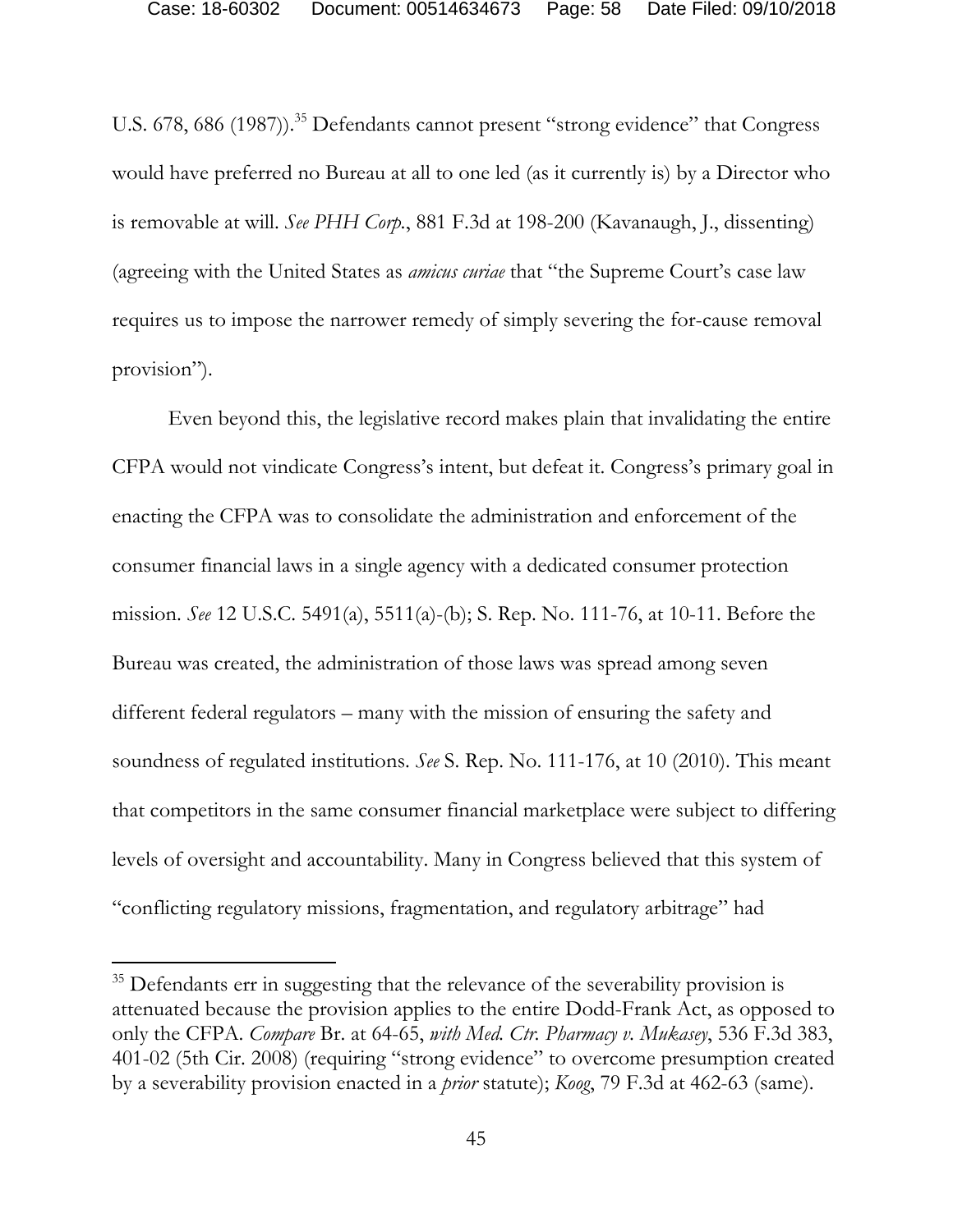catastrophic consequences: It "helped bring the financial system down." *Id.* at 10, 166.

In response, Congress created the Bureau as a stand-alone agency to focus exclusively on consumer protection. Congress directed the Bureau to use its consolidated authority to enforce the law "consistently" across the consumer financial marketplace so that consumers have access to markets that are fair, transparent, and competitive. 12 U.S.C. 5511(a), (b)(3). The CFPA also gave the Bureau new powers to supervise nonbanks, to stop abusive acts and practices, and to issue rules governing mortgages and debt collection (among other topics). *See, e.g.*, 12 U.S.C. 5514 (nonbank supervision), 5531 (abusive practices); 15 U.S.C. 1604 (integrated mortgage disclosure rule), 1692*l*(d) (debt collection rules). Defendants ask this Court to undo all of it.

This Court should decline Defendants' request to strike down the entire CFPA. To be sure, Defendants note that the CFPA's supporters believed that protecting the Bureau's Director from at-will removal was a valuable feature of the statute. Br. at 63- 64. But that is a far cry from strong evidence that Congress would rather that the Bureau not exist than have the Bureau led by a Director who is subject to at-will removal. Indeed, even the legislative history Defendants themselves identify shows that the CFPA's supporters were focused less on establishing for-cause removal protection for the Director (after all, many of the existing consumer financial regulators were independent in this sense), and more on ensuring that the Bureau would be independent from other institutional missions besides consumer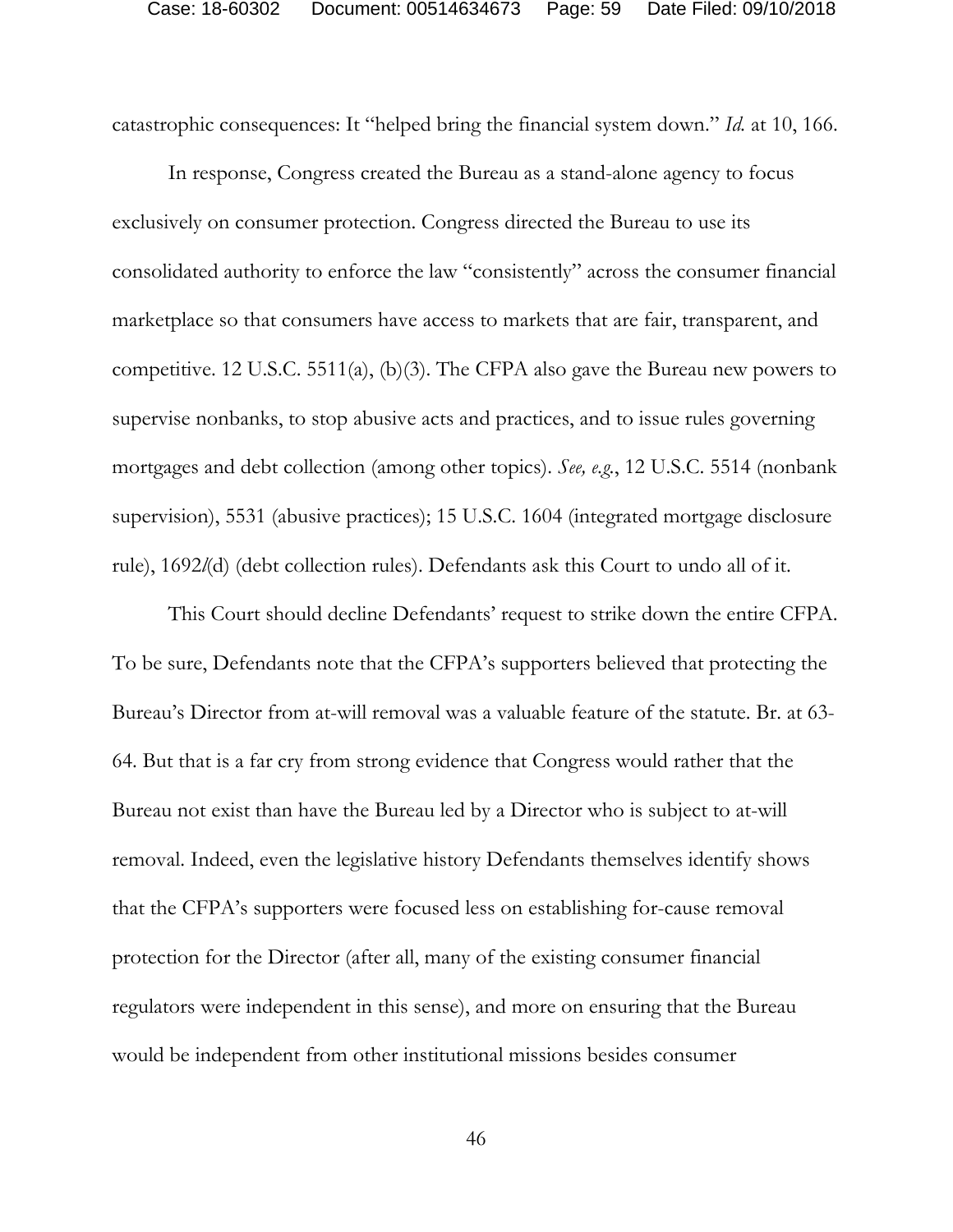protection.36

 $\overline{a}$ 

Defendants fare no better when they note that Congress described the Bureau as independent, *see* Br. at 63, because Congress described the FHFA the same way, *compare* 12 U.S.C. 5491(a) ("establish[ing]" the Bureau as "an independent bureau"), *with* 12 U.S.C. 4511(a) ("establish[ing]" the FHFA as "an independent agency"); *see also*  44 U.S.C. 3502(5) (listing both the FHFA and Bureau as "independent regulatory agenc[ies]").

Congress meant what it said: The "remainder" of the CFPA should "not be affected" if "any provision" is "held … unconstitutional," 12 U.S.C. 5302. So if this Court concludes that the for-cause removal provision is unconstitutional, it should sever that provision.

2. With the for-cause removal provision severed, the Bureau would continue to administer and enforce the consumer laws. *See PHH Corp.*, 881 F.3d at 199-200 (Kavanaugh, J. dissenting). Therefore, if this Court declares the removal provision

<sup>36</sup> *See, e.g.*, 156 Cong. Rec. H5239 (Rep. Maloney) (explaining Bureau would have "an independently appointed director, an independent budget, and an autonomous rulemaking authority" – which would mean consumers "will have a Federal agency on their side to protect them" – in contrast to the prior regime, where "any concerns about consumer protection came in a distant second or a third"); S3187 (Sen. Kaufman) ("Most importantly, the head of this agency must not be subject to the authority of any regulator responsible for the 'safety and soundness' of the financial institutions."); *id.* at S7481 (Sen. Dodd) ("[B]y setting up this agency in the Federal Reserve, we are giving them independent rulemaking authority, appointed by the President, confirmed by the Senate as an operation … so we don't end up with a conflict between … safety and soundness … and the consumer protection issues.").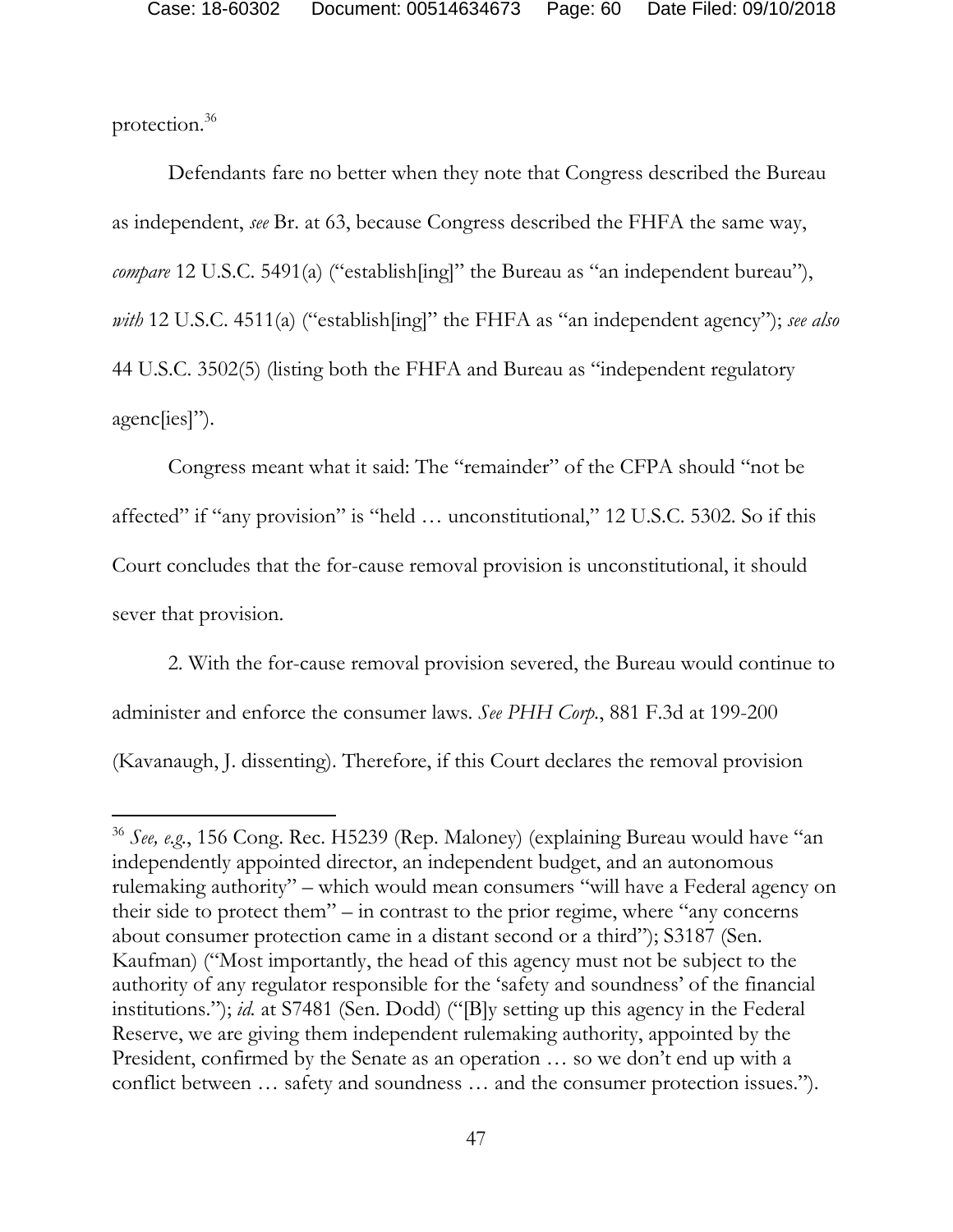inoperative, it should remand this case to the district court to permit the reconstituted Bureau to continue to pursue this action.37 *Cf. Lucia*, 138 S. Ct. at 2056 (remanding for a "new 'hearing before a properly appointed' official," quoting *Ryder*, 515 U.S. at 188); *Entergy Mississippi, Inc. v. NLRB*, 576 F. App'x 415, 416 (5th Cir. 2014) (vacating and remanding order in light of unconstitutional recess appointments); *Dresser-Rand Co. v. NLRB*, 576 F. App'x 332, 333-34 (5th Cir. 2014) (same).

<sup>&</sup>lt;sup>37</sup> While Defendants may object to remand on statute of limitations grounds, any such objection would be meritless for the reasons discussed in Section I.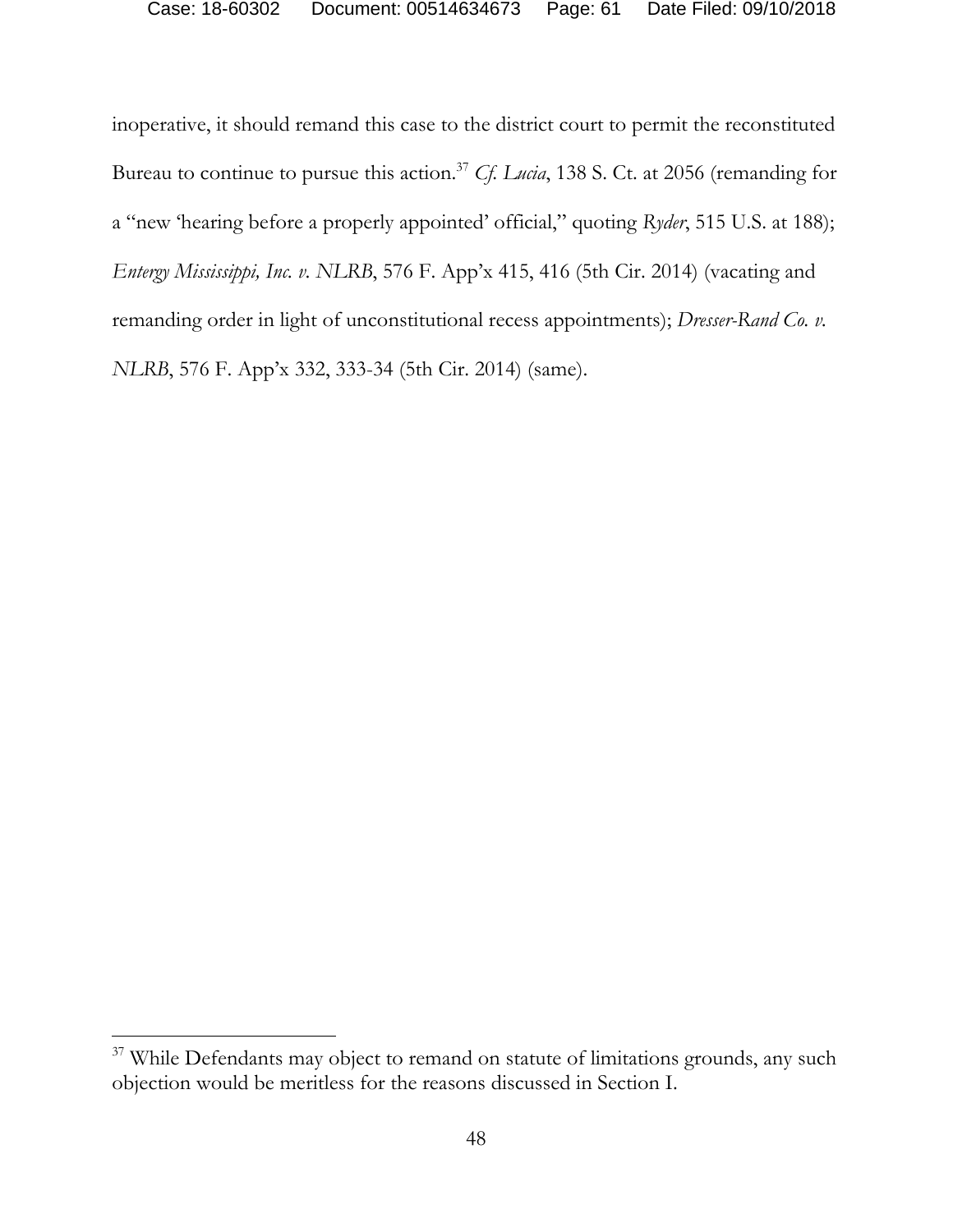## **CONCLUSION**

For the reasons set forth above, this Court should affirm the district court's

interlocutory order denying the Motion for Judgment on the Pleadings.

Respectfully submitted,

 Mary McLeod  *General Counsel*  John R. Coleman  *Deputy General Counsel*  Steven Y. Bressler *Assistant General Counsel*  Christopher Deal  *Senior Litigation Counsel* 

/s/Lawrence DeMille-Wagman Lawrence DeMille-Wagman *Senior Litigation Counsel*  Consumer Financial Protection Bureau 1700 G Street, NW Washington, D.C. 20552 (202) 435-7957 (telephone) (202) 435-7024 (facsimile) lawrence.wagman@cfpb.gov

*Counsel for Plaintiff-Appellee Consumer Financial Protection Bureau*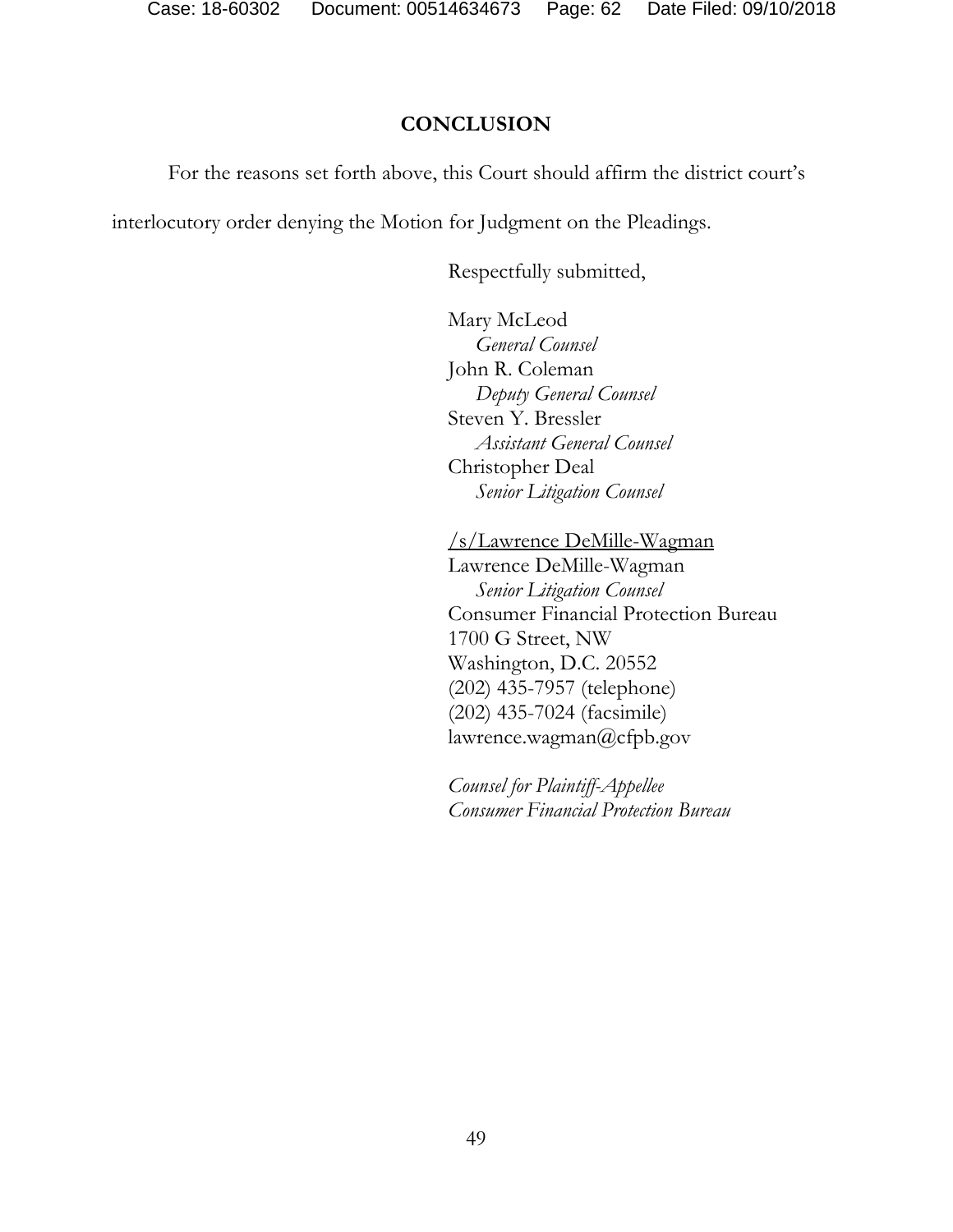# **CERTIFICATE OF SERVICE**

I hereby certify that on September 10, 2018, I electronically filed the Brief of Plaintiff-Appellee Consumer Financial Protection Bureau with the Clerk of the Court of the United States Court of Appeals for the Fifth Circuit by using the appellate CM/ECF system. I certify that counsel for all parties in the case, listed below, are registered CM/ECF users and that service will be accomplished by the appellate CM/ECF system.

### /s/ Lawrence DeMille-Wagman

Theodore B. Olson Helgi C. Walker Joshua S. Lipshutz Lochlan F. Shelfer Jeremy C. Christiansen Gibson, Dunn & Crutcher LLP 1050 Connecticut Avenue, N.W. Washington, DC 20036

Dale Danks, Jr. Michael V. Cory, Jr. Danks, Miller & Cory 213 S. Lamar Street P.O. Box 1759 Jackson, MS 39215-1759

Bentley E. Conner P.O. Box 563 Canton, MS 39046-5630